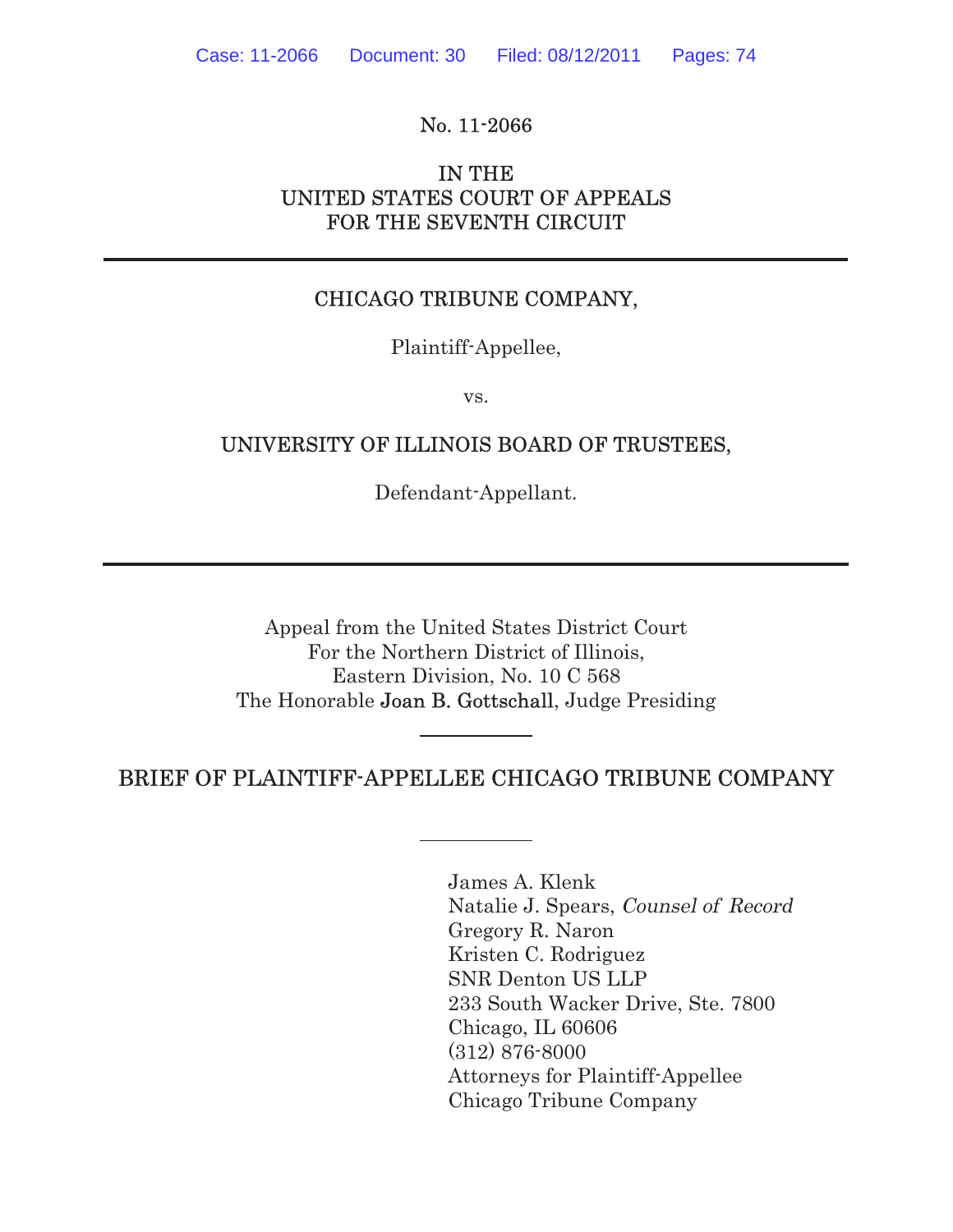Appellate Court No: 11-2066

Short Caption: Chicago Tribune Company v. Board of Trustees of the University of Illinois

To enable the judges to determine whether recusal is necessary or appropriate, an attorney for a non-governmental party or amicus curiae, or a private attorney representing a government party, must furnish a disclosure statement providing the following information in compliance with Circuit Rule 26.1 and Fed. R. App. P. 26.1.

The Court prefers that the disclosure statement be filed immediately following docketing; but, the disclosure statement must be filed within 21 days of docketing or upon the filing of a motion, response, petition, or answer in this court, whichever occurs first. Attorneys are required to file an amended statement to reflect any material changes in the required information. The text of the statement must also be included in front of the table of contents of the party's main brief.

#### Counsel is required to complete the entire statement and to use N/A for any information that is not applicable if this form is used.

(1) The full name of every party that the attorney represents in the case (if the party is a corporation, you must provide the corporate disclosure information required by Fed. R. App. P 26.1 by completing item #3):

Chicago Tribune Company

(2) The names of all law firms whose partners or associates have appeared for the party in the case (including proceedings in the district court or before an administrative agency) or are expected to appear for the party in this court:

SNR Denton US LLP

- (3) If the party or amicus is a corporation:
	- i) Identify all its parent corporations, if any; and

Chicago Tribune Company's parent is Tribune Company

ii) list any publicly held company that owns 10% or more of the party's or amicus' stock:

| Attorney's<br>Signature:    | /s/ James A. Klenk        | Date: 8/12/2011                                                                                               |
|-----------------------------|---------------------------|---------------------------------------------------------------------------------------------------------------|
| Attorney's Printed<br>Name: | James A. Klenk            |                                                                                                               |
| Circuit Rule $3(d)$ .       |                           | Please indicate if you are <i>Counsel of Record</i> for the above listed parties pursuant to<br>No $\sqrt{ }$ |
|                             |                           | Address: SNR Denton US LLP, 233 S. Wacker Drive, Suite 7800, Chicago, IL 60606                                |
| Phone<br>Number:            | 312-876-8000              | Fax<br>Number: 312-876-7934                                                                                   |
| E-Mail<br>Address:          | james.klenk@snrdenton.com |                                                                                                               |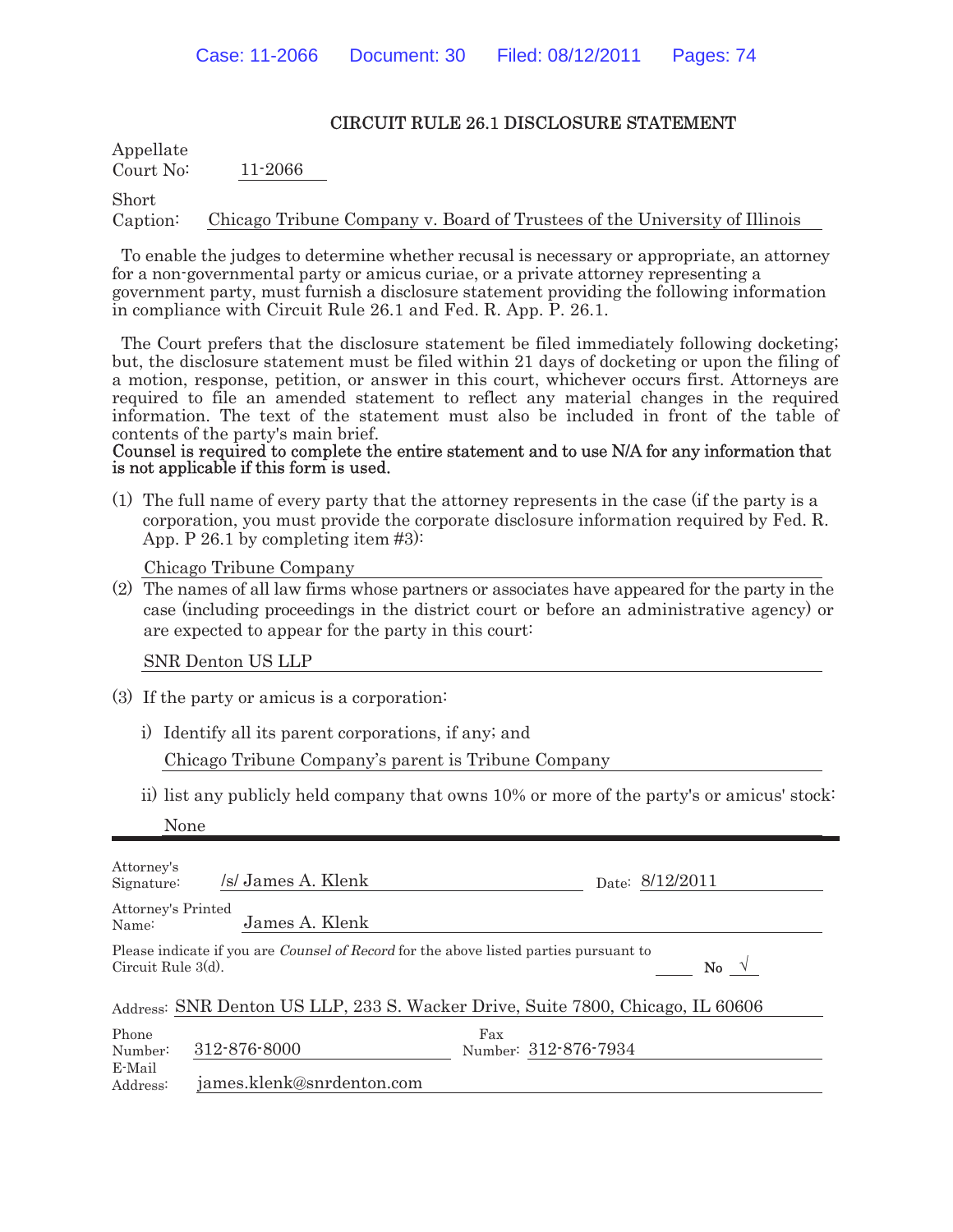Appellate Court No: 11-2066

Short Caption: Chicago Tribune Company v. Board of Trustees of the University of Illinois

To enable the judges to determine whether recusal is necessary or appropriate, an attorney for a non-governmental party or amicus curiae, or a private attorney representing a government party, must furnish a disclosure statement providing the following information in compliance with Circuit Rule 26.1 and Fed. R. App. P. 26.1.

The Court prefers that the disclosure statement be filed immediately following docketing; but, the disclosure statement must be filed within 21 days of docketing or upon the filing of a motion, response, petition, or answer in this court, whichever occurs first. Attorneys are required to file an amended statement to reflect any material changes in the required information. The text of the statement must also be included in front of the table of contents of the party's main brief.

#### Counsel is required to complete the entire statement and to use N/A for any information that is not applicable if this form is used.

(1) The full name of every party that the attorney represents in the case (if the party is a corporation, you must provide the corporate disclosure information required by Fed. R. App. P 26.1 by completing item #3):

Chicago Tribune Company

(2) The names of all law firms whose partners or associates have appeared for the party in the case (including proceedings in the district court or before an administrative agency) or are expected to appear for the party in this court:

SNR Denton US LLP

- (3) If the party or amicus is a corporation:
	- i) Identify all its parent corporations, if any; and

Chicago Tribune Company's parent is Tribune Company

ii) list any publicly held company that owns 10% or more of the party's or amicus' stock:

| Attorney's<br>Signature:    | /s/ Natalie J. Spears        | Date: 8/12/2011                                                                                    |
|-----------------------------|------------------------------|----------------------------------------------------------------------------------------------------|
| Attorney's Printed<br>Name: | Natalie J. Spears            |                                                                                                    |
| Circuit Rule $3(d)$ .       |                              | Please indicate if you are <i>Counsel of Record</i> for the above listed parties pursuant to<br>No |
|                             |                              | Address: SNR Denton US LLP, 233 S. Wacker Drive, Suite 7800, Chicago, IL 60606                     |
| Phone<br>Number:            | $(312) 876 - 8000$           | $\frac{\text{Fax}}{\text{Number:}} \frac{(312) 876 - 7934}{600}$                                   |
| E-Mail<br>Address:          | natalie.spears@snrdenton.com |                                                                                                    |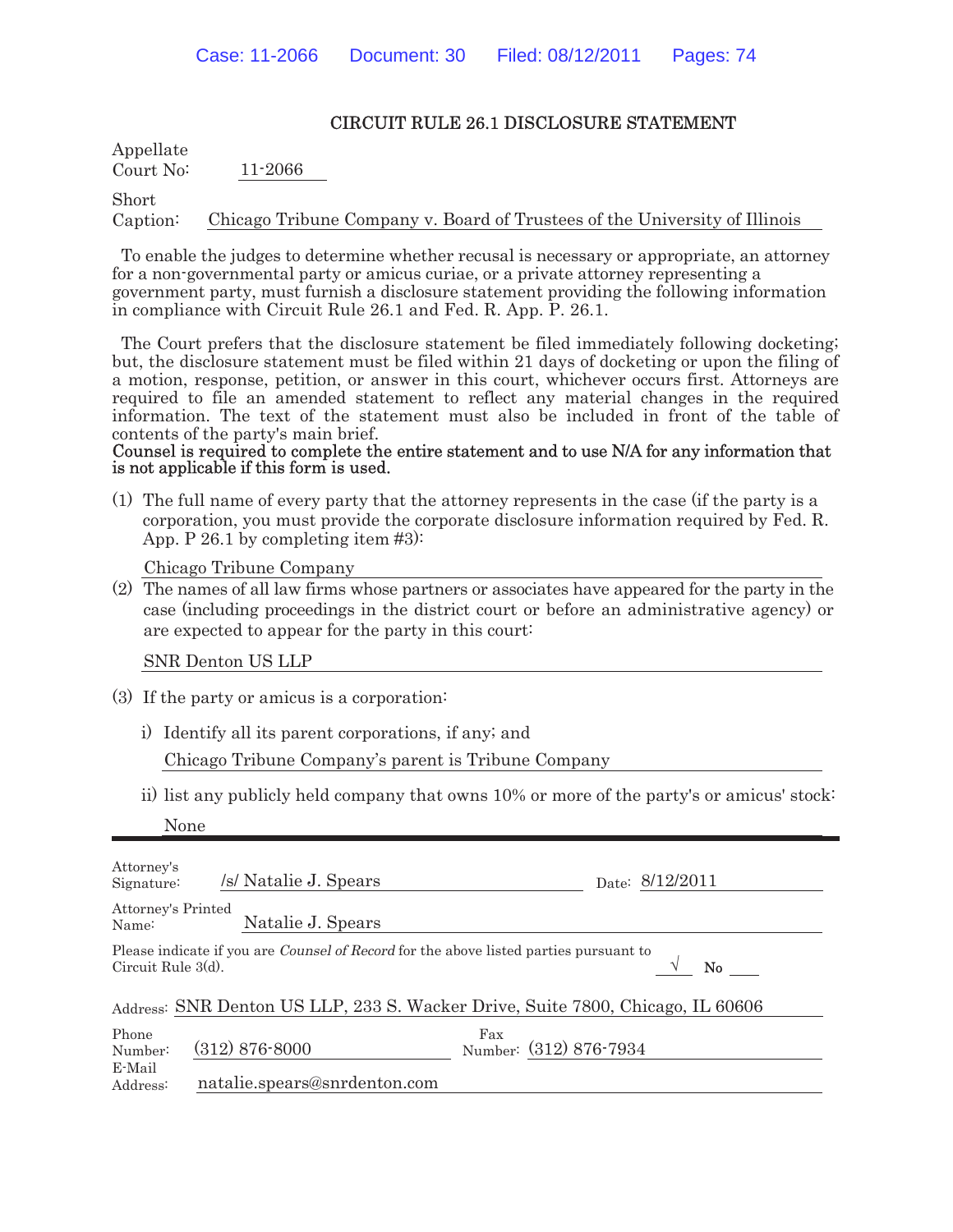Appellate Court No: 11-2066

Short Caption: Chicago Tribune Company v. Board of Trustees of the University of Illinois

To enable the judges to determine whether recusal is necessary or appropriate, an attorney for a non-governmental party or amicus curiae, or a private attorney representing a government party, must furnish a disclosure statement providing the following information in compliance with Circuit Rule 26.1 and Fed. R. App. P. 26.1.

The Court prefers that the disclosure statement be filed immediately following docketing; but, the disclosure statement must be filed within 21 days of docketing or upon the filing of a motion, response, petition, or answer in this court, whichever occurs first. Attorneys are required to file an amended statement to reflect any material changes in the required information. The text of the statement must also be included in front of the table of contents of the party's main brief.

#### Counsel is required to complete the entire statement and to use N/A for any information that is not applicable if this form is used.

(1) The full name of every party that the attorney represents in the case (if the party is a corporation, you must provide the corporate disclosure information required by Fed. R. App. P 26.1 by completing item #3):

Chicago Tribune Company

(2) The names of all law firms whose partners or associates have appeared for the party in the case (including proceedings in the district court or before an administrative agency) or are expected to appear for the party in this court:

SNR Denton US LLP

- (3) If the party or amicus is a corporation:
	- i) Identify all its parent corporations, if any; and

Chicago Tribune Company's parent is Tribune Company

ii) list any publicly held company that owns 10% or more of the party's or amicus' stock:

| Attorney's<br>Signature:    | /s/ Gregory R. Naron        | Date: 8/12/2011                                                                                               |  |
|-----------------------------|-----------------------------|---------------------------------------------------------------------------------------------------------------|--|
| Attorney's Printed<br>Name: | Gregory R. Naron            |                                                                                                               |  |
| Circuit Rule $3(d)$ .       |                             | Please indicate if you are <i>Counsel of Record</i> for the above listed parties pursuant to<br>No $\sqrt{ }$ |  |
|                             |                             | Address: SNR Denton US LLP, 233 S. Wacker Drive, Suite 7800, Chicago, IL 60606                                |  |
| Phone<br>Number:            | $(312)$ 876-8000            | Fax<br>Number: (312) 876-7934                                                                                 |  |
| E-Mail<br>Address:          | gregory.naron@snrdenton.com |                                                                                                               |  |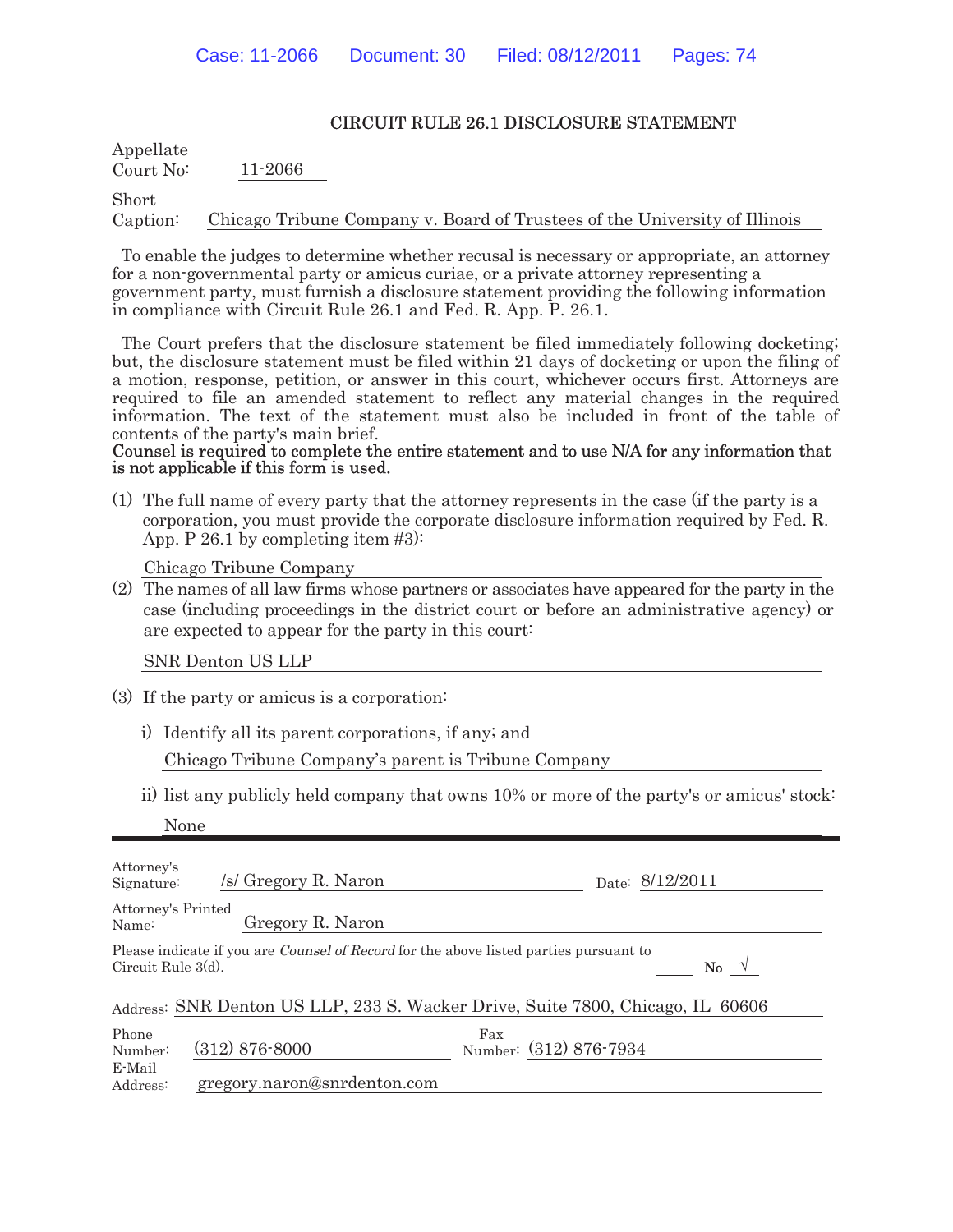Appellate Court No: 11-2066

Short Caption: Chicago Tribune Company v. Board of Trustees of the University of Illinois

To enable the judges to determine whether recusal is necessary or appropriate, an attorney for a non-governmental party or amicus curiae, or a private attorney representing a government party, must furnish a disclosure statement providing the following information in compliance with Circuit Rule 26.1 and Fed. R. App. P. 26.1.

The Court prefers that the disclosure statement be filed immediately following docketing; but, the disclosure statement must be filed within 21 days of docketing or upon the filing of a motion, response, petition, or answer in this court, whichever occurs first. Attorneys are required to file an amended statement to reflect any material changes in the required information. The text of the statement must also be included in front of the table of contents of the party's main brief.

#### Counsel is required to complete the entire statement and to use N/A for any information that is not applicable if this form is used.

(1) The full name of every party that the attorney represents in the case (if the party is a corporation, you must provide the corporate disclosure information required by Fed. R. App. P 26.1 by completing item #3):

Chicago Tribune Company

(2) The names of all law firms whose partners or associates have appeared for the party in the case (including proceedings in the district court or before an administrative agency) or are expected to appear for the party in this court:

SNR Denton US LLP

- (3) If the party or amicus is a corporation:
	- i) Identify all its parent corporations, if any; and

Chicago Tribune Company's parent is Tribune Company

ii) list any publicly held company that owns 10% or more of the party's or amicus' stock:

| Attorney's<br>Signature:    | /s/ Kristen C. Rodriguez                                                                     | Date: 8/12/2011                                                       |
|-----------------------------|----------------------------------------------------------------------------------------------|-----------------------------------------------------------------------|
| Attorney's Printed<br>Name: | Kristen C. Rodriguez                                                                         |                                                                       |
| Circuit Rule 3(d).          | Please indicate if you are <i>Counsel of Record</i> for the above listed parties pursuant to | No $\sqrt{ }$                                                         |
| Address                     |                                                                                              | SNR Denton US LLP, 233 S. Wacker Drive, Suite 7000, Chicago, IL 60606 |
| Phone<br>Number:            | $(312) 876 - 8000$                                                                           | Fax<br>Number: (312) 876-7934                                         |
| E-Mail<br>Address:          | kristen.rodriguez@snrdenton.com                                                              |                                                                       |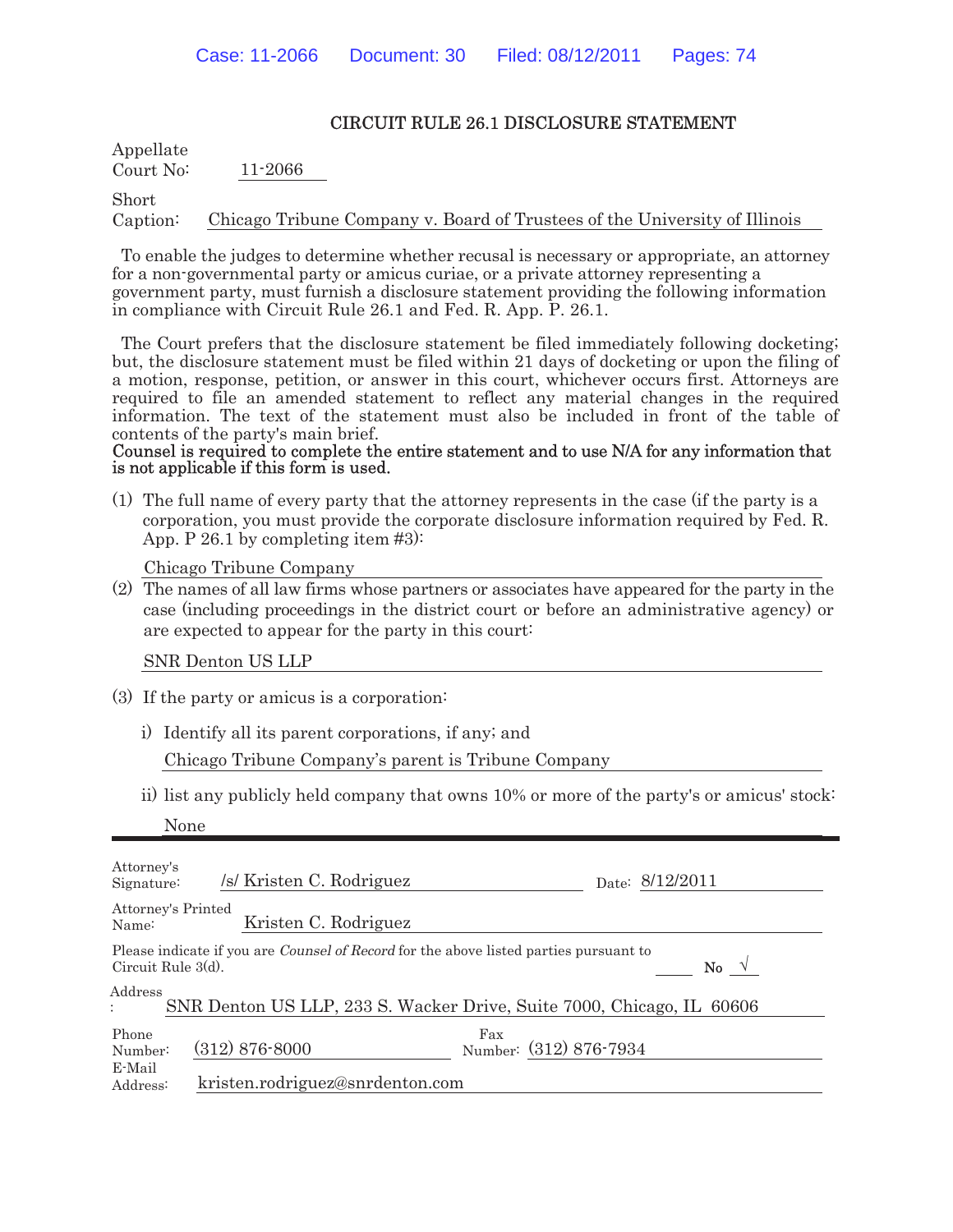# TABLE OF CONTENTS

| I. |           |    | THE SPONSOR DOCUMENTS TRIBUNE SEEKS ARE NOT                                                                                                                  |
|----|-----------|----|--------------------------------------------------------------------------------------------------------------------------------------------------------------|
|    | A.        |    | FERPA Education Records Are Maintained by the<br>University's Custodian, Related to Education, Directly<br>Related To A Student, and Certain Private Facts14 |
|    |           | 1. | Sponsor documents are not "maintained."14                                                                                                                    |
|    |           | 2. | Sponsor documents are not about "education."19                                                                                                               |
|    |           | 3. | Sponsor documents are not "private facts."23                                                                                                                 |
|    |           | 4. | Sponsor documents are "not directly related to a                                                                                                             |
|    | <b>B.</b> |    | The University's Interpretation Flouts The Statute's Intent29                                                                                                |
|    | C.        |    | The DOE Letter Is Entitled To No Deference, And Does Not                                                                                                     |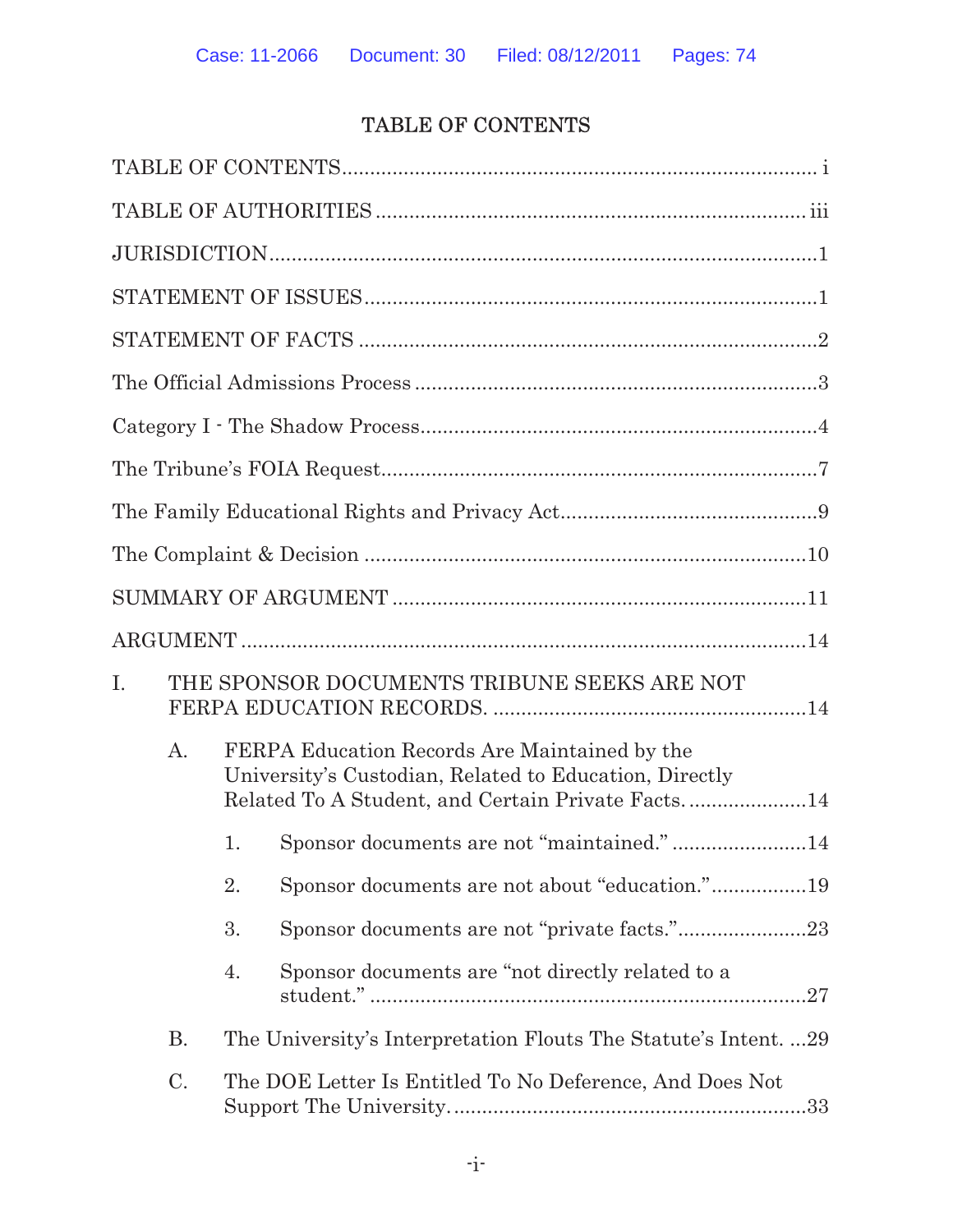|      | D.             | Concealing Sponsor Records Violates The First Amendment35                                                                                                             |
|------|----------------|-----------------------------------------------------------------------------------------------------------------------------------------------------------------------|
| II.  |                | THE DISTRICT COURT CORRECTLY FOUND THAT FERPA'S<br>FUNDING CONDITIONS DO NOT "PROHIBIT" DISCLOSURE<br>PURSUANT TO STATE FREEDOM OF INFORMATION LAWS38                 |
|      | $A_{\cdot}$    | FERPA Is A Funding Statute, Not A Statute That "Prohibits"<br>Disclosure, And It Does Not Impose Duties Independently<br>Enforceable Against The Funding Recipients38 |
|      | B <sub>1</sub> | The University' Does Not Have A Contract With The DOE                                                                                                                 |
|      | $C_{\cdot}$    | There Is No Basis For The University's Dire Warnings About<br>The Consequences of Granting The Requested Declaratory                                                  |
| III. |                | FERPA'S SANCTIONS APPLY ONLY WHERE SCHOOLS HAVE<br>A "SYSTEMATIC" "POLICY AND PRACTICE" OF                                                                            |
|      |                |                                                                                                                                                                       |
| IV.  |                | THE "PREEMPTION" AND JURISDICTIONAL SUGGESTIONS<br>OF AMICUS CURIAE DEPARTMENT OF JUSTICE ARE NOT                                                                     |
|      | $\mathbf{A}$ . |                                                                                                                                                                       |
|      | <b>B.</b>      |                                                                                                                                                                       |
|      | CONCLUSION     |                                                                                                                                                                       |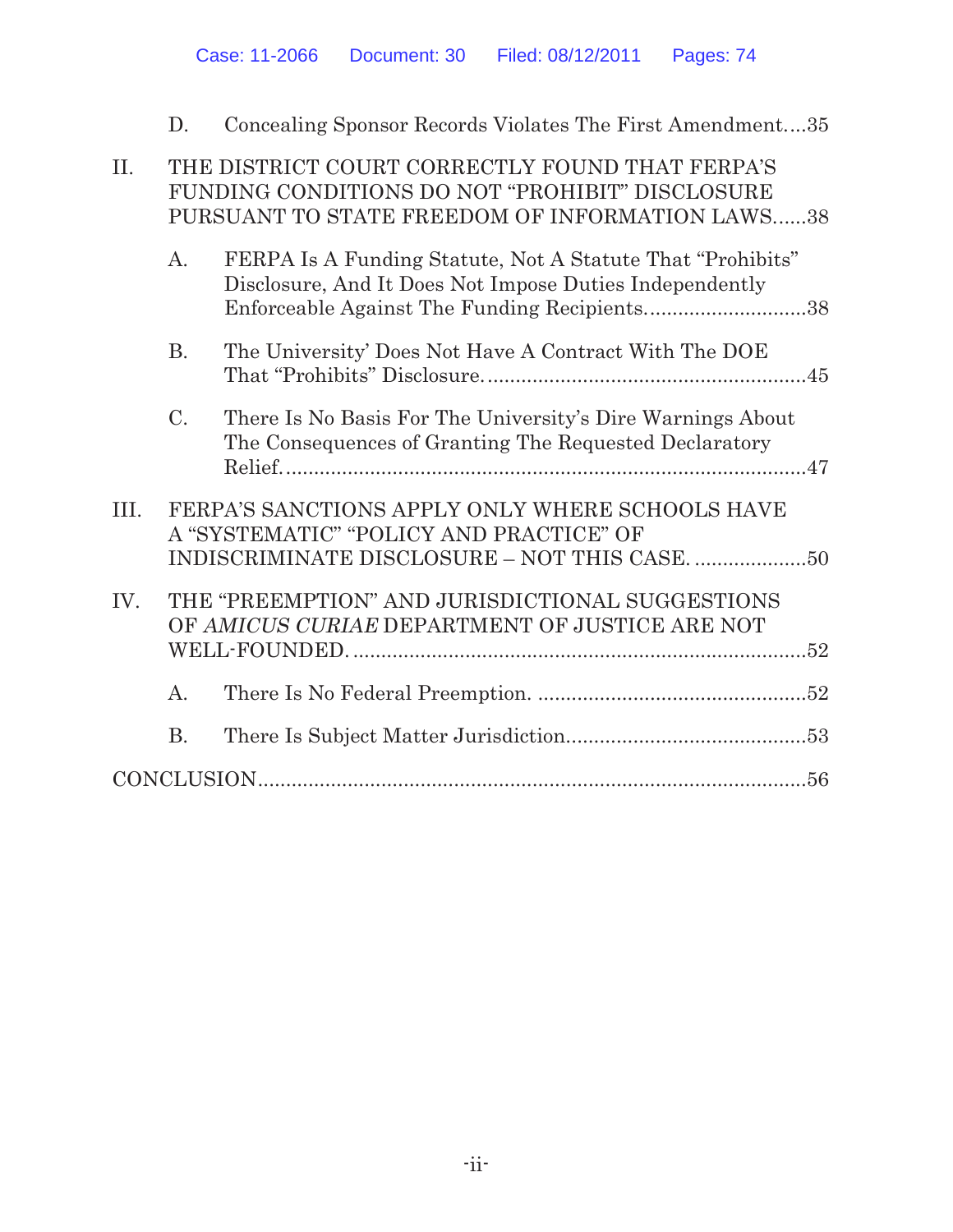# TABLE OF AUTHORITIES

# **Page(s) CASES** Adams v. Rizzo, No. 04-8469, 2006 WL 3298303 (N.Y. Sup. Ct. Nov. 13, 2006) .............42, 44 Arista Records LLC v. Does 1-19, 551 F. Supp. 2d 1 (D.D.C. 2008)....................................................................43 Bauer v. Kincaid, 759 F. Supp. 575 (W.D. Mo. 1991) ........................................................passim Bd. of Educ. of Oak Park v. Kelly E., 207 F.3d 931 (7th Cir. 2000)..........................................................................44 Bd. of Educ. v. Colonial Educ. Ass'n., 1996 WL 104231, at 6 ..............................................................................19, 23 Bd. of Trustees, Cut Bank Pub. Schs. v. Cut Bank Pioneer Press, 160 P.3d 482 (Mont. 2007).............................................................................23 Braniff Int'l v. Florida Public Service Comm'n, 576 F.2d 1100 (5th Cir. 1978)........................................................................54 BRV, Inc. v. Superior Court, 49 Cal. Rptr. 3d 519 (Cal. Ct. App. 2006)...............................................22, 28 Cannon v. Univ. of Chicago, 441 U.S. 677 (1979)........................................................................................40 Cassidy v. American Broadcasting Co., 60 Ill. App. 3d 831 (1st Dist. 1978) ...............................................................24 CBS, Inc. v. Partee, 198 Ill. App. 3d 936 (1st Dist. 1990) .............................................................19 Cent. Hanover Bank & Trust Co. v. Comm'r, 159 F.2d 167 (2d Cir. 1947) ...........................................................................22 CenTra, Inc. v. Cent. States, Se. & Sw. Areas Pension Fund, 578 F.3d 592 (7th Cir. 2009)..........................................................................33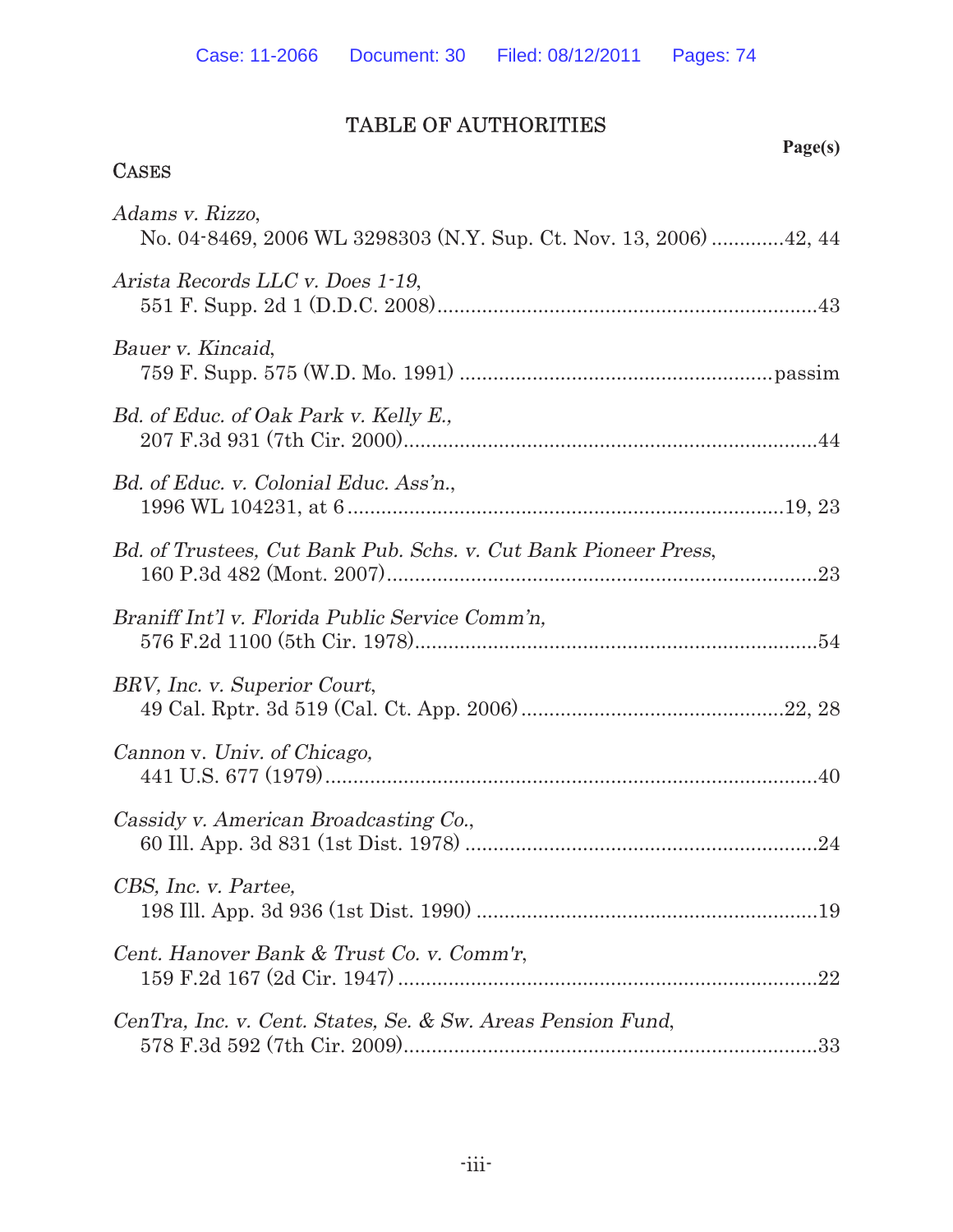| Christiansen v. Harris County,                                                                                        |
|-----------------------------------------------------------------------------------------------------------------------|
| Classic Cheesecake Co., Inc. v. JPMorgan Chase Bank, N.A.,                                                            |
| Daniel S. v. Bd. of Educ. of York Cmty. High Sch.,                                                                    |
| Denius v. Dunlap,                                                                                                     |
| Disability Rights Wisconsin, Inc. v. State of Wisconsin Dep't of Public                                               |
| DTH Publ'g Corp. v. Univ. of North Carolina,                                                                          |
| Eastern Conn. State Univ. v. Freedom of Info. Commn,<br>17 Conn. L. Rptr. 588, No. CV960556097, 1996 WL 580966 (Conn. |
| Florida Star v. B.J.F.                                                                                                |
| Franchise Tax Bd. v. Constr. Laborers Vacation Trust,                                                                 |
| Frazier v. Fairhaven Sch. Comm.,                                                                                      |
| Gentile v. State Bar of Nevada,                                                                                       |
| GNB Battery Technologies, Inc. v. Gould, Inc.,                                                                        |
| Gonzaga University v. Doe,                                                                                            |
| Grable & Sons Metal Prods., Inc. v. Darue Eng'g & Mfg.,                                                               |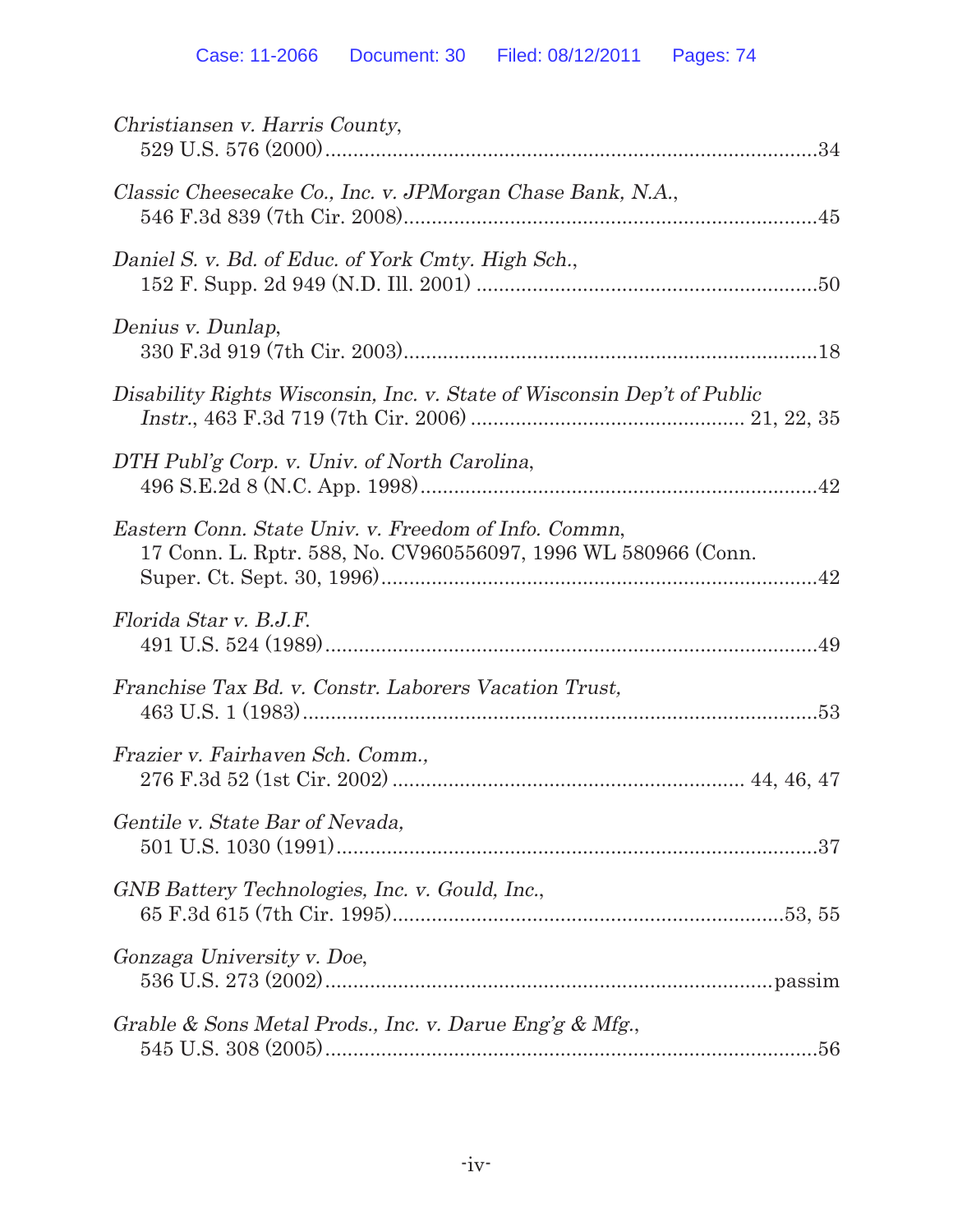| Hampton Bays Union Free Sch. Dist. v. Public Empl. Rel. Bd.,  |
|---------------------------------------------------------------|
| Haynes v. Alfred A. Knopf, Inc.,                              |
| Houchins v. KQED, Inc.,                                       |
| Illinois v. General Elec. Co.,                                |
| In re McClatchy Newspapers, Inc.,                             |
| In re the Application of CBS, Inc.,                           |
| Interscope Records v. Does 1-14,                              |
| Jackson v. Birmingham Bd. of Ed.,                             |
| Jennings v. Univ. of North Carolina,                          |
| Kirwan v. The Diamondback,                                    |
| Klein Indep. Sch. Dist. v. Mattox,                            |
| Laborers' Pension Fund v. Blackmore Sewer Construction, Inc., |
| Leopold v. Levin,                                             |
| Lieber v. Bd. of Trustees of S. Ill. Univ.,                   |
| Maher v. Freedom of Info. Comm'n,                             |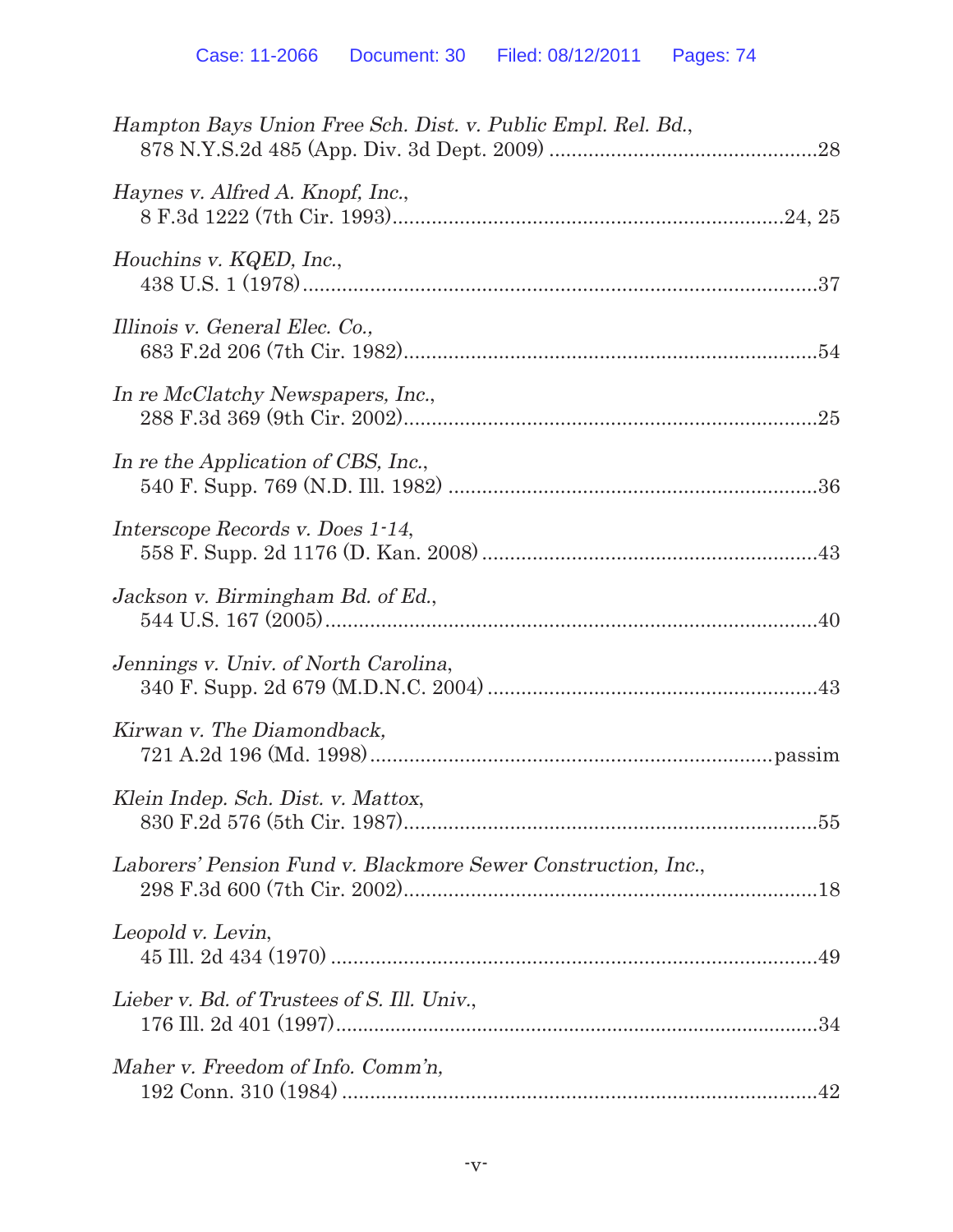| Milner v. Department of Navy,                                                                                        |
|----------------------------------------------------------------------------------------------------------------------|
| Nat'l Collegiate Athletic Ass'n v. Associated Press,                                                                 |
| Ne. Ill. Regional Commuter R.R. Corp. v. Hoey Farina & Downes,                                                       |
| Nuclear Eng'g Co. v. Scott,                                                                                          |
| Omnicare, Inc. v. UnitedHealth Group, Inc.,                                                                          |
| Owasso Independent Sch. District No. 1-011 v. Falvo,                                                                 |
| People ex rel. Gibson v. Peller,                                                                                     |
| Public Serv. Comm. of Utah v. Wycoff Co.,                                                                            |
| Rath Packing Co. v. Becker,                                                                                          |
| Red & Black Publ'g Co., Inc. v. Bd. of Regents,                                                                      |
| Reppert v. S. Ill. Univ.,                                                                                            |
| Richmond Newspapers, Inc. v. Virginia,                                                                               |
| Samuel C. Johnson 1988 Trust v. Bayfield County, Wis.,<br>E.3d __, Nos. 09-2876, 09-2879, 2011 WL 2417020 (7th Cir., |
| Sanders v. Jackson,                                                                                                  |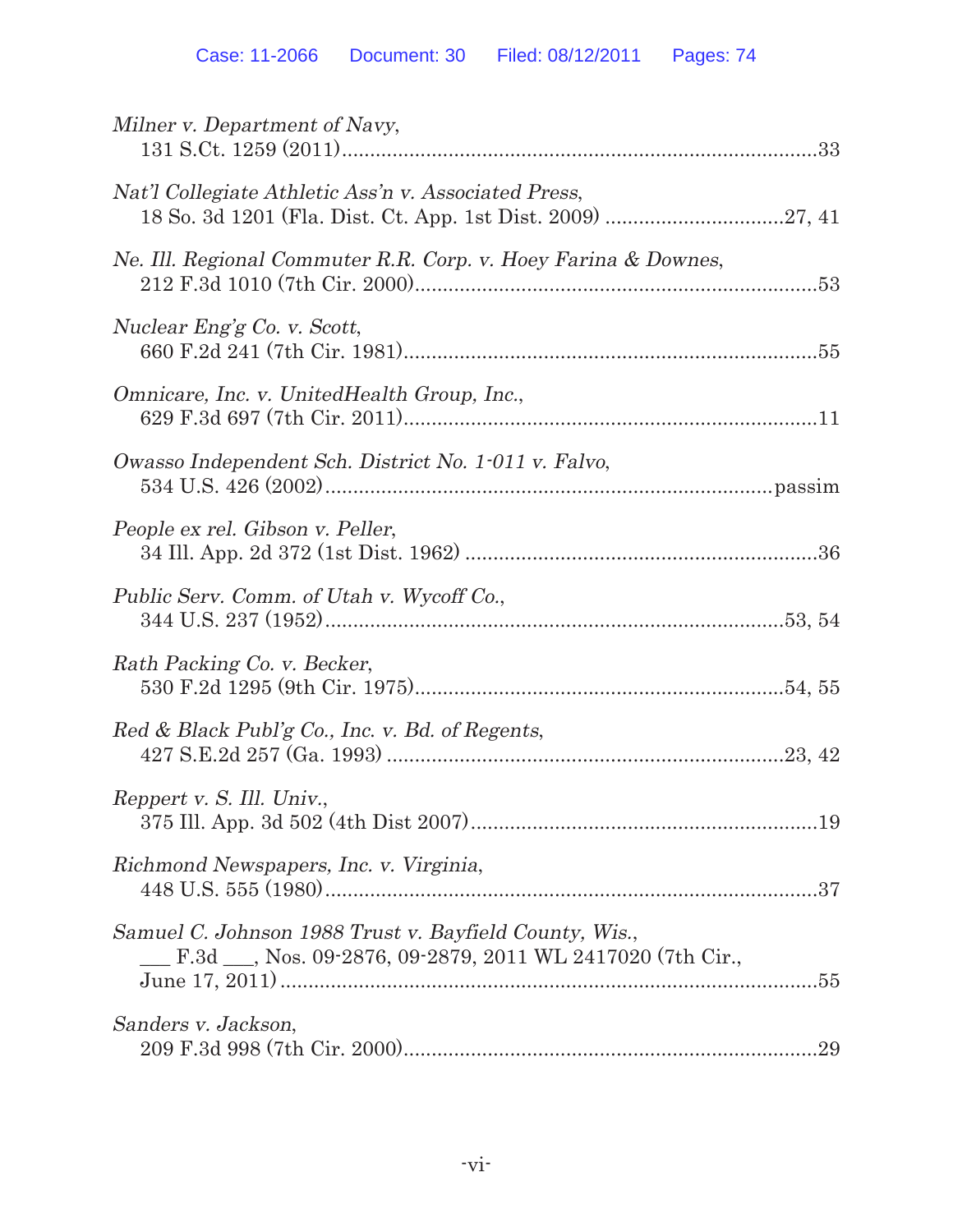| Schlosser v. Fairbanks Capital Corp.,                                |  |
|----------------------------------------------------------------------|--|
| Shockley v. Svoboda,                                                 |  |
| Smith v. Daily Mail Publ'g Co.,                                      |  |
| Smith v. Duquesne Univ.,                                             |  |
| South Dakota v. Dole,                                                |  |
| State ex rel. The Miami Student v. Miami Univ.,                      |  |
| Stilp v. Contino,                                                    |  |
| Storck v. Suffolk County Dep't of Social Servs.,                     |  |
| Student Bar Ass'n v. Byrd,                                           |  |
| Student Press Law Center v. Alexander,                               |  |
| TAS Distributing Co., Inc. v. Cummins Engine Co., Inc.,              |  |
| Tombrello v. USX Corp.,                                              |  |
| Townsend v. Swank,                                                   |  |
| Troutt Bros., Inc. v. Emison,                                        |  |
| Unified Sch. Dist. No. 259, Sedgwick Cty., Kan. v. Disability Rights |  |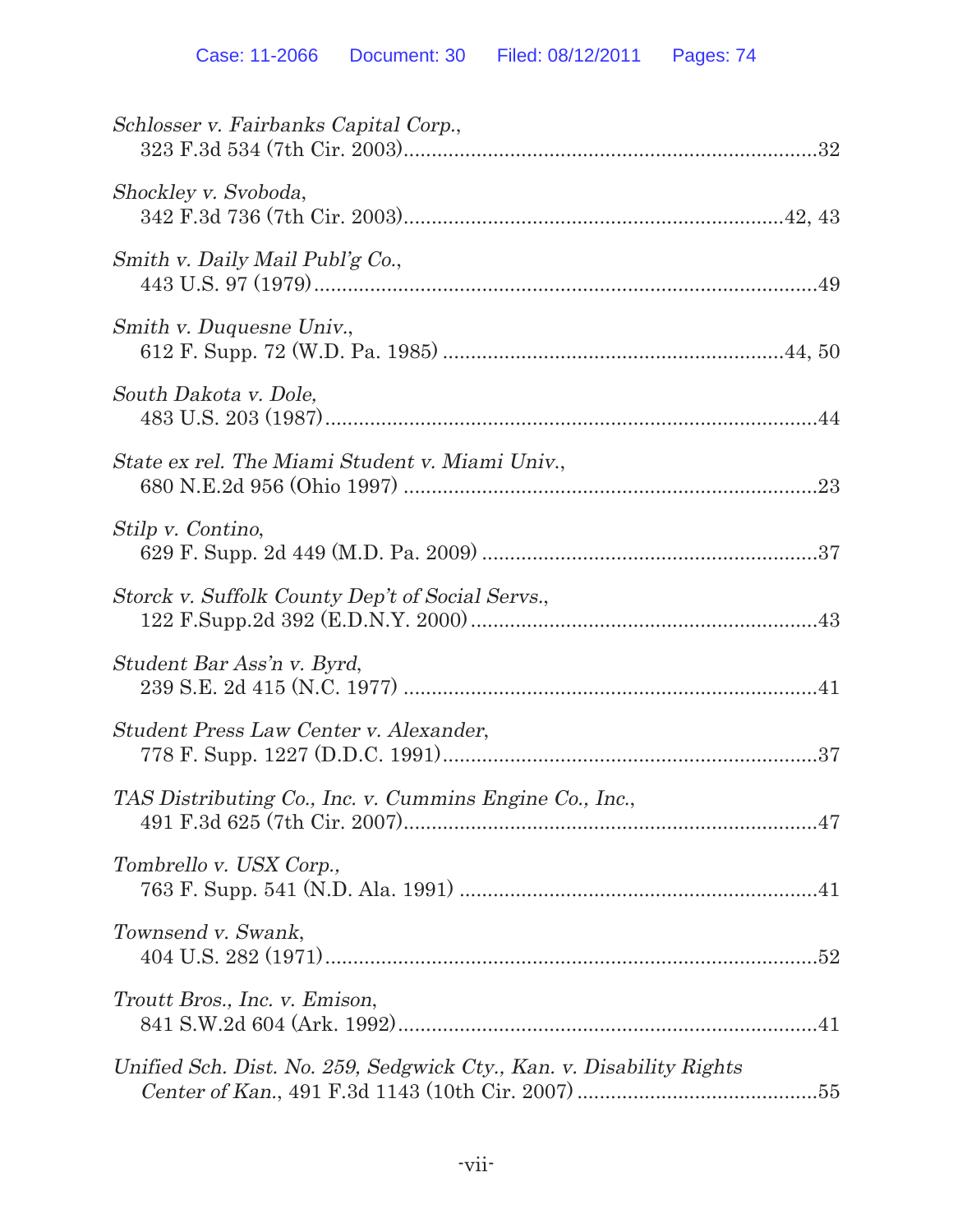| Unincorp. Operating Div. of Ind. Newspapers, Inc. v. Trustees of Ind.                            |
|--------------------------------------------------------------------------------------------------|
| United States v. Haffner,                                                                        |
| United States v. Miami Univ.,                                                                    |
| Wallace v. Cranbrook Educ. Cmty.,<br>No. 05-73446, 2006 WL 2796135 (E.D. Mich. Sept. 27, 2006)28 |
| Washington Legal Found. v. U.S. Sentencing Comm'n,                                               |
| Webster v. Fall,                                                                                 |
| WFTV, Inc. v. Sch. Bd. of Seminole,                                                              |
| Zbaraz v. Madigan,                                                                               |
| <b>STATUTES</b>                                                                                  |
|                                                                                                  |
|                                                                                                  |
|                                                                                                  |
|                                                                                                  |
|                                                                                                  |
|                                                                                                  |
|                                                                                                  |
|                                                                                                  |
|                                                                                                  |
|                                                                                                  |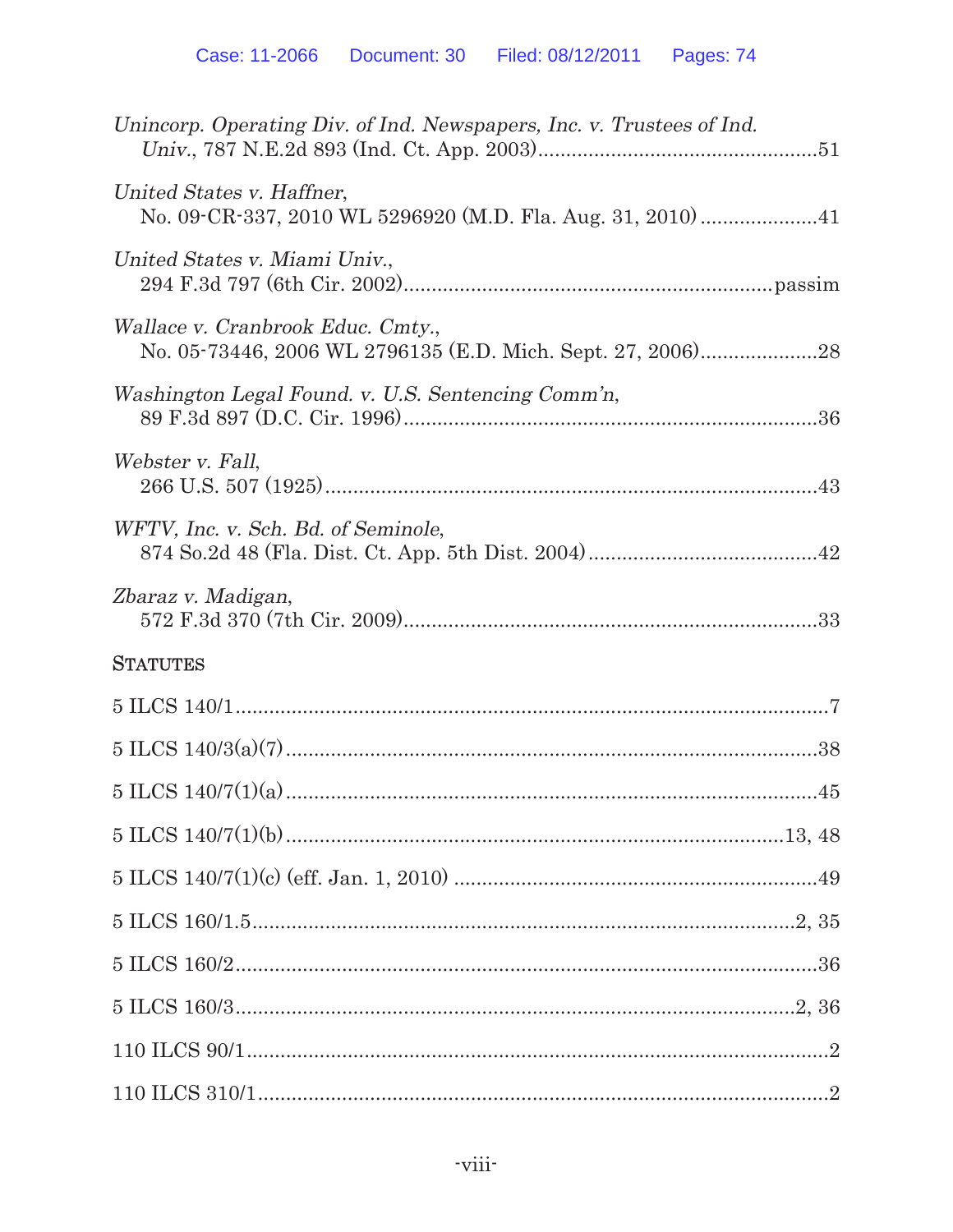| Family Educational Rights and Privacy Act of 1974 ("FERPA"),        |
|---------------------------------------------------------------------|
| <b>OTHER AUTHORITIES</b>                                            |
| Education Amendments of 1974, 120 Cong. Rec. 13951-54 (1974)30      |
| Joint Statement of Explanation of Buckley/Pell Amendment, 120 Cong. |
|                                                                     |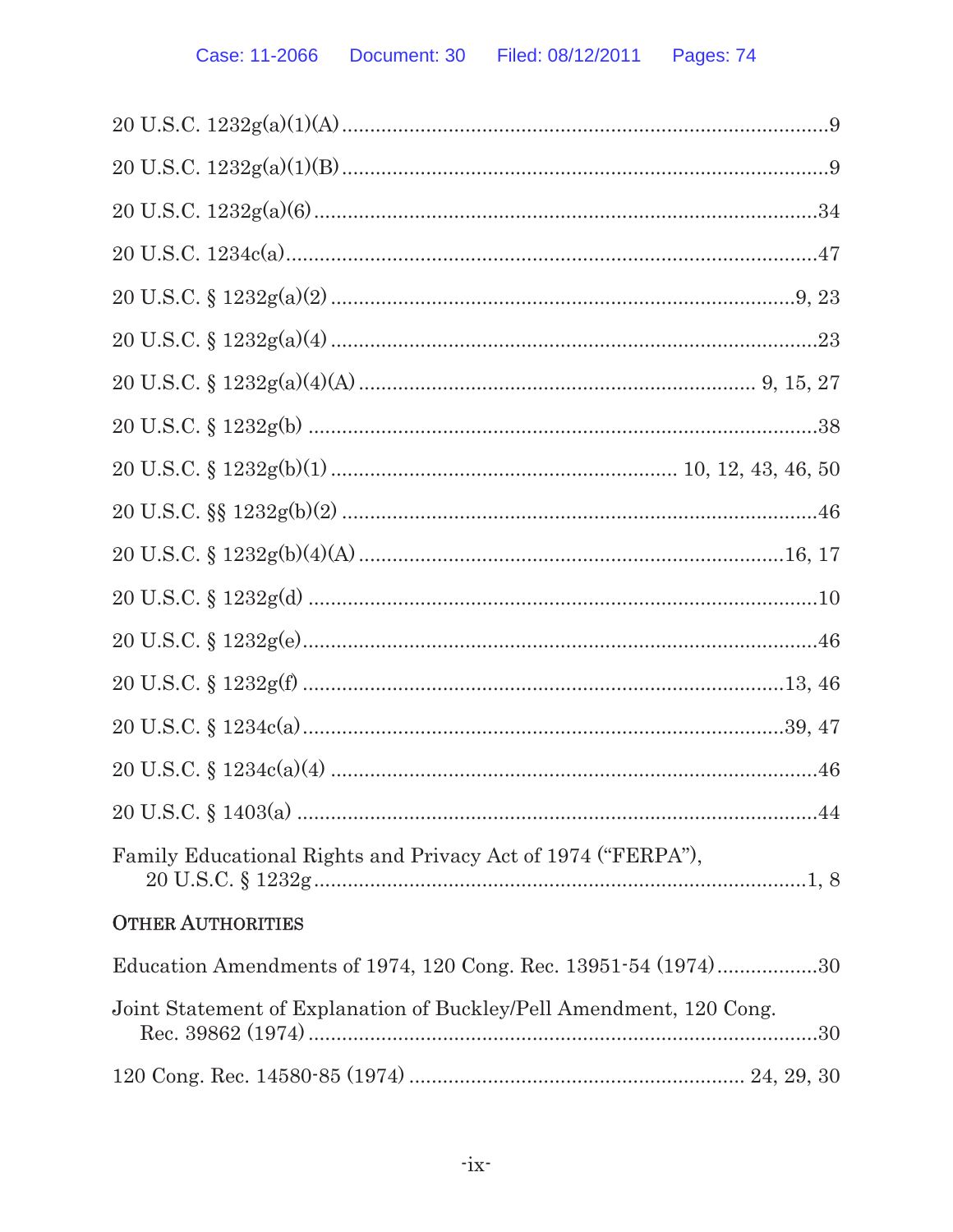| Mary Margaret Penrose, In The Name Of Watergate: Returning<br>FERPA To Its Original Design, 14 N.Y.U. J. Legis. & Pub.                                                                                    |
|-----------------------------------------------------------------------------------------------------------------------------------------------------------------------------------------------------------|
| Matthew R. Salzwedel & Jon Ericson, Cleaning Up Buckley: How the<br>Family Educational Rights and Privacy Act Shields Academic<br>Corruption in College Athletics, $2003$ Wis. L. Rev. $1053$ $(2003)$ 50 |
|                                                                                                                                                                                                           |
|                                                                                                                                                                                                           |
|                                                                                                                                                                                                           |
| Riepenhoff & Jones, Secrecy 101: College Athletic Departments Use<br>Vague Law to Keep Public Records from Being Seen, Columbus                                                                           |
| Stacy St. Clair and Jodi S. Cohen, Former State Rep. Robert Molaro<br>Faces Criminal Investigation, Chi. Trib., Aug. 9, 2011 at Sec. 1 at 4 26                                                            |
| Stacy St. Clair and Jodi S. Cohen, Ex-Lawmaker Waives Tuition for                                                                                                                                         |
| University of Illinois' Freshman Application Procedures at<br>http://admissions.illinois.edu/apply/tips-freshman.html18                                                                                   |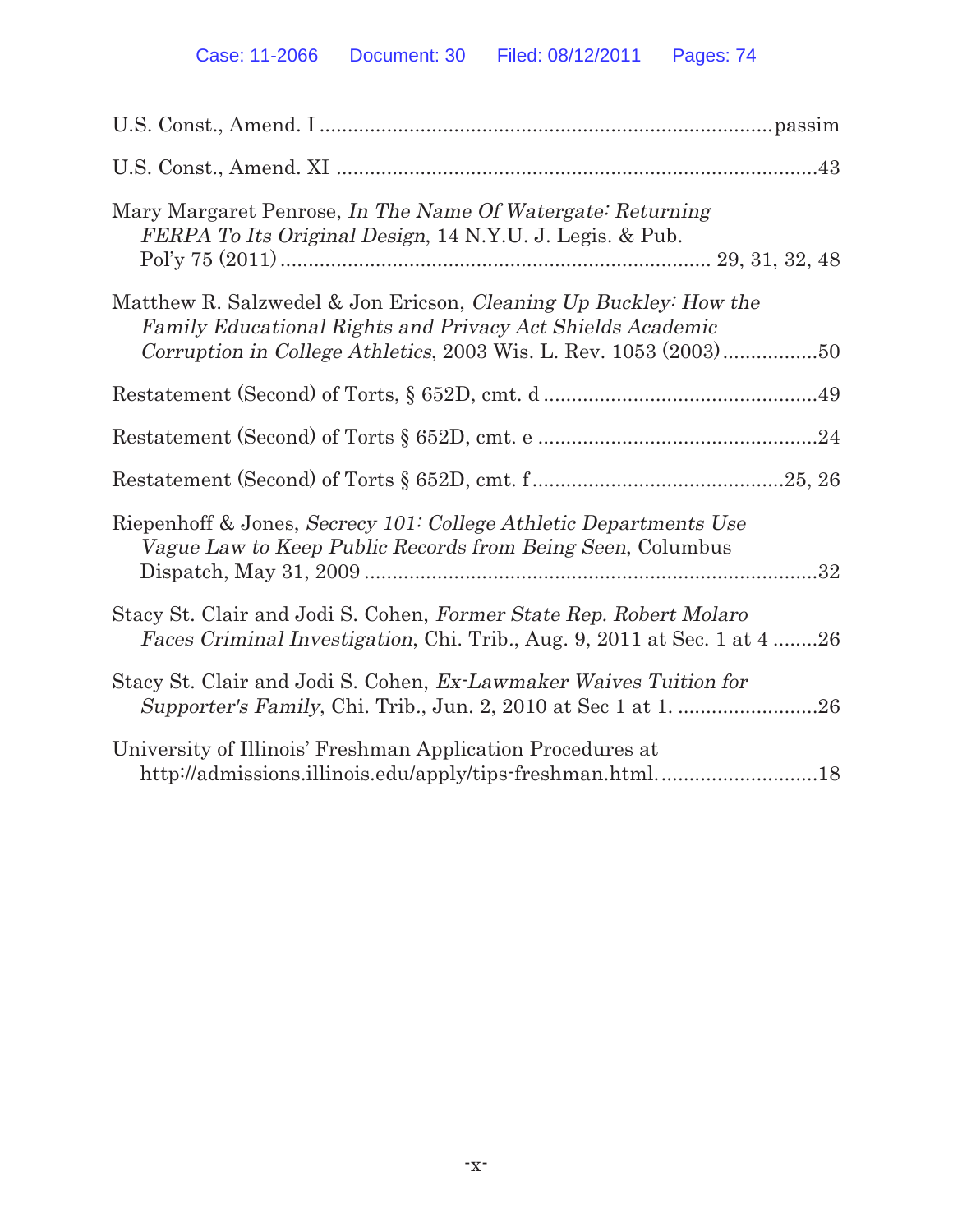# **JURISDICTION**

The Jurisdictional Statement of Defendant-Appellant University of Illinois Board of Trustees (the "University") is complete and correct.

#### STATEMENT OF ISSUES

Was the district court correct in declaring that the Family Educational Rights and Privacy Act of 1974 ("FERPA"), 20 U.S.C. § 1232g, does not prevent the University from disclosing, pursuant to a valid State freedom of information act request, public records relating to the principal participants in the University's Category I shadow admissions because:

(1) The request does not seek "education" records that would come within FERPA's ambit, but instead seeks information pertaining to misconduct and politically-motivated favoritism by public officials; or

(2) FERPA is a statute that sets conditions on the receipt of federal funding but does not "prohibit" the University from doing anything, and thus may not be used to withhold otherwise disclosable public records;

(3) Complying with the specific request in this case would not amount to a systematic "policy or practice" of FERPA violations that could be the basis for any federal sanction;

(4) If FERPA were interpreted to prevent release of the requested information, it would violate the First Amendment?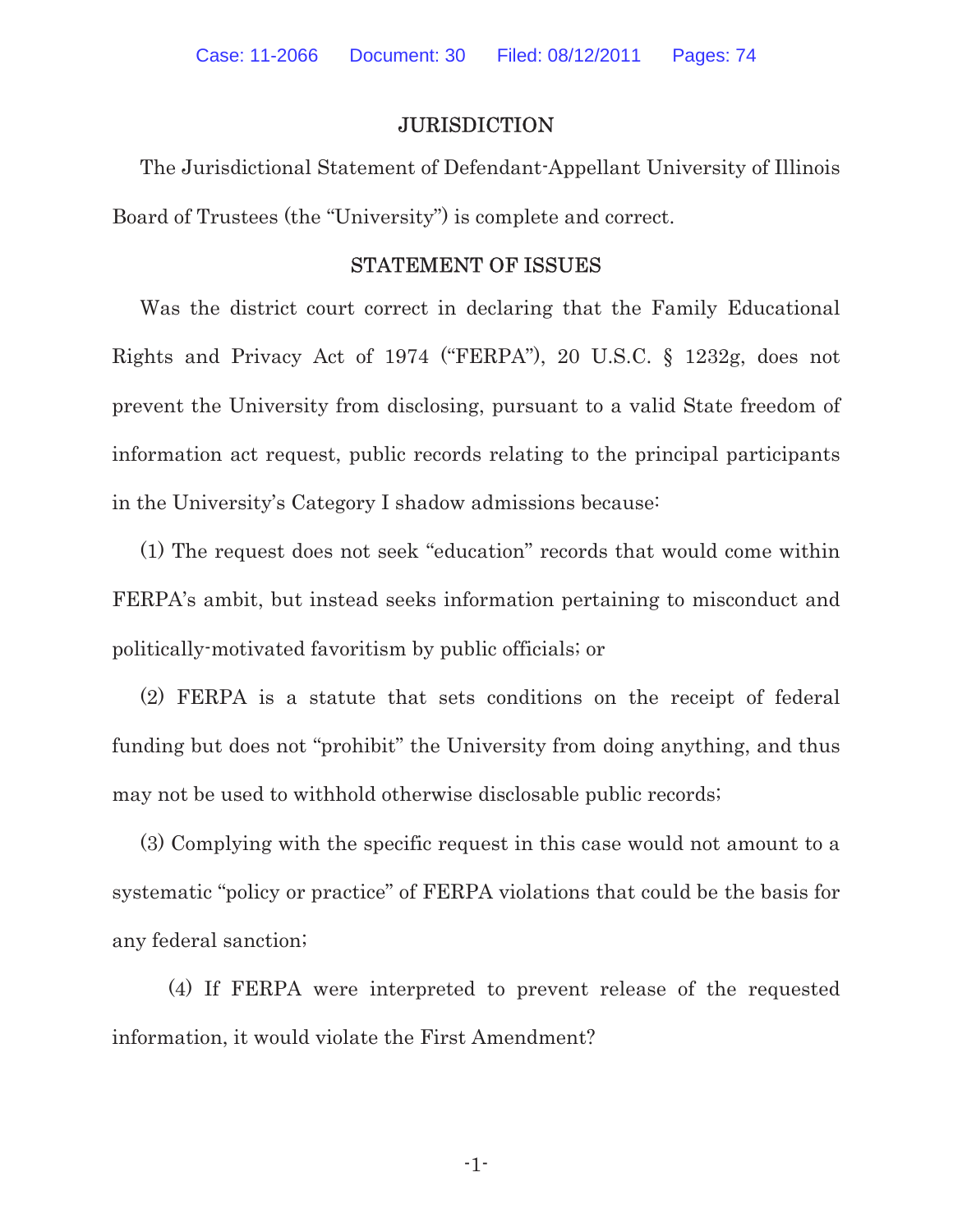### STATEMENT OF FACTS

The Chicago Tribune publishes the *Chicago Tribune* newspaper.  $(A.60, B.60)$ ¶ 1; A.94 ¶ 1.) In the spring of 2009, the Tribune published a series of articles relating to the University of Illinois' admissions process titled "Clout Goes to College." (A.61  $\parallel$  5; A.95  $\parallel$  5.) The University is an Illinois state authority funded by the public's tax dollars. (A.317.) The Trustees are political appointees, 110 ILCS 310/1, and the University's Chancellor holds a statutory position. 110 ILCS 90/1. The files and documents of the Trustees, the Chancellor and other university officials are state property and public records. State Records Act, 5 ILCS 160/1.5-160/3.

"Clout Goes to College" reported that the University maintained a list, known as "Category I," of certain applicants who were closely tied to cloutheavy patrons. (A.61 | 6; A.95 | 6.) Governor Quinn appointed an official "Admissions Review Commission" (the "Commission") to investigate this corruption of the University's admissions practices. (Brief of Appellant ("Univ. Br."), p. 12; A.2; A.153-199.) Chaired by Judge Abner Mikva, the Commission found not only that Category I existed, it constituted a separate, "shadow admissions process" that bypassed the "official admissions process," and "catered to applicants who were supported by public officials, University Trustees, donors, and other prominent individuals." (A.155.)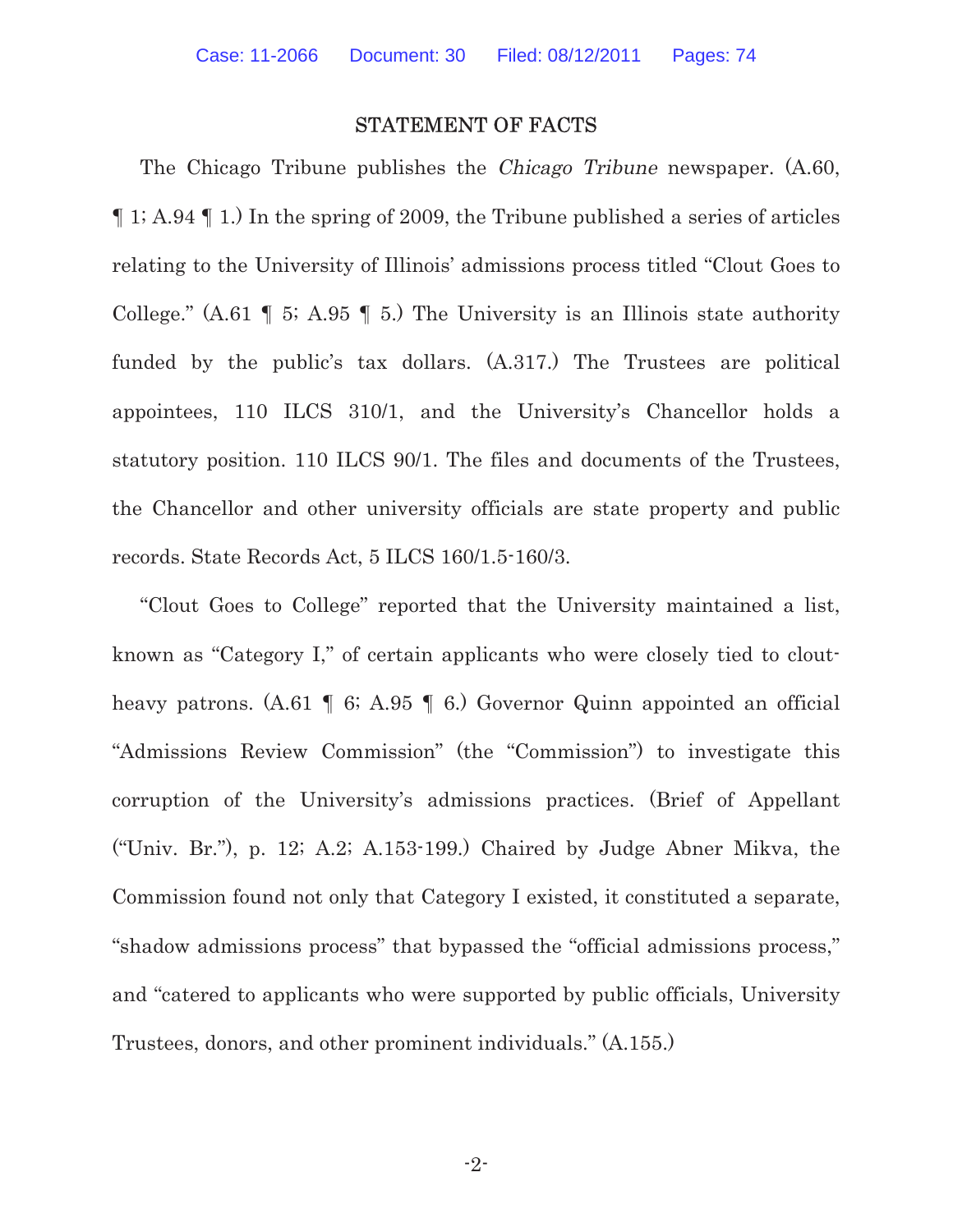# The Official Admissions Process

The Commission Report describes the "Official Admissions Process" followed by the Undergraduate Admissions Office ("UAO"). (Rept. at 13, A.167.) With more than 50,000 applications annually (A.368), the process is heavily formulaic:

> UAO staff calculate a Projected Grade Point Average ("PGPA") for an applicant by a formula that takes into account the applicant's standardized test score and class rank. For an applicant from high schools that do not rank students, UAO estimates a class rank. Approximately 30 percent of applicants to most colleges are automatically admitted to the University based purely on their PGPAs.

(Rept. at 13; A.167.)

Some colleges, like the Colleges of Business or Engineering, conduct a full review of all applicant files and have not adopted an "automatic admit" policy. (Id.) The reviews are conducted by admissions committees within UAO. (Id.) UAO admissions committees consider the following factors:

> In addition to class rank and GPA, these committees consider factors such as the applicant's essays, the rigor of the applicant's high school curriculum, and the applicant's socio-economic background and geographical region. (6/29/09 TR at 5:18 - 7:10). Other factors that are considered include legacy status, whether the applicant is a first generation college student, and any special talents of the applicant (i.e., music, sports). (6/19/09 TR at 11:24).

 $(Id.)$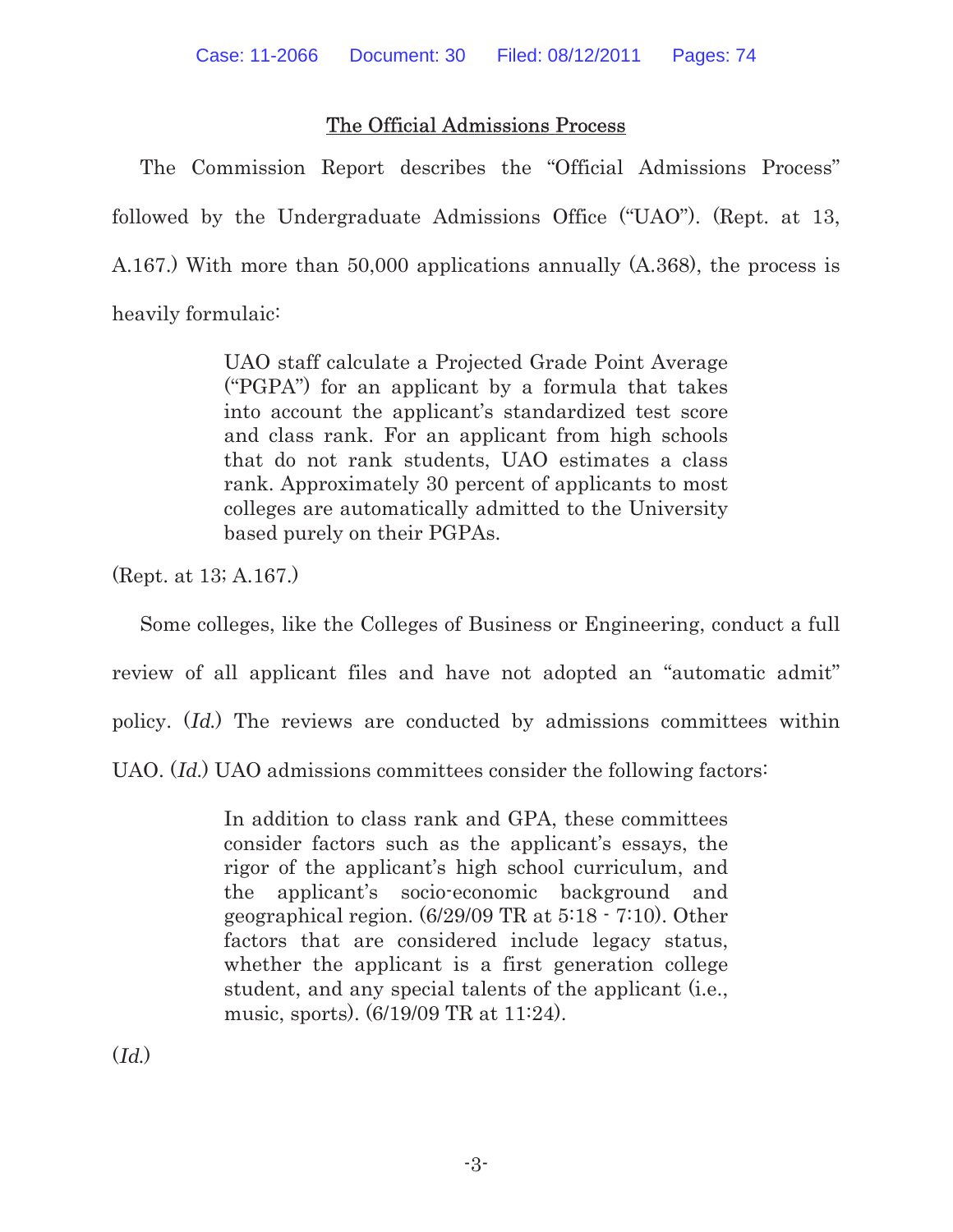The UAO admissions committees assign numeric ratings (one to five) to each individual applicant whom they review. "Applicants rated 'one' are admitted, while applicants rates 'five' are denied." (Id.) Applicants in the middle are subject to a final review by the committees and the Deans of the undergraduate colleges. (Id.)

#### Category I - The Shadow Process

The Commission Report also found that there was "a shadow process – Category I – that operated by a different set of rules." (Id. at 14; A.168.) The Category I process was for applicants who were sponsored by "public officials, University Trustees, donors, and other prominent individuals (collectively 'sponsors'"). (Id. at 1; A.155.) The Category I shadow process was "[u]nknown to the public and even to most University employees." (Id.)

The University's Chancellor and Government Relations Office maintained the Category I process to grant public officials and other Sponsors special favors. University Chancellor Herman – not the Undergraduate Admissions Office – oversaw the Category I process and "was the ultimate decisionmaker with respect to Category I applicants." (Id. at 15; A.169.) Decisions on Category I applicants sponsored by public officials were based on, among other things, "information about the legislators involved provided by [the University's] Government Relations [Office]." (Id.) The Commission concluded that "Governmental Relations sought to influence, and did influence,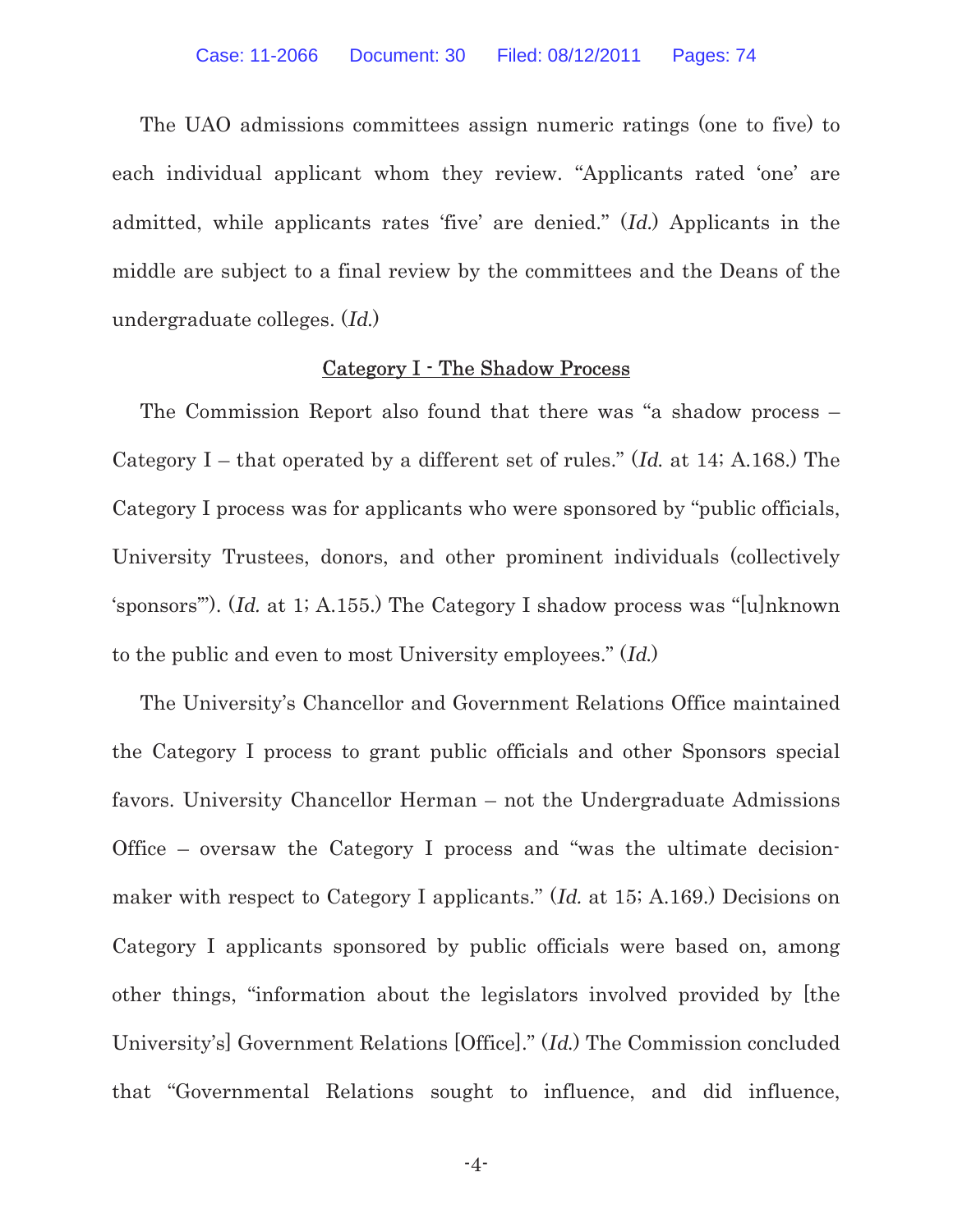admissions decisions, as a means of maintaining and developing relationships with public officials." (Id. at 21; A.175.) All the while, the Chancellor's Office and Government Relations Office were aware they were engaging in "political favoritism." See email cited id., at 28 (A.182) (the Provost was worried "the political favoritism was a bit too obvious").

Chancellor Herman and Government Relations also instructed the College of Law ("COL") to admit clout-sponsored applicants. Equivalent to the Category I list for undergraduates, a Special Interest ("SI") list was maintained for "special admits" at the COL. "[W]ith no input from the COL Dean or admissions officials," Herman and Governmental Relations would direct COL "to admit certain applicants whom the College otherwise would have denied." (Id. at 26-27; A.180-181.) University emails describe the process as "corrupted." (Id.; A.180.)

Requests by Governors, State Legislators and other prominent Sponsors for preferential treatment – either directly or through University Trustees and other officials – are not letters of recommendation. (Id. at 32; A.186.) Dean Bruce Smith of the College of Law explained the distinction between Sponsor calls for special treatment and letters of recommendations in his testimony to the Commission:

> Since becoming Dean, Smith has not received calls from Trustees, the Chancellor's Office, the Provost, or anyone else regarding an applicant to COL. As Smith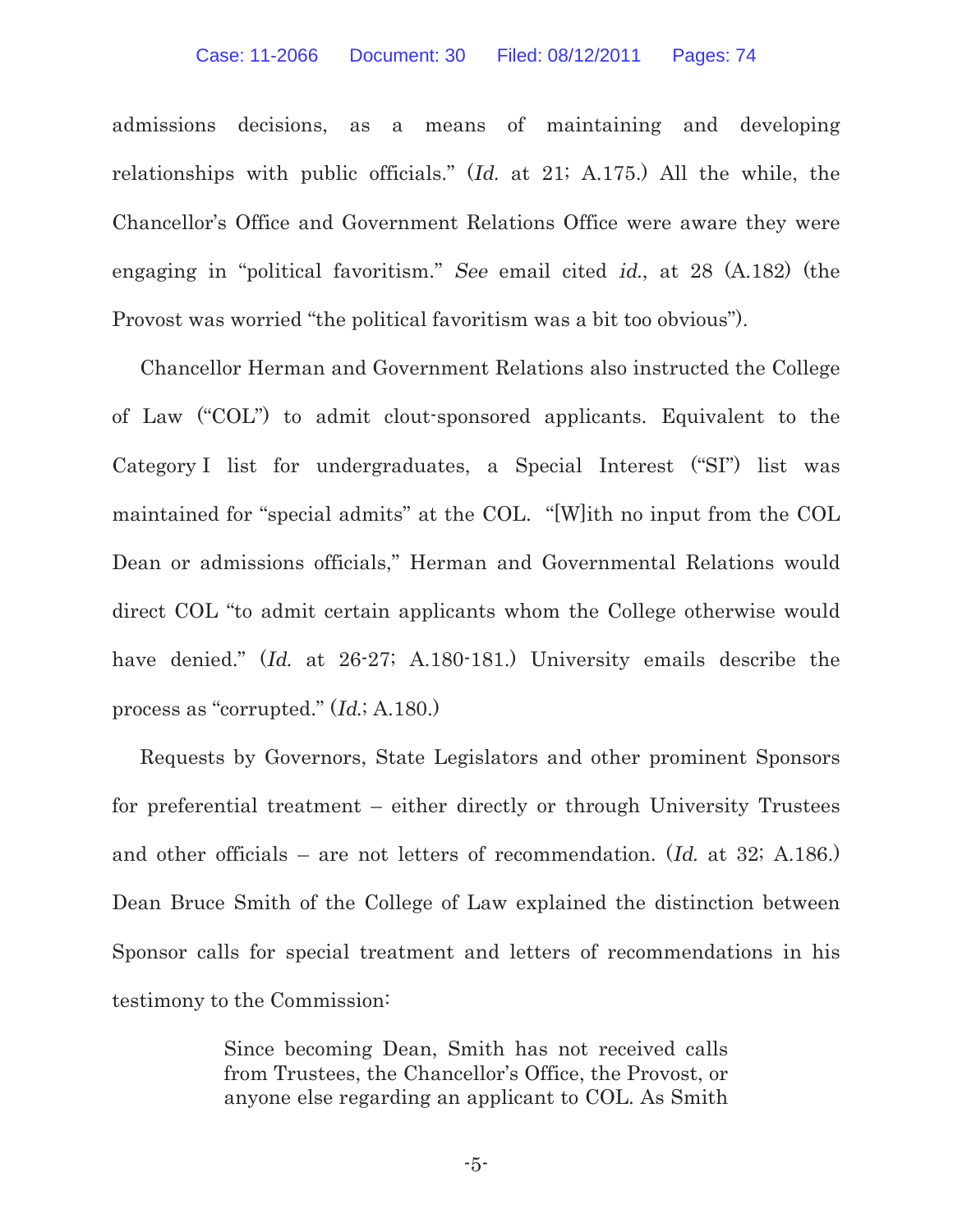has unequivocally declared, under his watch, an inquiry will only be answered if it is made by the applicant him/herself. In addition, Smith testified that the "proper mechanism for words of support are letters of recommendation," which is COL's "established policy."

(*Id.*; emphasis supplied.)

The Commission Report catalogs numerous examples of public official Sponsors intervening in the admissions process to sponsor applicants. (Id. at 15-19; A.169-173.) Trustees intervened for applicants sponsored by then Governor Blagojevich and other prominent public persons. (Id. at 20-24; A.174-178.) Children of large donor Sponsors were given special Category I treatment. (Id. at 19; A.173.) The Commission concluded that, "In scores of instances, the influence of prominent individuals – and the University's refusal or inability to resist that influence – operated to override the decisions of admissions professionals and resulted in the enrollment of students who did not meet the University's standards." (Id. at 1; A.155.)

The announced policy of the University is "that decisions involving students and employees be based on merit and be free from invidious discrimination in all forms." (Id. at 10; A.164.) The University's Ethics Handbook provides that it is "a conflict of interest and unethical for a state board employee or appointee to place his or her interests or those of a friend or business associate above, those of the state." (Id.) The University's Code of

-6-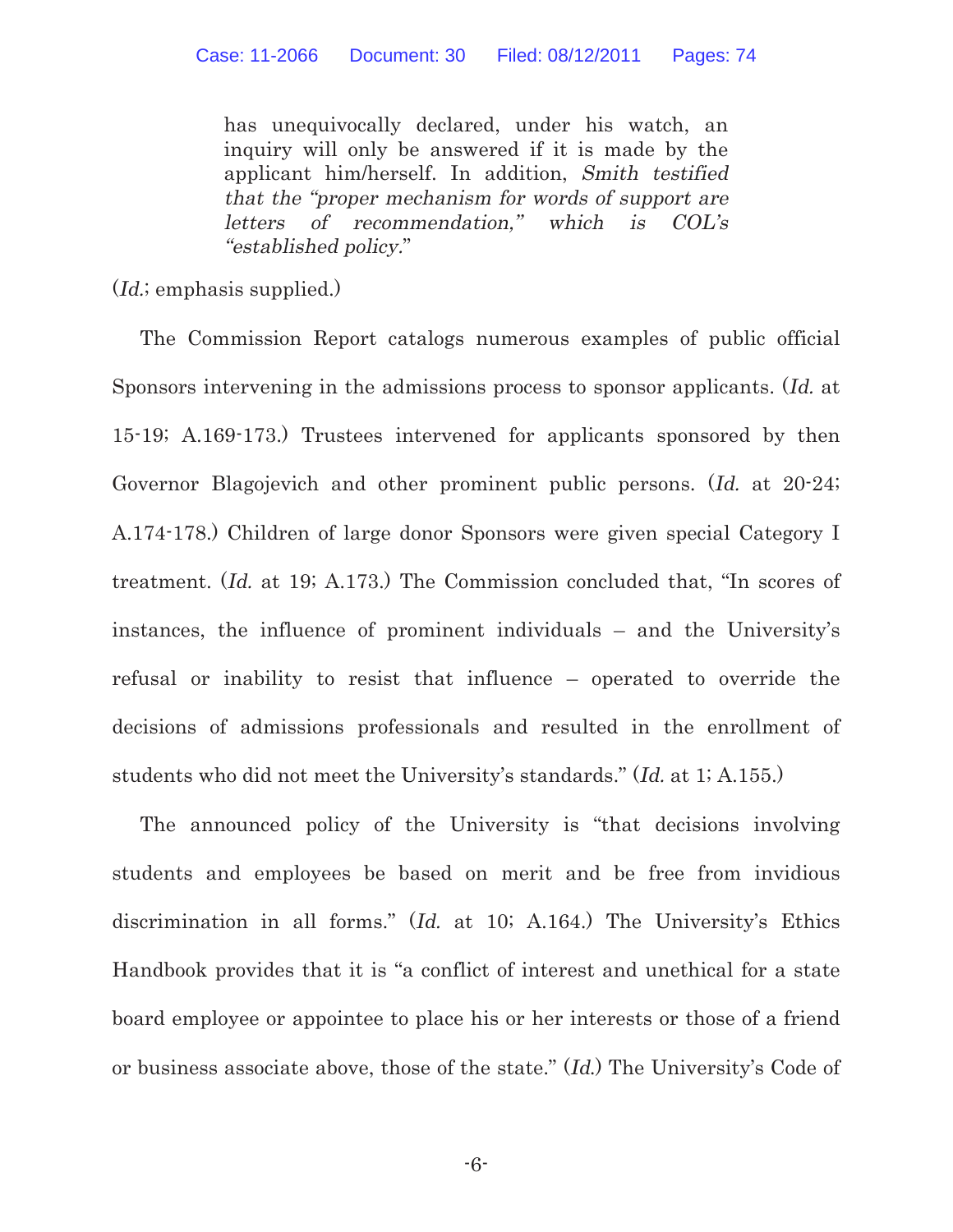Conduct requires Trustees and employees to "show even handedness by treating others with impartiality." (Id.) The Commission found that the University Chancellor, the University President, Individual Trustees, members of the Government Relations Office and others acted "in a manner inconsistent with University-sanctioned principles of ethical conduct and fairdealing." (Id. at 5; A.159.)

# The Tribune's FOIA Request

On December 10, 2009, Tribune submitted a request to the University pursuant to the Illinois Freedom of Information Act ("FOIA"), 5 ILCS 140/1, et seq. (the "Request"). The Request sought:

> the following public records with regard to each applicant in Category I (and/or equivalent designation in the professional schools) who was admitted to the University of Illinois and subsequently attended the University of Illinois: the names of the applicants' parents and the parents' addresses, and the identity of the individuals who made a request or otherwise became involved in the such [sic] applicants' applications. Further, please provide any records about the identity of the University official to whom the request was made, any other university officials to whom the request was forwarded, and any documents which reflect any changes in the status of the application as a result of that request.

(A.17; A.61 ¶ 8; A.95-96 ¶ 8.)

The Tribune thus asked for the names of the Category I Sponsors, who the

Sponsors spoke with at the University, the identity of the University officials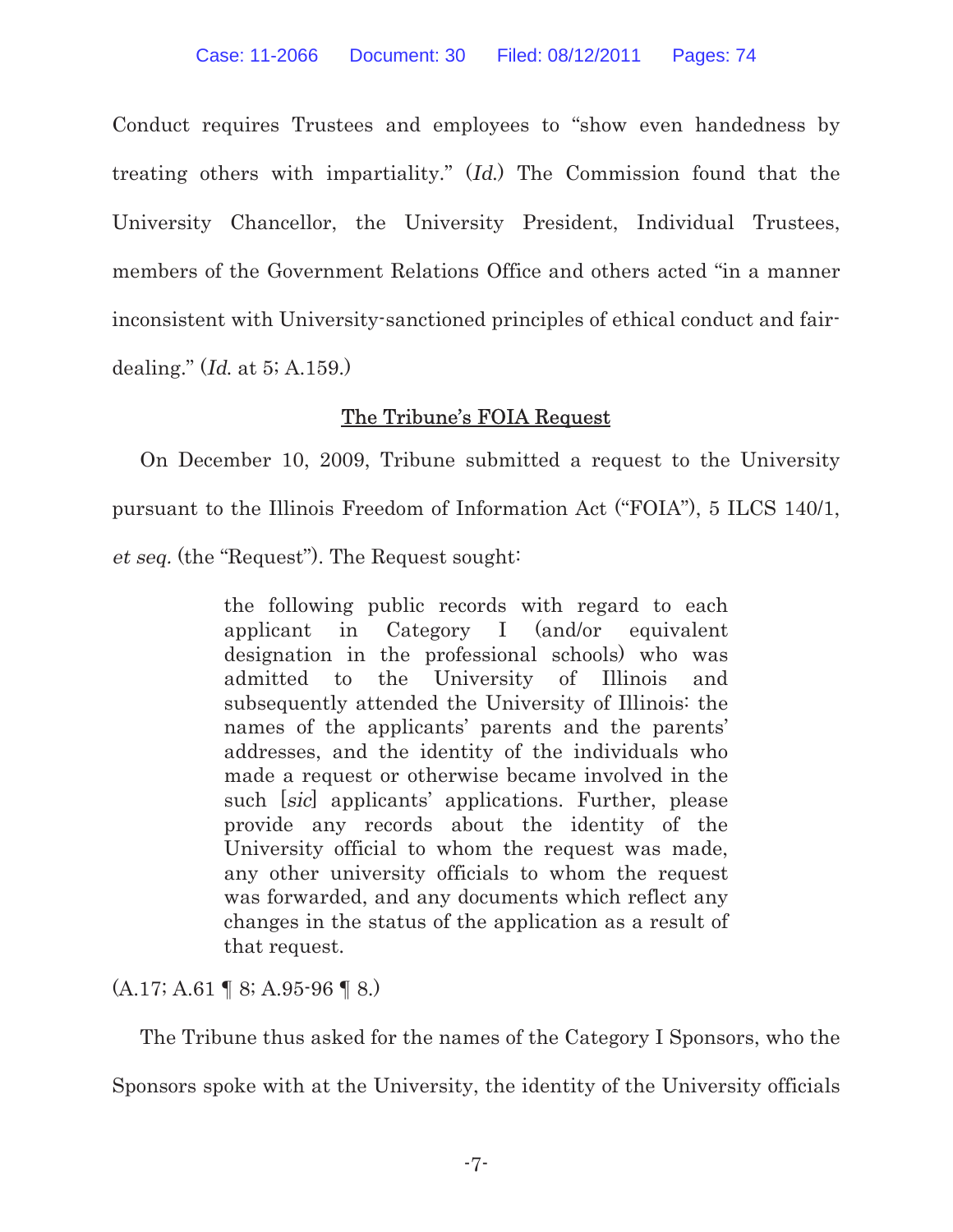who handled the Sponsor's request, the identity of the parents who, through the Sponsors, requested preferential treatment for their children and whether the Sponsor's request changed the status of the application. With the exception of the parents' names and addresses, the Request before the Court does not request a single item mentioned in the University's laundry list at page 9 of its brief, to-wit: applications, essays, transcripts, etc. (A.17, 22-23.) If disclosure of the Sponsor-related information, implicates any of this information, the University, as it has in the past, could redact it.<sup>1</sup>

The University denied the Request in toto, asserting that the requested information is exempt from disclosure under Section  $7(1)(a)$  of FOIA because it was protected under the Family Educational Rights and Privacy Act ("FERPA"), 20 U.S.C. § 1232g. (A.19-20; A.62 ¶ 10; A.96 ¶ 10.) The University asserted that "the information you seek was obtained by the University as part of the application process and thus is part of the education records" protected by FERPA. (A.20.)

<sup>1</sup> The University redacted information produced to the Commission. (Rept. at 9; A.163.) "The Commission did not challenge the University's FERPA analysis, nor did the Commission undertake its own analysis, because the redactions did not hinder the Commission in achieving the principal purposes for which it was established." (Id.)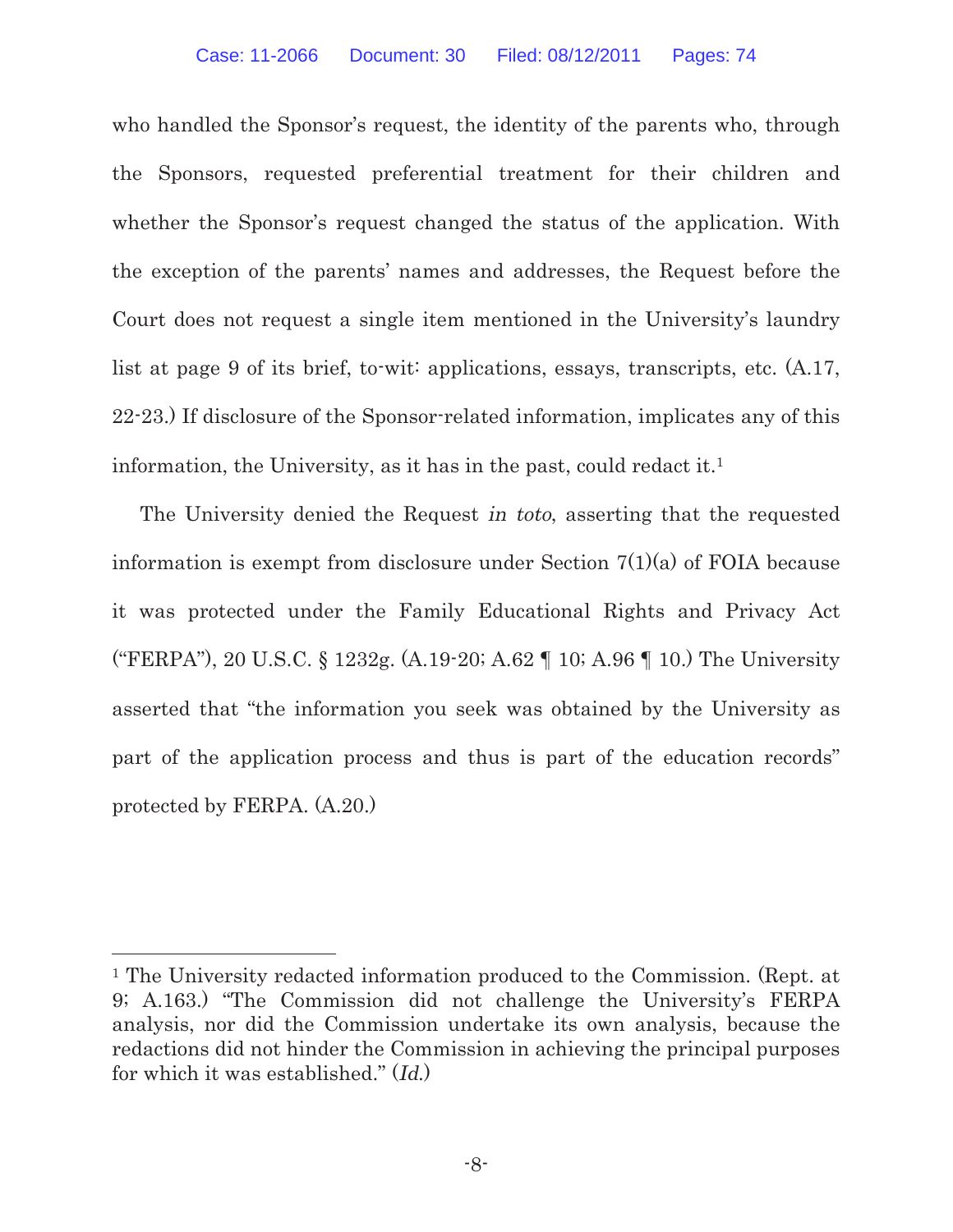# The Family Educational Rights and Privacy Act

Review and Correction Rights. Subsection (a) of FERPA first provides that federal funds should not be made available to educational institutions which have a policy of denying parents of students "the right to inspect and review the education records of their children." 20 U.S.C.  $1232g(a)(1)(A)$  and (B). FERPA further provides that institutions receiving federal funds must provide parents an "opportunity for a hearing" to:

> challenge the content of such student's education records, in order to ensure that the records are not inaccurate, misleading, or otherwise in violation of the privacy rights of students, and to provide an opportunity for the correction or deletion of any such inaccurate, misleading or otherwise inappropriate data contained therein and to insert into such records a written explanation of the parents respecting the content of such records.

20 U.S.C. § 1232g(a)(2).

Subsection (a) of then FERPA defines "education records" as follows:

(A) For purposes of this section, the term "education records" means, except as may be provided otherwise in subparagraph (B), those records, files documents, and other materials which –

(i) contain information directly related to a student; and

(ii) are maintained by an educational agency or institution or by a person acting for such agency or institution.

20 U.S.C. §  $1232g(a)(4)(A)$ .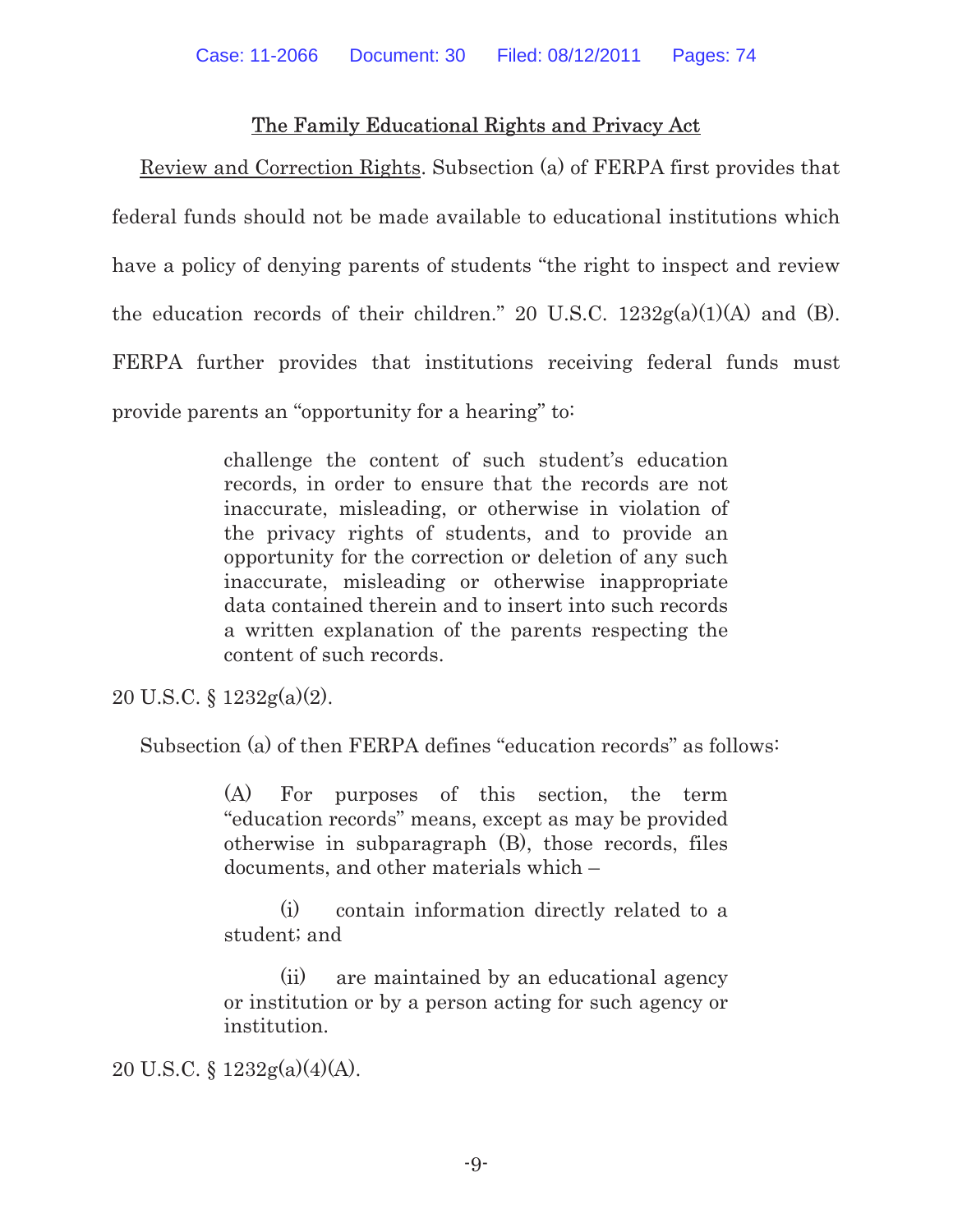Release of Education Records. Subsection (b) of FERPA provides that federal funds should not be made available to educational institutions which have "a policy or practice of permitting the release of education records (or personally identifiable information contained therein . . .) of students without the written consent of their parents . . . . " 20 U.S.C.  $\S 1232g(b)(1)$ .

Once a student attains the age of 18, the rights to review and correct and to consent to release previously held by the parents become the rights of the student and only the student. 20 U.S.C. § 1232g(d).

## The Complaint & Decision

The Tribune filed suit seeking a declaratory judgment that the University's interpretation of FERPA was incorrect. (A.11-26.) Tribune's complaint asserted that Tribune's request for Sponsor documents was not a request for education records under FERPA and further that FERPA did not shield the University from the Tribune's request. (A.14, A.68.) On cross motions for summary judgment, the District Court ruled in the Tribune's favor, ruling on only one of the grounds the Tribune advanced – that FERPA was not a federal statute that prohibited the University from disclosing education records. (A.7.)<sup>2</sup>

 $\overline{a}$ 

<sup>2</sup> As the University observes, "[a]though the district court did not reach any of the Tribune's other arguments, this Court may consider 'any basis' for summary judgment 'supported in the record." (Univ. Br., p. 33, quoting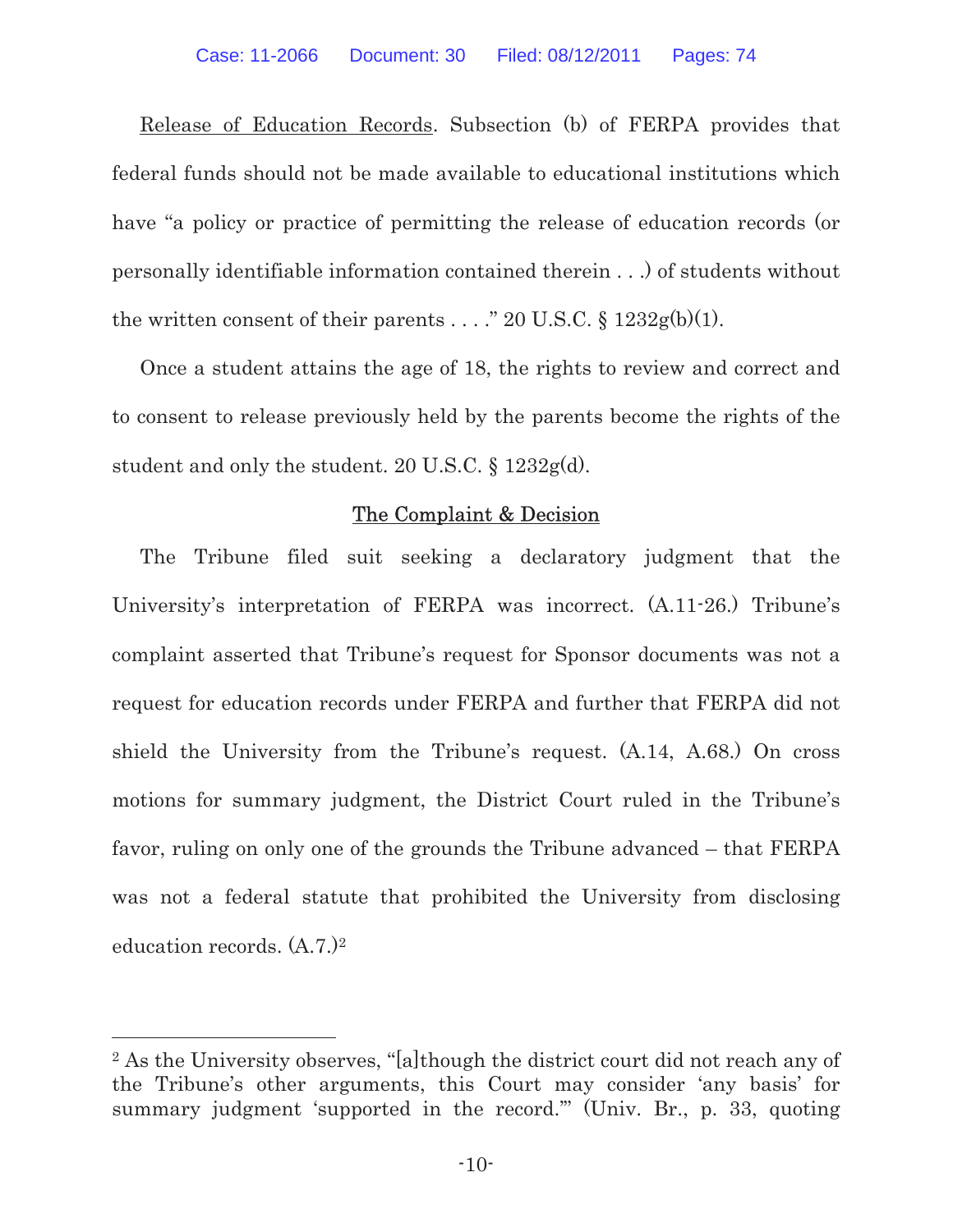### SUMMARY OF ARGUMENT

When University Trustee Lawrence Eppley tells Chancellor Herman that Governor Blagojevich wants a student admitted to the University and the Chancellor overrides the Admissions Department and orders the sponsored student to be admitted in place of a more qualified applicant, that is a matter of profound public interest and concern. (Rept. at 20, 27; A.174, A.181.) Not a single actor in this scheme has a right of privacy to shield his actions from public scrutiny. FERPA grants neither the sponsored students nor their parents individual, enforceable privacy rights. Gonzaga University v. Doe, 536 U.S. 273 (2002). The University cannot use FERPA to hide from the public the misconduct of high University officials, and the favor-seeking of the Sponsors for whom they acted, for multiple reasons:

First, the information Tribune requested does not fall within the meaning of FERPA "education records." The University has consistently pretended that the Category I information is simply "part of the application process" and thus is "part of the education records." (A.20.) Of course, the requested information does not involve the typical and traditional college "application process"; the separate "Category I" process bypassed that legitimate process.

 $\overline{a}$ 

Omnicare, Inc. v. UnitedHealth Group, Inc., 629 F.3d 697, 723 (7th Cir. 2011)).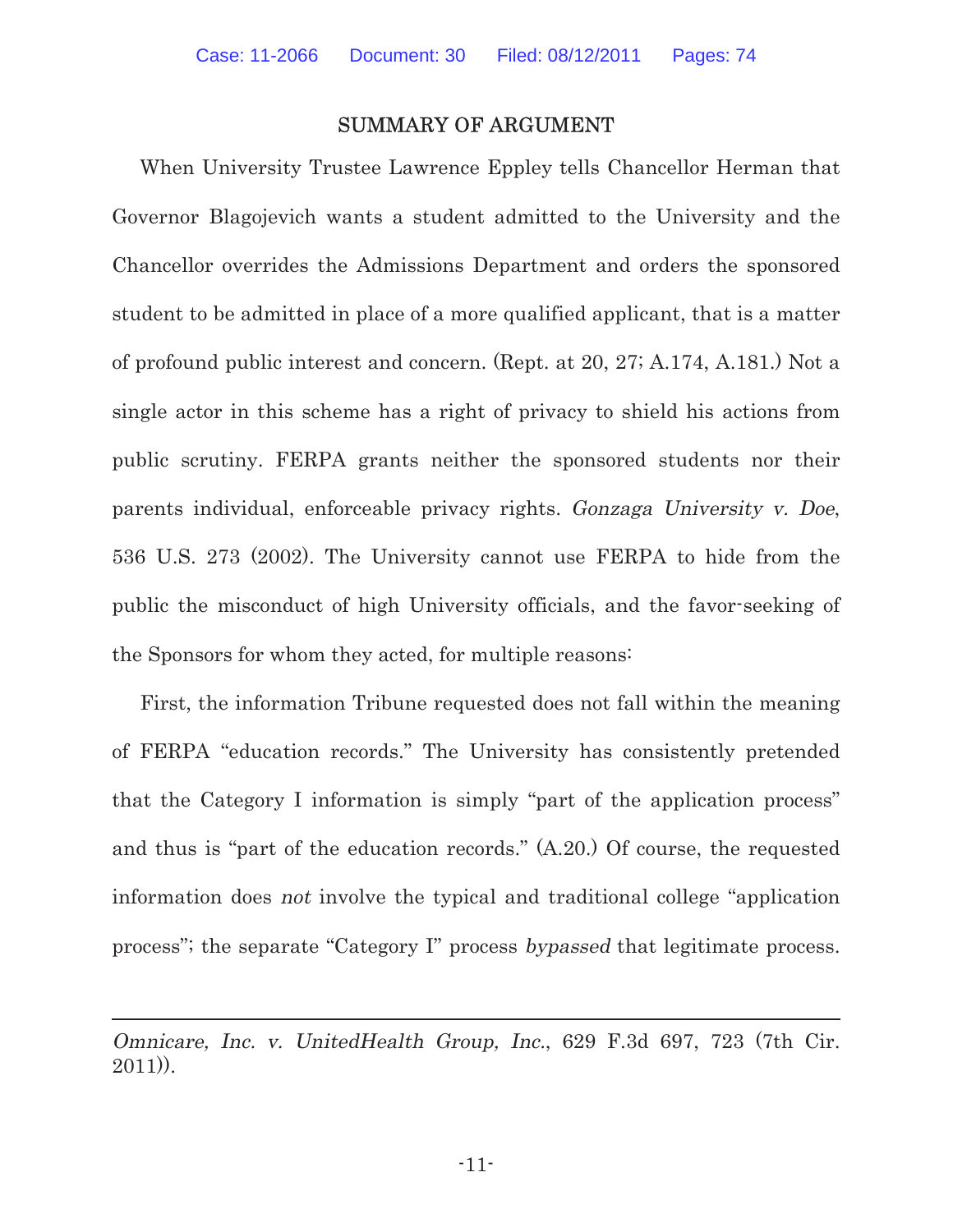To be a FERPA education record, a record must be "maintained" as part of the permanent record, relate to education, be "directly related to a student" and record "private facts." The Sponsor documents Tribune Request does not meet these requirements.

That FERPA could be used to cloak records reflecting a corrupt "shadow admissions process" in secrecy is a proposition no authority could sustain. FERPA is not a secrecy statute that protects information that might be embarrassing to the State. That was never Congress's purpose. Were FERPA interpreted in the overreaching fashion the University advocates, it would offend the First Amendment.

Second, FERPA does not specifically prohibit the University from disclosing any information. "FERPA's nondisclosure provisions contain no rights-creating language, they have an aggregate, not individual, focus, and they serve primarily to direct the Secretary of Education's distribution of public funds to educational institutions." Gonzaga Univ., 536 U.S. at 290. By its terms, FERPA "speak[s] only to the Secretary of Education, directing that '[n]o funds shall be made available' to any 'educational agency or institution' which has a prohibited 'policy or practice.' 20 U.S.C. § 1232g(b)(1)." Id. at 287 (emphasis added). Those terms do not empower the Department of Education to compel the University's compliance with the nondisclosure provisions; the Secretary of the Department of Education may not sue for specific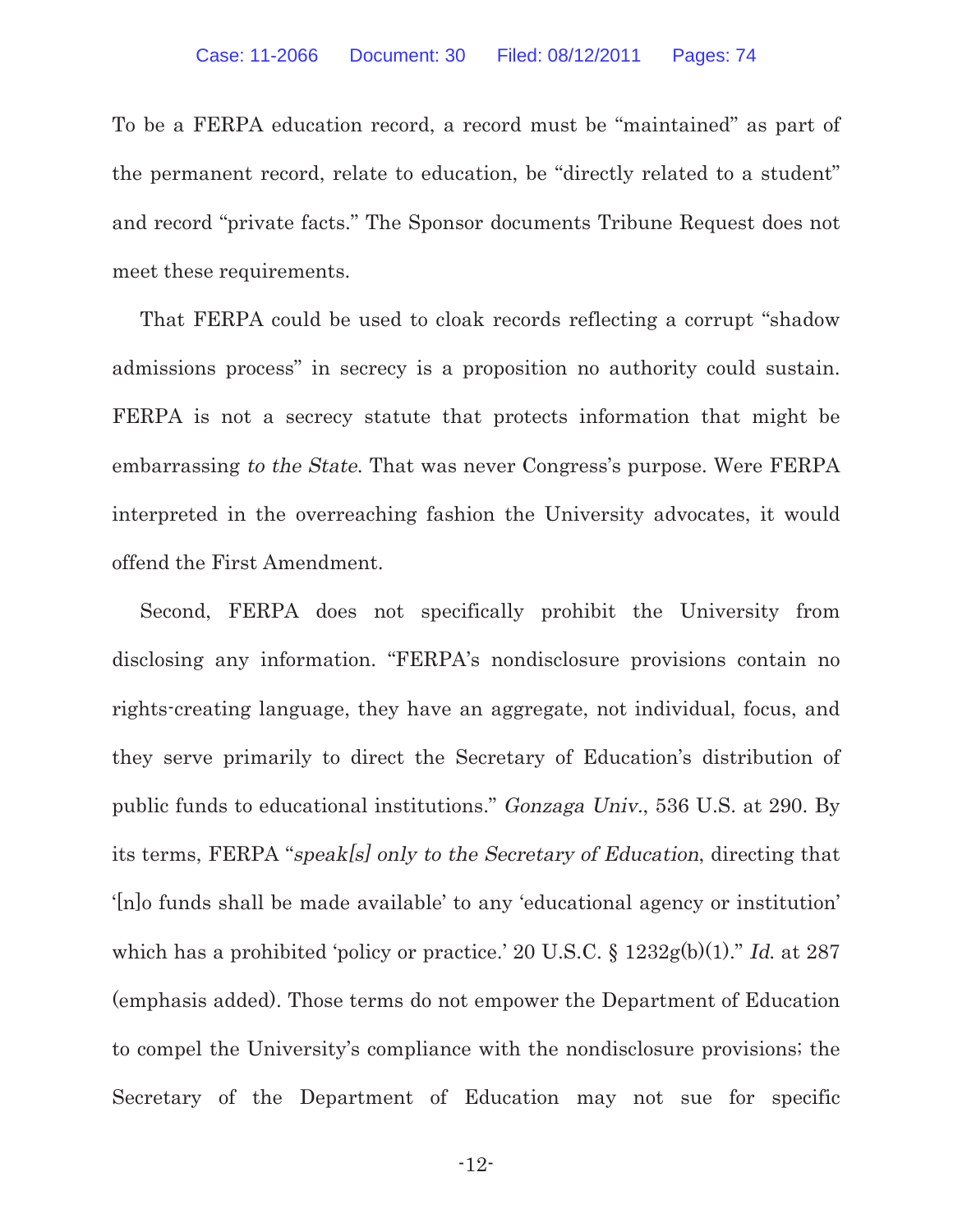performance of its "contract" with the University. The Secretary's sole remedy for non-compliance is to withhold federal funds. 20 U.S.C. § 1232g(f).

Third, even if FERPA was not simply a federal funding condition and instead, as the University contends, independently "prohibits" the University from disclosing certain student education records, all the statute "prohibits" is a systematic "policy or practice" of disclosing such material, "not individual instances of disclosure." Gonzaga Univ., 536 U.S. at 287-88. As a matter of law, responding to Tribune's discrete, singular Request for documents could not be deemed such a "policy or practice."

The University's parade of horribles – that the privacy of students and parents will be forever compromised and the University will lose its federal funding – is unfounded. "Private information" and "personal information contained within public records, the disclosure of which would constitute a clearly unwarranted invasion of privacy" is exempt from disclosure under the Illinois Freedom of Information Act, 5 ILCS 140/7(1)(b) and (1)(c). And, as the University concedes, the Department of Education has never withdrawn an institution's funding for violating FERPA.

The University and its Amici are in a frenzied state, imagining that the District Court's decision portends the end of student privacy and federal funds for higher education. This near hysteria is unhinged from the language of FERPA, reality and Illinois law. To return to the dispute that brought the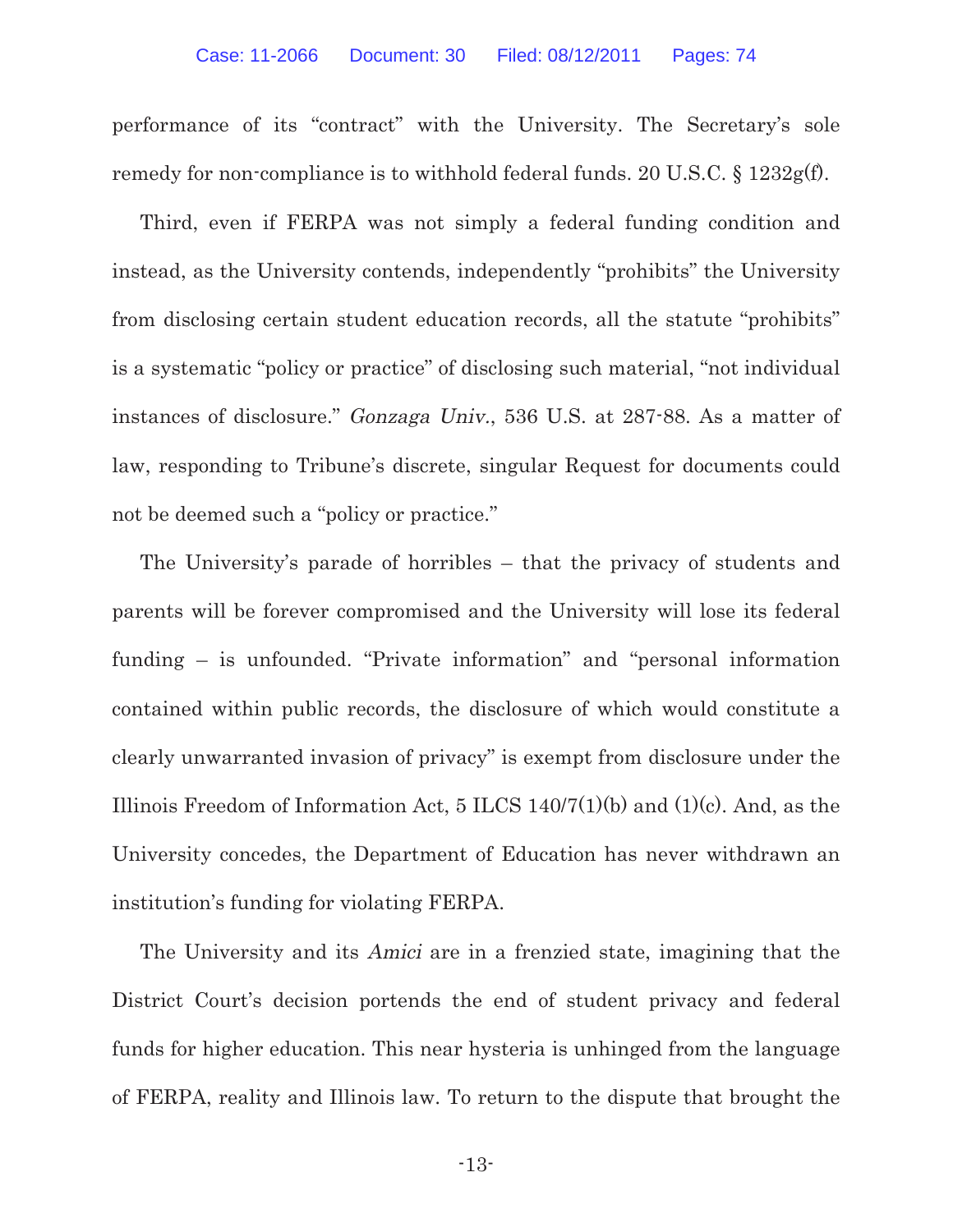parties to Court, we focus first below on the threshold issue of whether the Sponsor information the Tribune seeks is a FERPA "education record."

#### ARGUMENT

# I. THE SPONSOR DOCUMENTS TRIBUNE SEEKS ARE NOT FERPA EDUCATION RECORDS.

# A. FERPA Education Records Are Maintained by the University's Custodian, Related to Education, Directly Related To A Student, and Certain Private Facts.

Category I Sponsors' and University officials' identities and clout outcomes are not FERPA "education records" because: 1) they are not institutional records "maintained," i.e., "retained in a permanent file as a matter of course;" 2) they have nothing to do with "education;" 3) they are not private facts and 4) they are not "directly related to a student." According to the University, any University document that is "connected and associated with individual students . . . [satisfies] FERPA's definition of 'education records.'" (Univ. Br., p. 38.) The Supreme Court rejected such an expansive construction of "education records" in Owasso Independent School District No. 1-011 v. Falvo, 534 U.S. 426 (2002) ("Falvo"), and Falvo and its reasoning establish that the Category I documents at issue in this case are not FERPA "education records."

#### 1. Sponsor documents are not "maintained."

Falvo held that peer-graded assignments were not education records under FERPA, though they "directly related to a student." 534 U.S. at 431.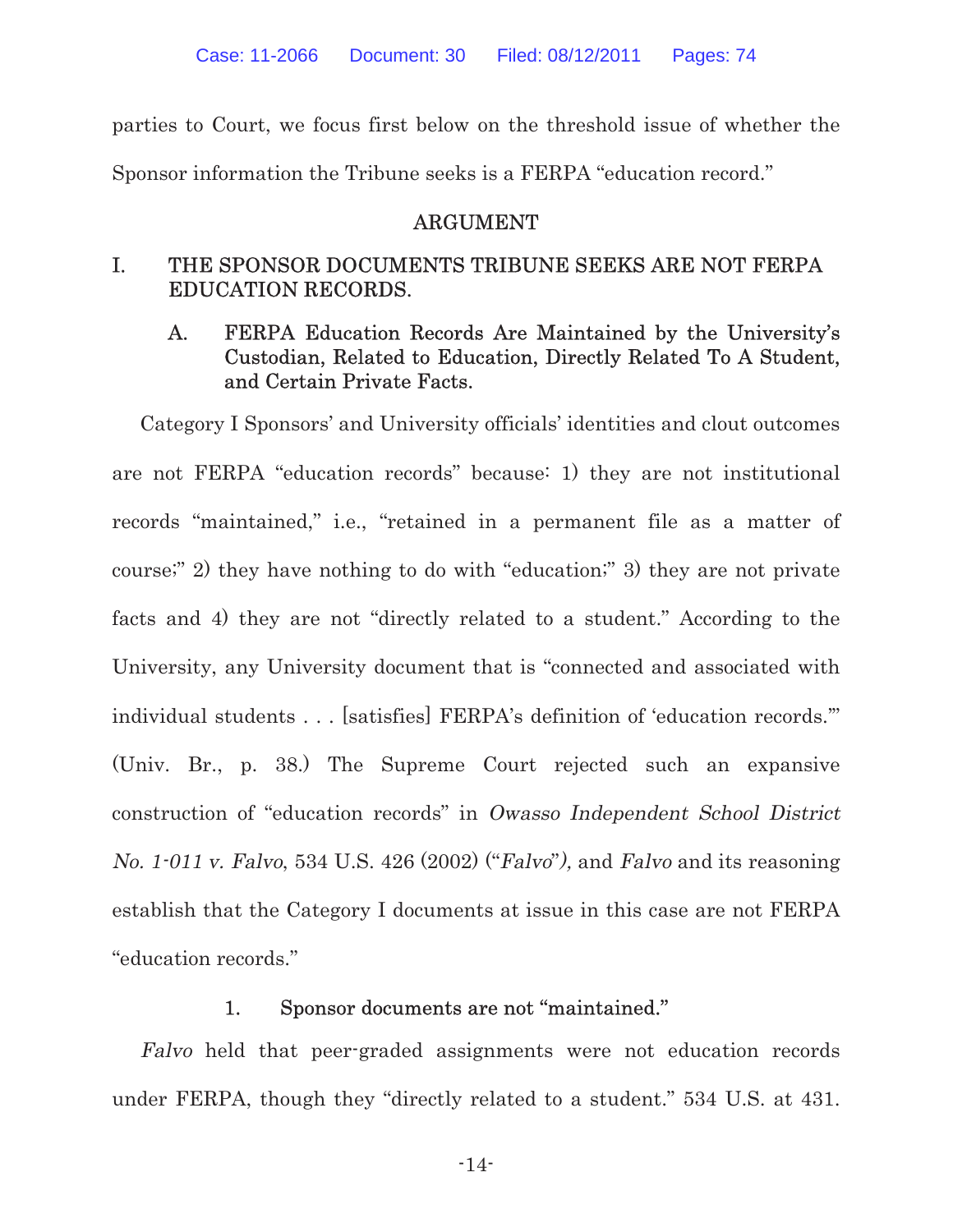Even though the Court assumed a teacher's grade book "is an education record," the Court held that peer grades are not education records under FERPA because they are not "maintained within the meaning of §  $1232g(a)(4)(A)$ ." 53 U.S. at 433. The Court adopted the position of the school district and the United States that FERPA "covers only institutional records – namely, those materials retained in a permanent file as a matter of course." Id. at 431 ("FERPA implies that education records are institutional records kept by a single central custodian, such as a registrar."). The Court looked to "statutory indicators" and "other sections of the statute to support our interpretation." Id. at 432-34.

Looking first at the statutory indicator "maintained" in this case, the Sponsor documents the Tribune seeks are, like the documents in Falvo, not permanent institutional records kept by a single custodian "as a matter of course." As the Commission Report recounts, "while the University had a formal undergraduate admissions process, there was also a shadow process – Category I – that operated by a different set of rules." (Rept. at 14; A.168.)

> While applicants who lacked [the] clout [of Category I applicants] sought admission through the University's official admissions process, Category I applicants were given separate and often preferential treatment by University leadership. And while the official process took into account the applicant's characteristics (e.g., academic achievement, special talents, personal circumstances), the Category I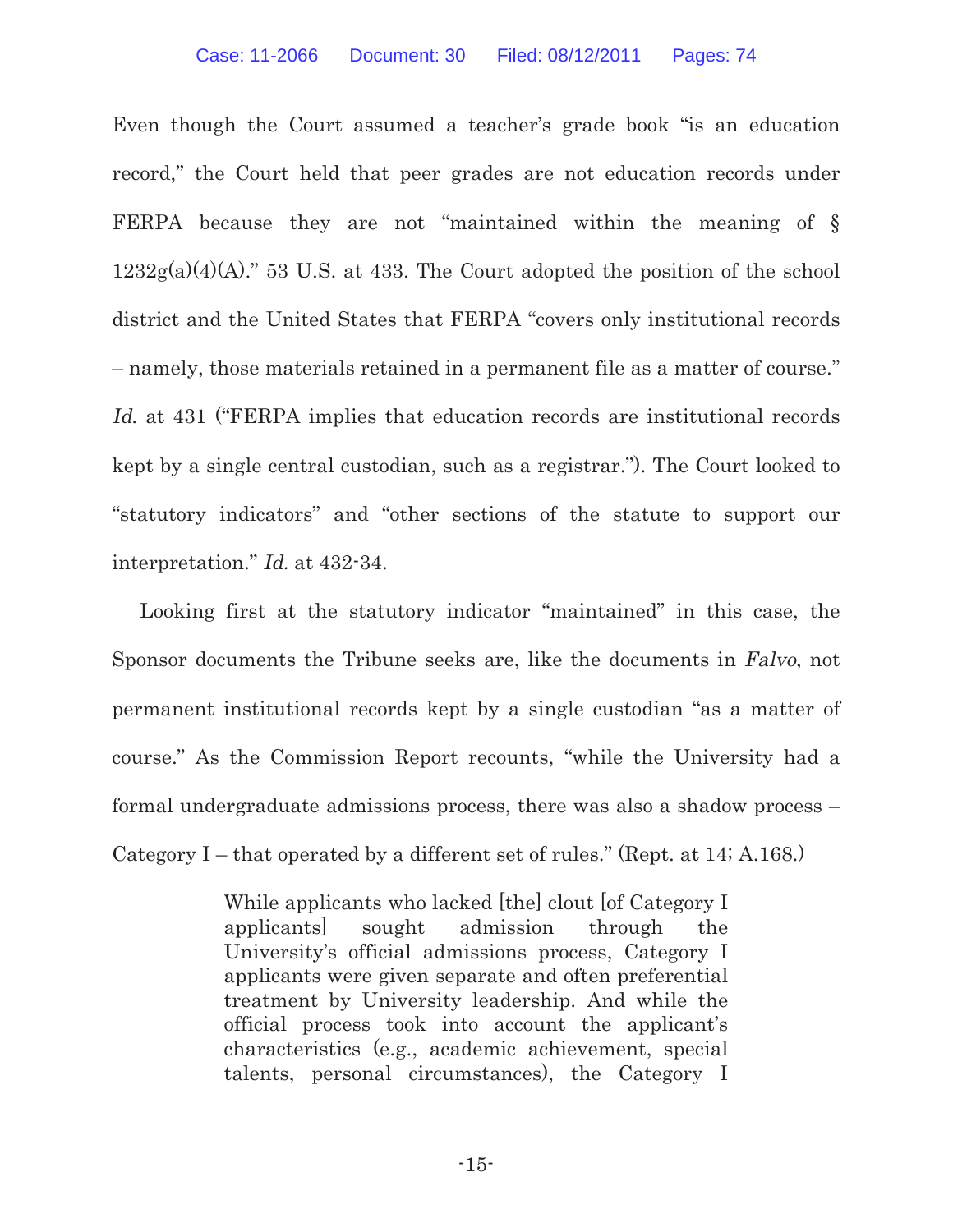process tended to focus on the "power and money" of the applicant's sponsor.

(Id. at 1; A.155.)

At the undergraduate level, the "shadow process" was run by the Chancellor's Office and Government Relations, not the Undergraduate Admissions Office. (Id. at 14-15; A.168-169.) Twice yearly, the Chancellor, the Associate Chancellor and the Government Relations Office met, and Chancellor Herman decided who to admit. (Id.; A.168.) The files of the Chancellor's Office, the Government Relations Office, and Trustees are not the official "admissions database" the University maintained. (See id. at 21; A.175.) Whatever rogue files the Chancellor's Office, Government Relations, the Trustees and others may have kept, they were not the records solicited by the University and kept "as a matter of course" in the Official Admissions Process described by the Commission. Falvo, 534 U.S. at 431.

As in Falvo, "[o]ther sections of the statute support our interpretation." Id. at 434. Section 1232g(b)(4)(A) of FERPA requires educational institutions to "maintain a record, kept with the education records of each student," that lists those who have requested access to a student's education records and their reasons for doing so – reasons which must be "legitimate." 20 U.S.C. §  $1232g(b)(4)(A)$ . The record of access is then only available to the school official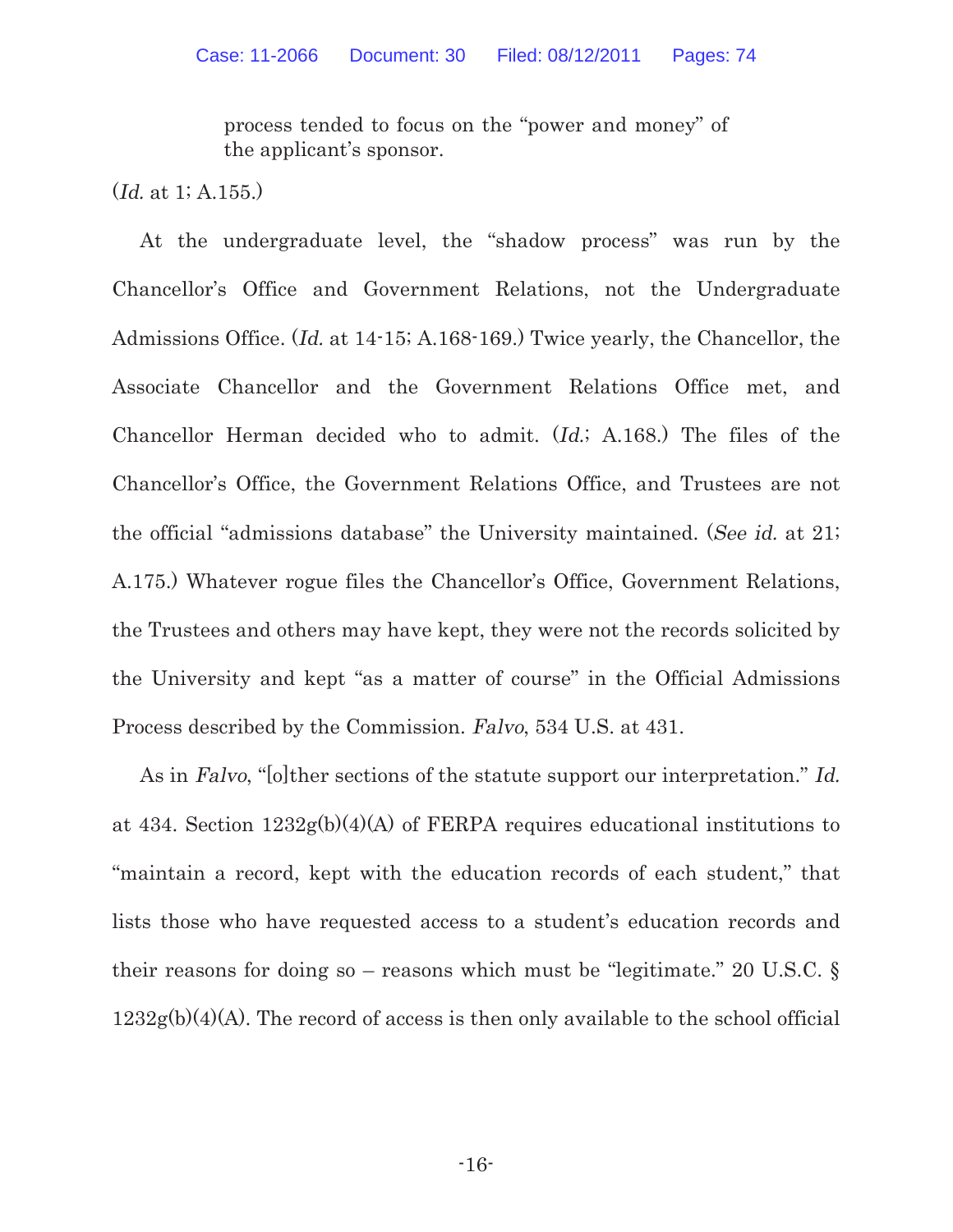responsible for custody of the records and his or her assistant. See Falvo, 534 U.S. at 434.<sup>3</sup>

The Chancellor's Office, the Government Relations Office, Trustees and other University Sponsors are not the University custodian responsible for an applicant's, and then student's, institutional files. These state actors have no "direct responsibilities for admissions." (Rept. at 12; A.166.) Indeed, the University's own Academic Policies and Regulations do not identify the Chancellor, the President, the Trustees, or Government Relations officials as record custodians. (Student Code, § 3-605(b) at A.275.)

Further, it would be passing strange to think that the Chancellor and other actors listed above separately recorded who sought and obtained access to the Category I information and their "legitimate interest" in that information, as  $\frac{\xi}{2}$  1232g(b)(4)(A) requires of true "educational records." Indeed, as the Commission found, the Chancellor, University President,

 $\overline{a}$ 

<sup>3</sup> "Each educational agency or institution shall maintain a record, kept with the education records of each student, which will indicate all individuals (other than those specified in paragraph  $(1)(A)$  of this subsection), agencies, or organizations which have requested or obtained access to a student's education records maintained by such educational agency or institution, and which will indicate specifically the legitimate interest that each such person, agency, or organization has in obtaining this information. Such record of access shall be available only to parents, to the school official and his assistants who are responsible for the custody of such records, and to persons or organizations authorized in, and under the conditions of, clauses (A) and (C) of paragraph (1) as a means of auditing the operation of the system." 20 U.S.C. § 1232g(b)(4)(A).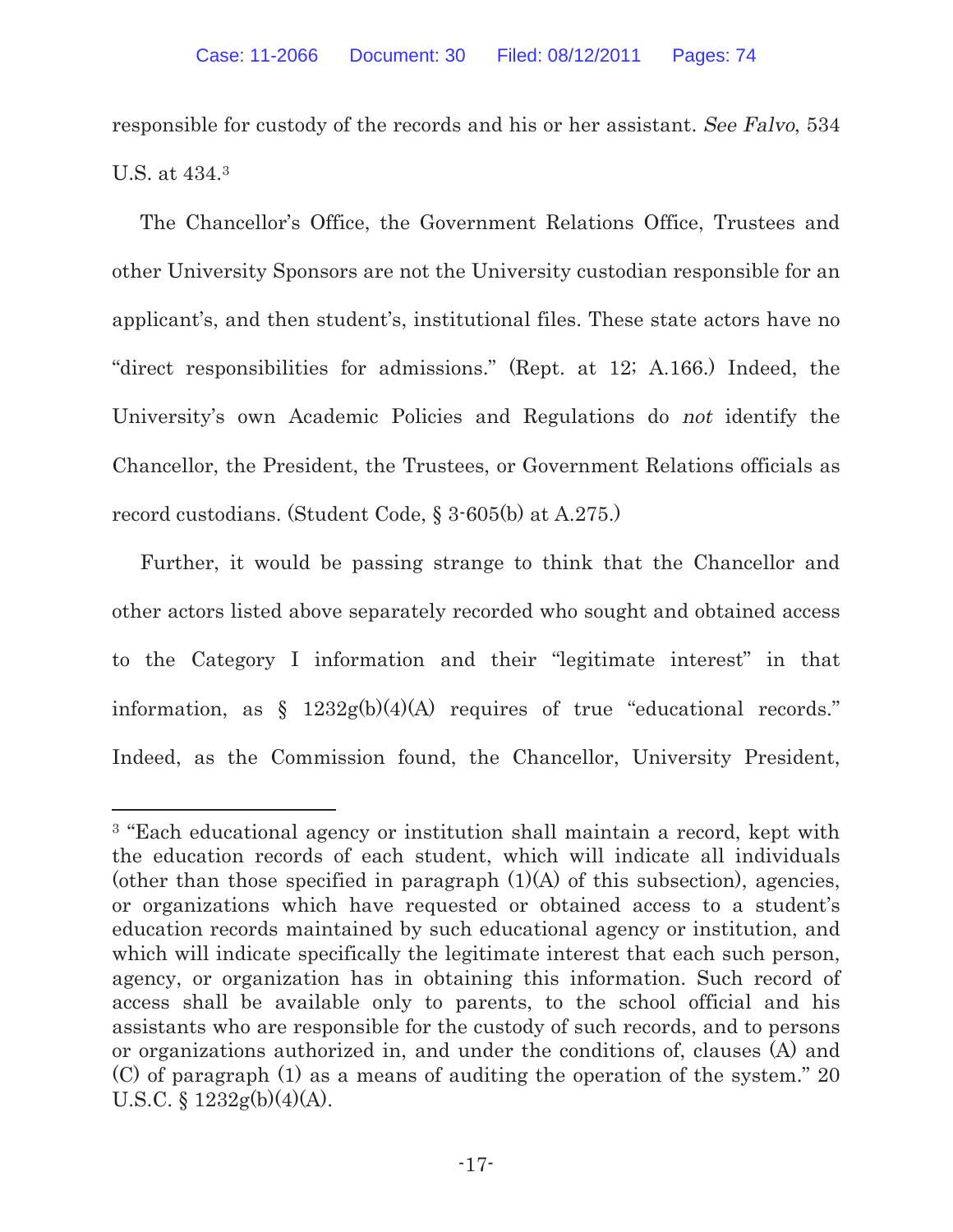Deans and Trustees who participated in the Category I shadow process "disregarded University-sanctioned principles of ethical conduct and fair dealing" and there can now be no argument that what they were doing was "legitimate." To paraphrase Falvo, "It is fanciful to say they maintain[ed] the [Category I] papers in the same way the registrar maintains a student's folder in a permanent file." Falvo, 534 U.S. at 433.

Finally, to put a point on this argument, if this Court accepts the invitation of the University's Education Association Amici to take judicial notice of public university websites, $4$  the Court should examine the University of Illinois' Freshman Application Procedures at http://admissions.illinois.edu/apply/tips-freshman.html. The Procedures tell undergraduate applicants:

> Unsolicited Information. Please do not send unsolicited information such as letters of recommendation. That documentation will NOT be added to your file. (Emphasis in original).

 $\overline{a}$ 

<sup>4</sup> Brief of Amici Supporting the Board of Trustees of the University of Illinois, filed by the American Council of Education, et al., p. 11, n.2, citing Denius v. Dunlap, 330 F.3d 919 (7th Cir. 2003) and Laborers' Pension Fund v. Blackmore Sewer Construction, Inc., 298 F.3d 600 (7th Cir. 2002).

Further, after the district court's ruling, the University filed a Motion to Stay supported by 147 pages of new material. (A.217-357.) If this Court considers the University website and other materials in the University's Motion to Stay, it is only fair that the Court considers the Freshman Application Procedures on the website quoted above.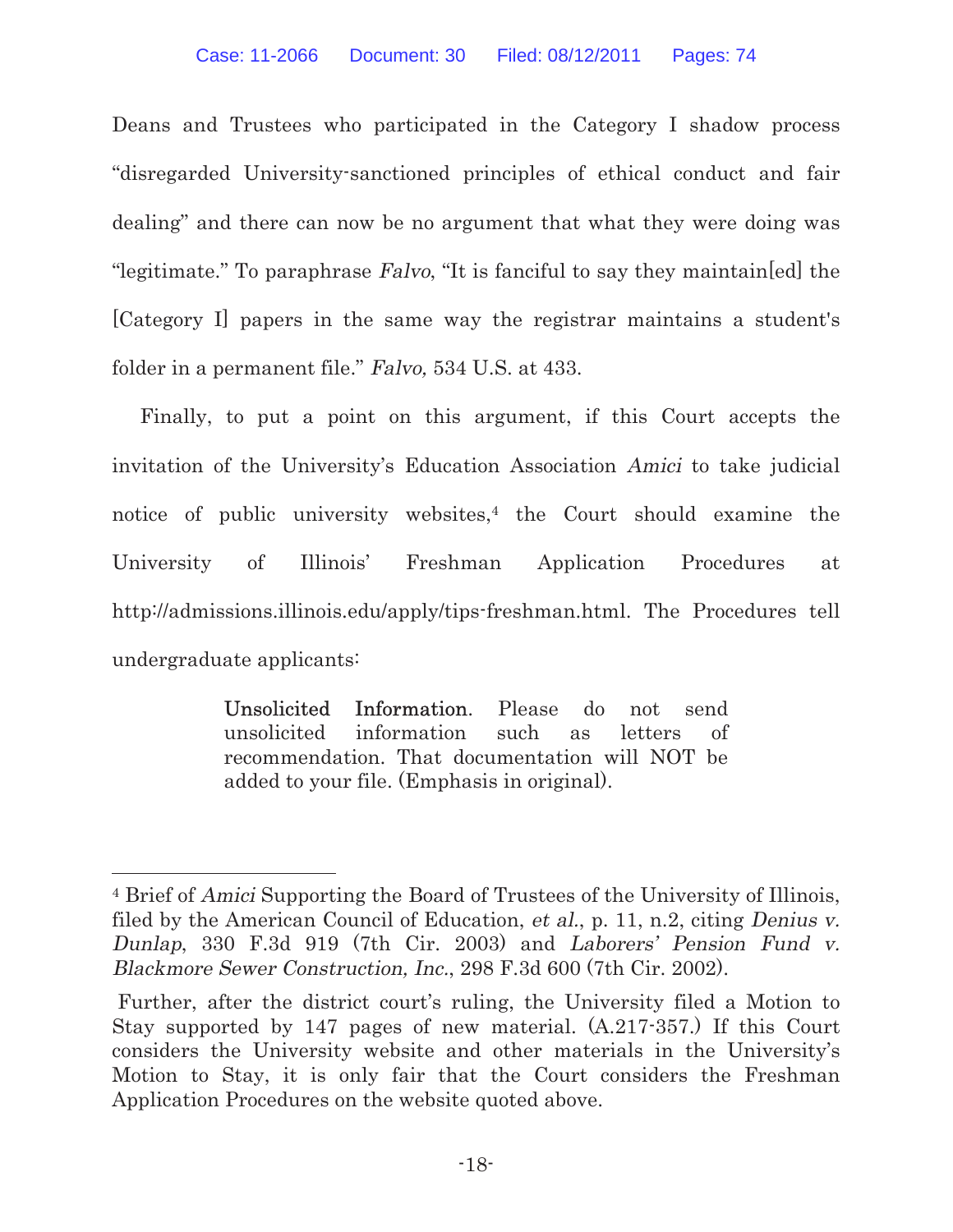The University receives more than 56,250 applications each year. (A.368.) Admissions would grind to a halt if unsolicited "recommendations" of any sort were part of the official process. If "unsolicited information" is forbidden and expressly excluded from an applicant's file, the University has no basis to say that any Category I information is "maintained" as an education record as required by FERPA and Falvo.<sup>5</sup>

# 2. Sponsor documents are not about "education."

Even if "maintained" is deemed to be simply found in a filing cabinet somewhere in the University system – and not, as the Supreme Court holds, retained in the student's permanent file as a matter of course, 534 U.S. at 431– the record must at a minimum be about the student's education to be an education record. As numerous courts have held, "in order to constitute 'education records' under FERPA, the content of the records have some tie to some aspect of the educational process . . . ." Bd. of Educ. v. Colonial Educ.

<sup>5</sup> Of course, the University could not insulate the illegitimate Category I documents from public access simply by putting them in a student's "file" in any case. See, e.g., Reppert v. Southern Illinois Univ., 375 Ill. App. 3d 502, 507 (4th Dist. 2007) ("[T]he mere fact that personnel files are per se exempt from disclosure . . . does not mean that the individual [employment] contracts [of certain University employees] are also per se exempt simply because they are kept in those files.") (citing CBS, Inc. v. Partee, 198 Ill. App. 3d 936, 942 (1st Dist. 1990) ("To hold that all information contained in a personnel file is exempt from public disclosure simply because it is in a personnel file would permit a subversion of the broad purposes of the [FOIA].").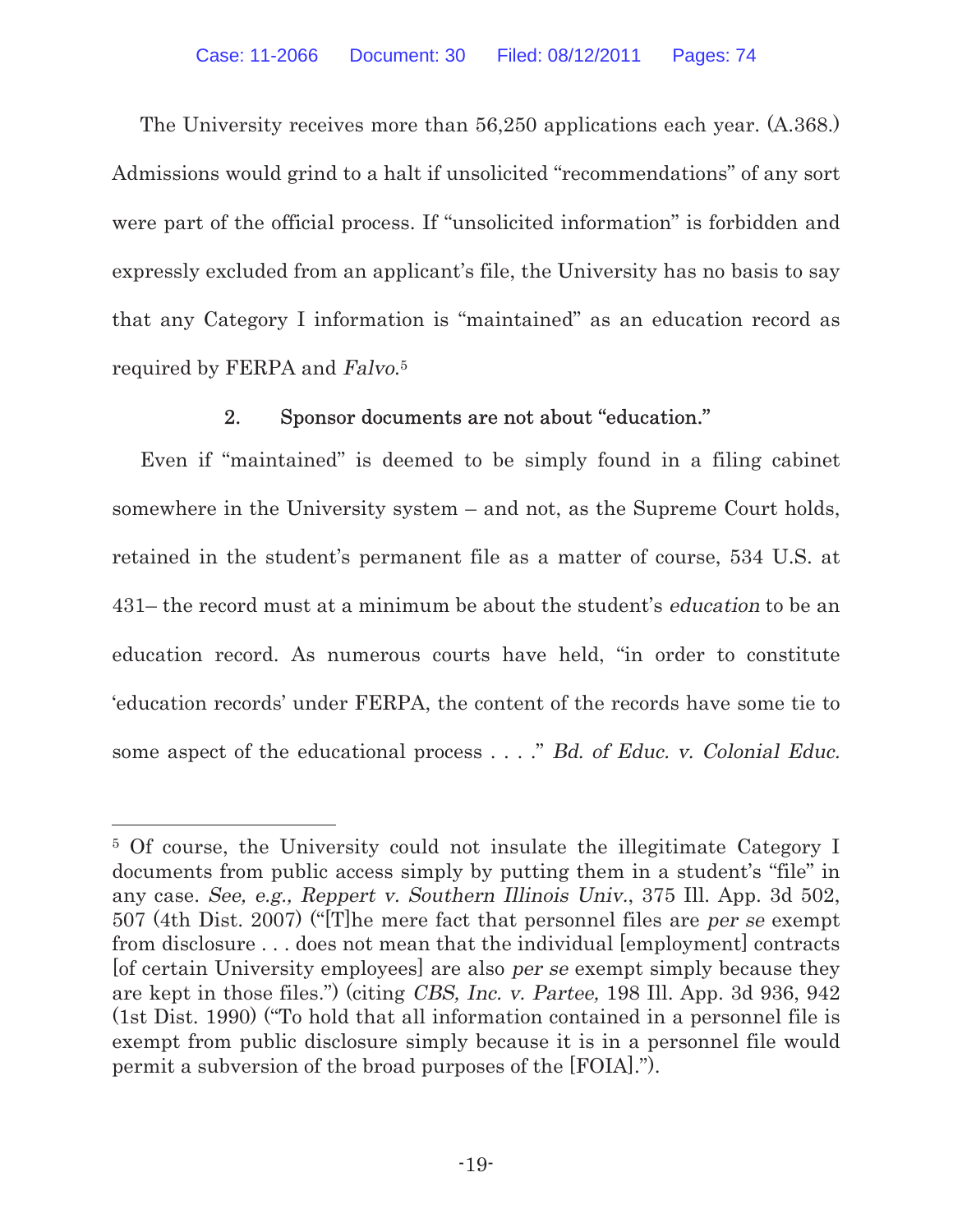Ass'n., 1996 WL 104231, at 6; Bauer v. Kincaid, 759 F. Supp. 575, 591 (W.D. Mo. 1991) ("The function of the statute is to protect educationally related information."). Calls from the Governor's Office, Speaker Mike Madigan, State Senators and Representatives and Sponsors for special treatment are not records, files or documents reflective of an applicant's educational performance, skills or traits.

The University's suggestion that Category I Sponsor requests are the equivalent of "confidential letters and statement of recommendation" (Univ. Br., pp. 46-48) is refuted by the Commission testimony of Dean Smith of the College of Law. Dean Smith drew a sharp distinction between "letters of recommendation" and "calls from Trustees, the Chancellor's Office, the Provost and others seeking special consideration." (Rept. at 32; A.186.) "Smith testified that the 'proper mechanism for words of support are letters of recommendation,"6 not these pleas for special treatment. (Id.)

Even though Sponsor requests "may contain names and other personally identifiable information, such records relate in no way whatsoever to the type of records which FERPA expressly protects; i.e., records relating to individual

<sup>6</sup> Unlike the undergraduate college, the College of Law requests letters of recommendation, which must be on personal knowledge by an expert in the field and address the applicant's "personal qualities, such as intellectual curiosity, enthusiasm and commitment." http://law.illinois.edu/prospectivestudents/apply-jd.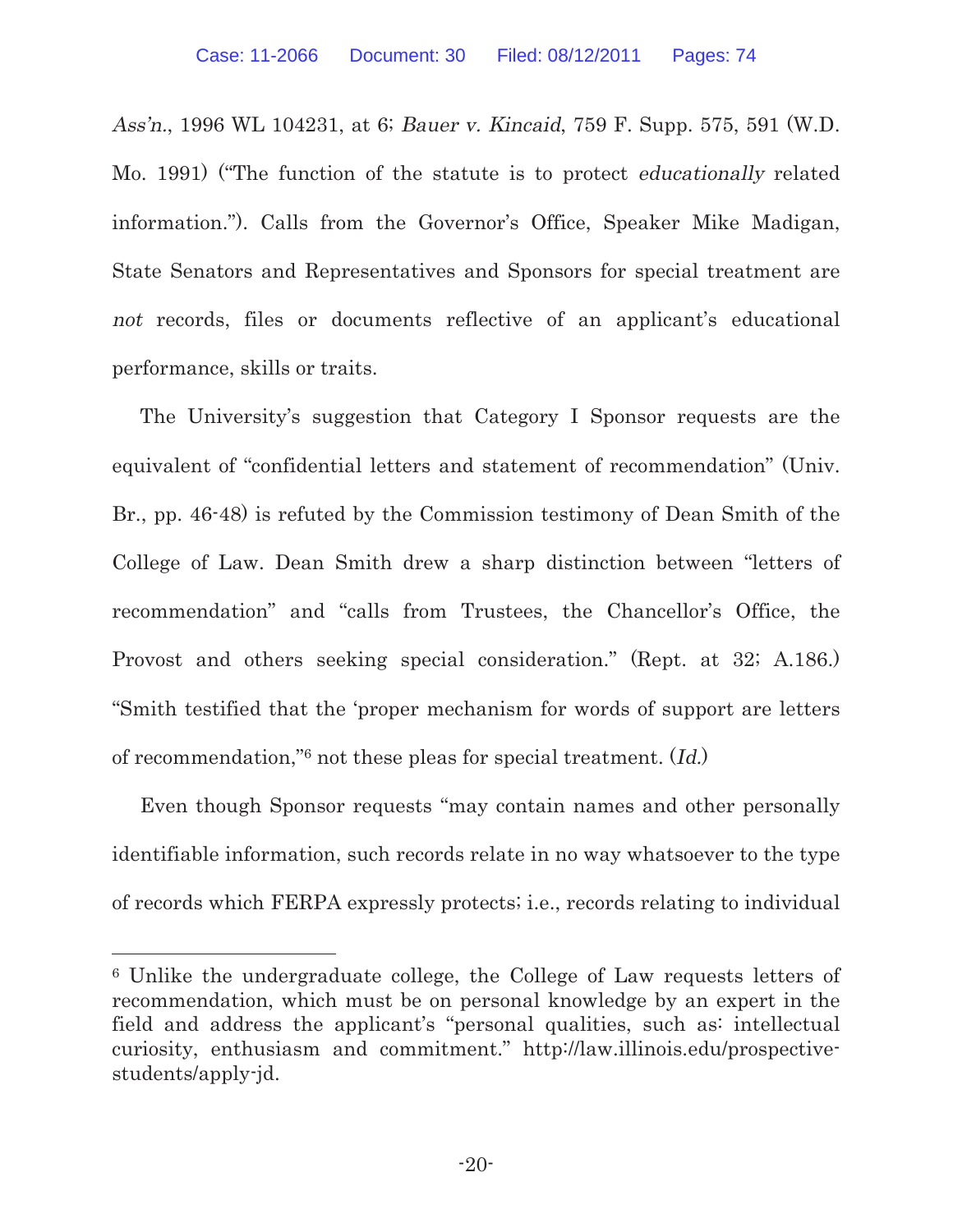student academic performance, financial aid or scholastic probation which are kept in individual student files." Bauer v. Kincaid, 759 F. Supp. at 591.

The University argues that "Congress made no content-based judgments with regard to its 'education records' definition," and asserts that, if records "directly relate to a student and are kept by that student's university," they are, without more, deemed FERPA "education records." (Univ. Br., p. 39.) The University relies on United States v. Miami Univ., 294 F.3d 797 (6th Cir. 2002) to support its position, and dismissively asserts that every other case that has disagreed with that court's all-encompassing interpretation – and there are many – is simply "erroneous." (Univ. Br., pp. 40-44.)

The notion that all records that could identify a student are "education records" – regardless of the content or circumstances, and regardless of FERPA's purpose – is inconsistent with this Court's decision in Disability Rights Wisconsin, Inc. v. State of Wisconsin Department of Public Instruction, 463 F.3d 719 (7th Cir. 2006), which took a more nuanced and sensible approach. The Court there held that even though disclosure of student-specific information – including disciplinary records – "ordinarily might implicate FERPA," disclosure in that case would not violate FERPA, because the students' privacy interests were "outweighed" by other important interests. Id. at 730.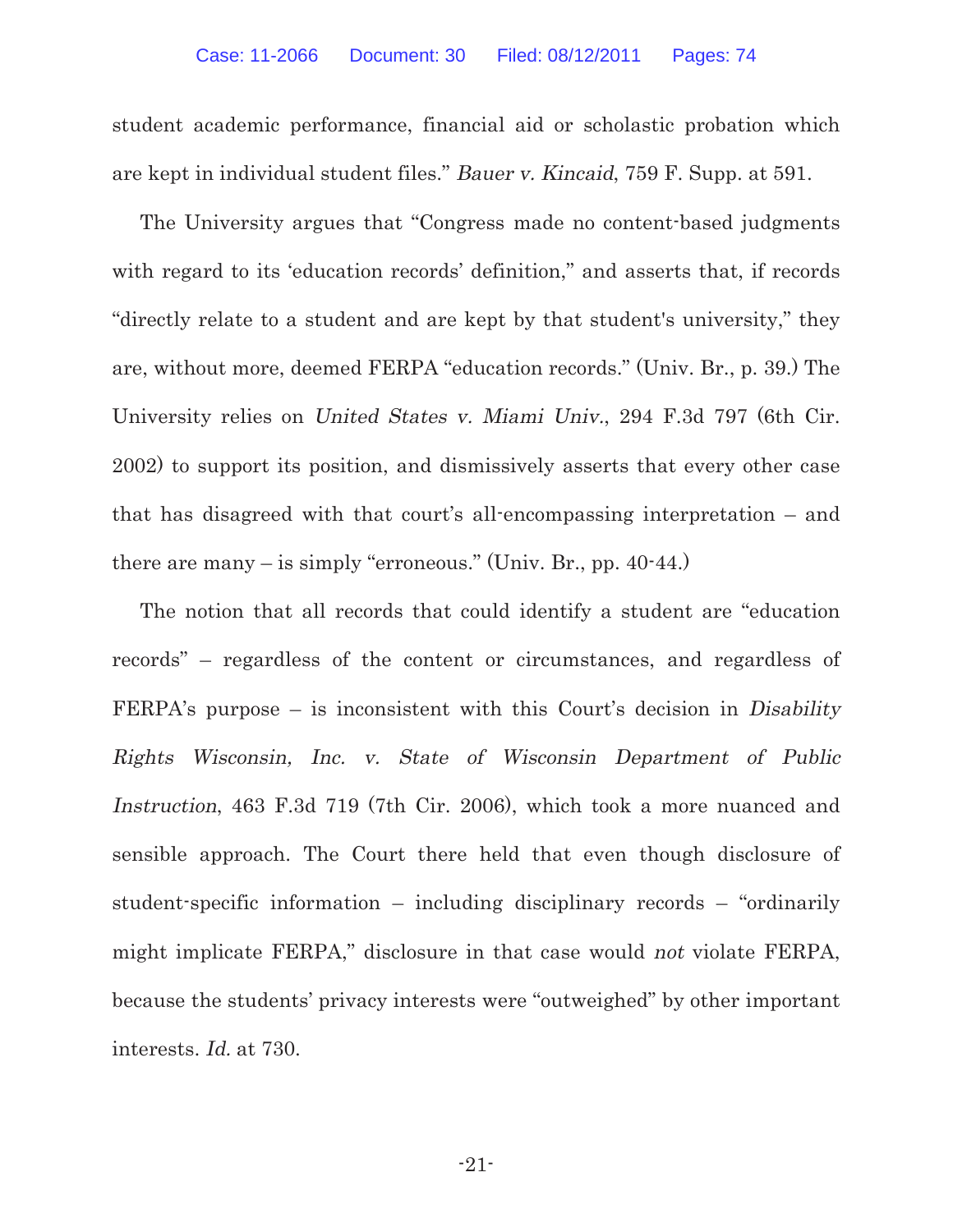The salient point of *Disability Rights*, which the University disregards, is that the privacy interests protected by FERPA are not absolute, and certainly cannot be read to give University administrators unfettered discretion to withhold documents because they might be embarrassing to the State institution.7 In this regard, Disability Rights' holding is consistent with the Supreme Court's decision in Falvo, supra, which likewise rejected a sweeping and nonsensically formalistic application of FERPA. 534 U.S. at 434-35. "There is no more likely way to misapprehend the meaning of language – be it in a constitution, a statute, a will or a contract – than to read the words literally, forgetting the object which the document as a whole is meant to secure." Cent. Hanover Bank & Trust Co. v. Comm'r, 159 F.2d 167, 169 (2d Cir. 1947) (L. Hand, J.).

Thus, while the University characterizes Miami Univ. as the "leading authority" (Univ. Br., p. 38), the fact is that many other courts, consistent with Falvo, have held that FERPA does not "encompass every document that relates to a student in any way and is kept by the school in any fashion." BRV, Inc. v. Superior Court, 49 Cal. Rptr. 3d 519 (Cal. Ct. App. 2006)

 $\overline{a}$ 

<sup>&</sup>lt;sup>7</sup> The University attempts to avoid the reasoning of Disability Rights Wisconsin by claiming it involved "a narrow set of circumstances and a narrow solution" (Univ. Br., pp. 43-44); Tribune's request is equally narrow. Contrary to the University's hyperbole, Tribune does not seek a "broad carveout ... to obtain access to private student records"  $(id, p. 44) - it$  seeks a specific category of documents in which no legitimate privacy interests exist.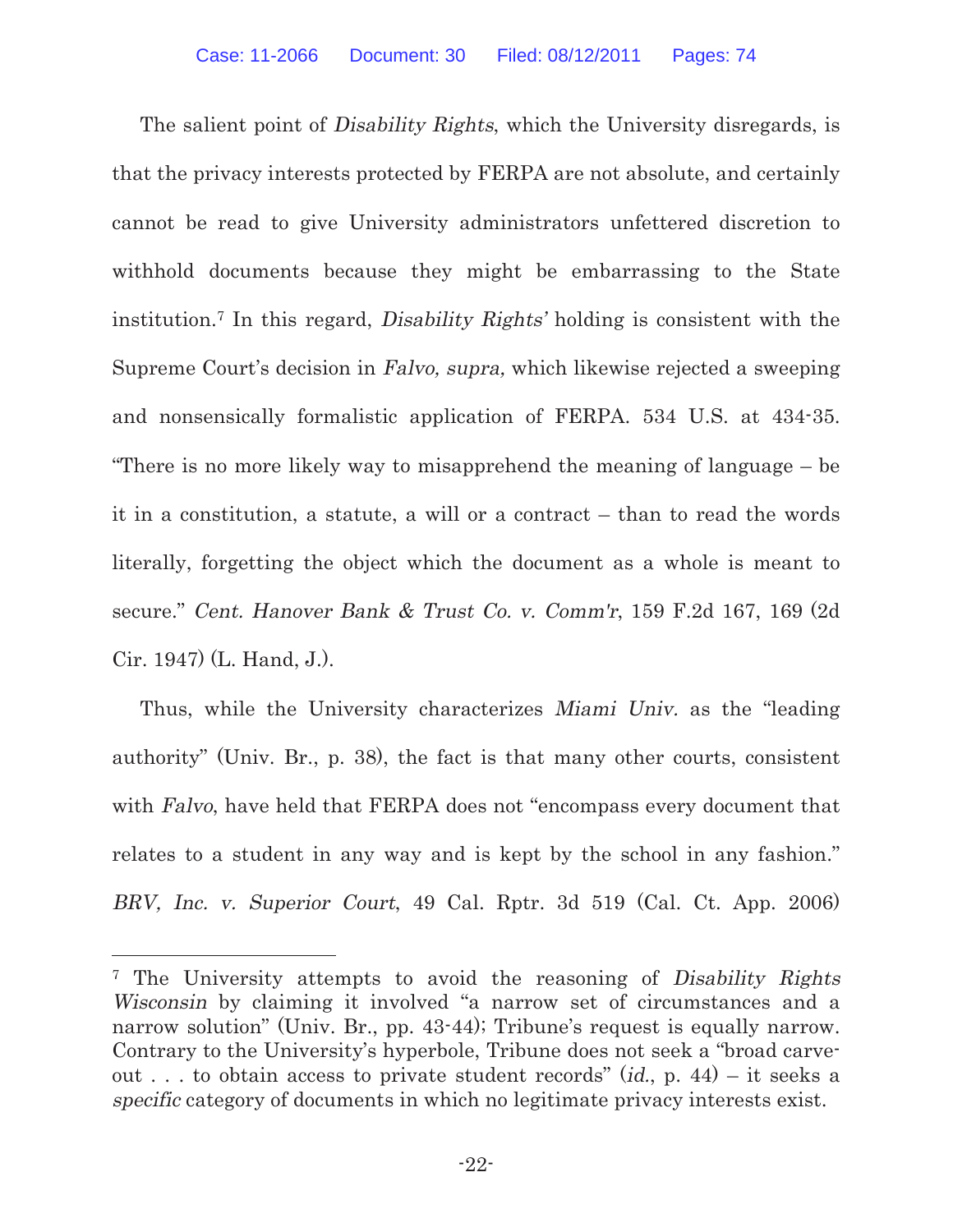(applying California analogue to FERPA). Accord, Bd. of Trustees, Cut Bank Pub. Schs. v. Cut Bank Pioneer Press, 160 P.3d 482, 487 (Mont. 2007); Kirwan v. The Diamondback, 721 A.2d 196, 204 (Md. 1998); State ex rel. The Miami Student v. Miami Univ., 680 N.E.2d 956, 959 (Ohio 1997); Red & Black Publ'g Co., Inc. v. Bd. of Regents, 427 S.E.2d 257, 261 (Ga. 1993); Bd. of Educ. v. Colonial Educ. Ass'n, 1996 WL 104231, at \*6; Bauer v. Kincaid, 759 F. Supp. at 591.

# 3. Sponsor documents are not "private facts."

Any definition of education records in FERPA must be informed by the statute's purpose and the statutory context where the term "education records" is found. The definition of education records is found in Section (a) of the Act. 20 U.S.C.  $\S 1232g(a)(4)$ . Section (a) is the section that grants parents access rights to a student's records,  $(\xi 1232g(a)(1))$ , and the right

> to challenge the content of such student's education records, in order to insure that the records are not inaccurate, misleading or otherwise in violation of the privacy rights of students, and to provide an opportunity for the correction or deletion of any such inaccurate, misleading, or otherwise inappropriate data contained therein and to insert into such records a written explanation of the parents respecting the content of such records.

20 U.S.C. § 1232g(a)(2) (emphasis added). In granting this right, Congress plainly sought to limit the definition of education records to private data. As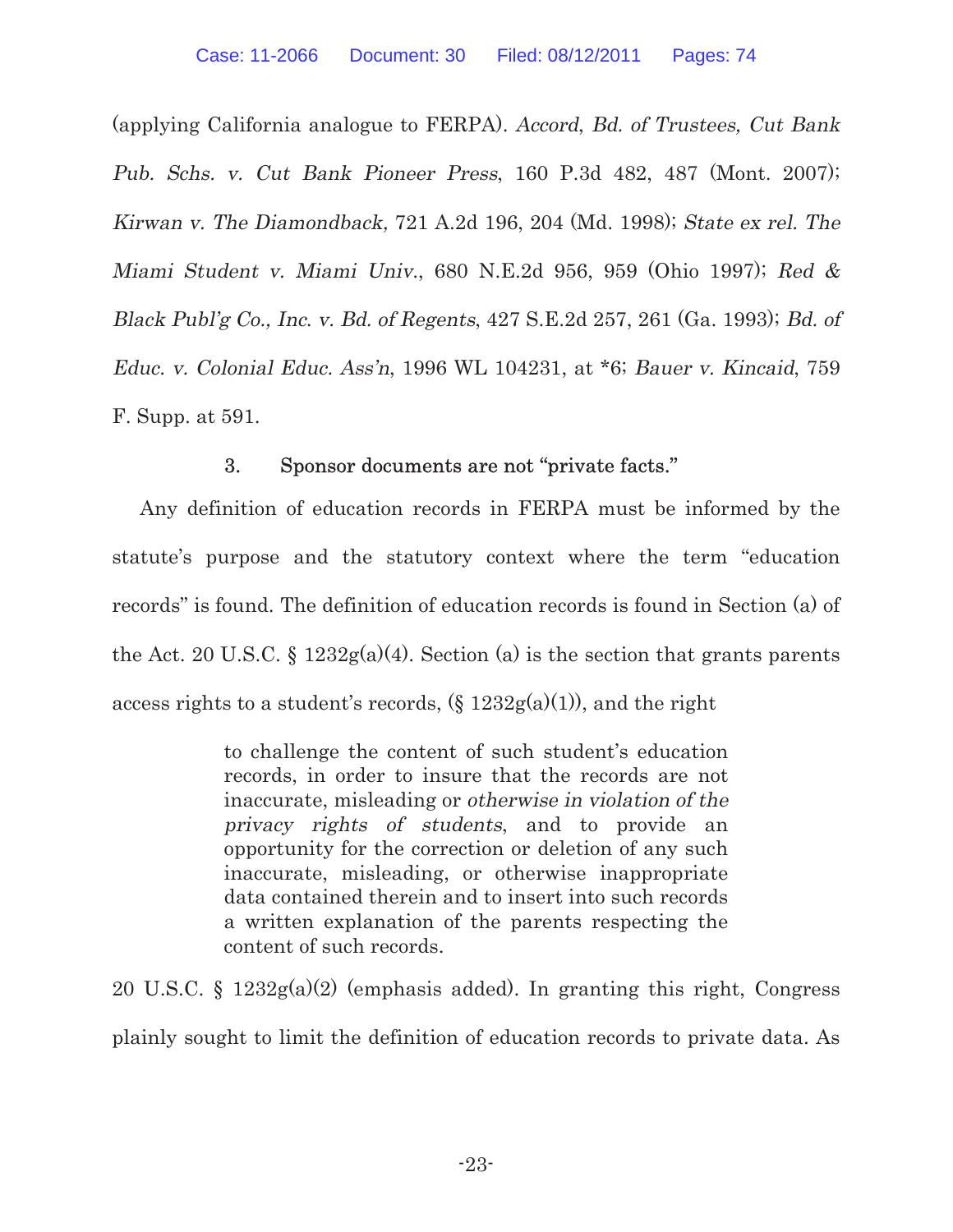Senator Buckley put it, "We are talking about invasion of personal, private data." 120 Cong. Rec. 14584 (1974).

When Terry McLennand of the University's Government Relations Office returns from a legislative session in Springfield and tells the Provost that Sen. DeLeo, Sen. Schoenberg, Rep. Lang and University President White want a "wait listed" applicant admitted and the applicant is admitted (Rept. at 15; A.169), no one would contend that McLennand, President White and the listed elected officials had a right of privacy in their actions. Cassidy v. American Broadcasting Co., 60 Ill. App. 3d 831, 838 (1st Dist. 1978) (there is "no right of privacy" in information "concerning discharge of public duties"); Restatement (Second) of Torts § 652D, cmt. e. They were doing the public's business, and doing it in a way that the Commission found to be in disregard of the University's own ethics and standards.

The parents who induced the University officials to violate the University's norms for their own advantage have no privacy interest either. As this Court has recognized, "the First Amendment greatly circumscribes the right even of a private figure" to prevent "the publication of newsworthy facts about him, even when they are facts of a kind that people want very much to conceal." Haynes v. Alfred A. Knopf, Inc., 8 F.3d 1222, 1232 (7th Cir. 1993) (emphasis added). "People who do not desire the limelight and do not deliberately choose a way of life or course of conduct calculated to thrust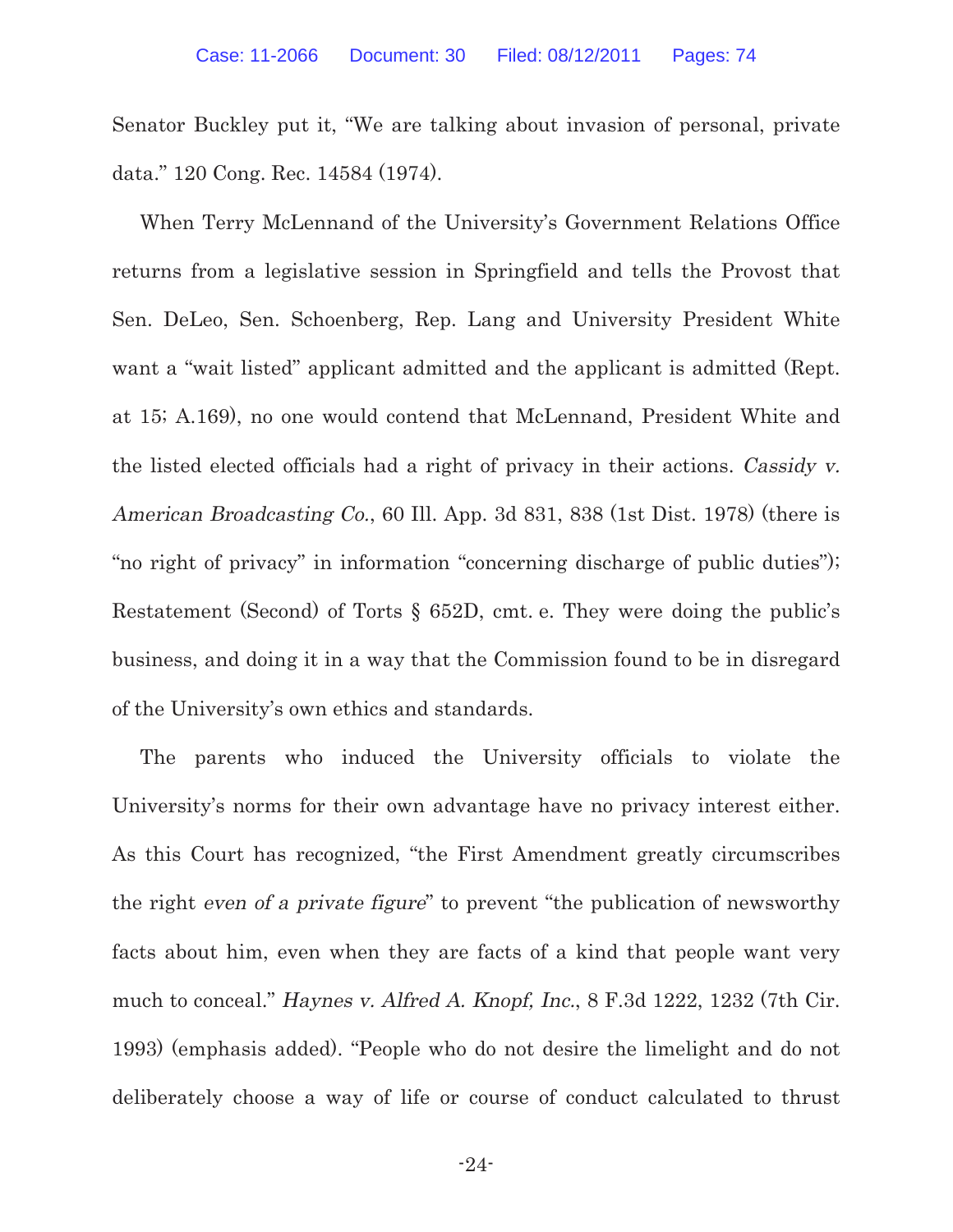them into it nevertheless have no legal right to extinguish it if the experiences that have befallen them are newsworthy, even if they would prefer that those experiences be kept private." Restatement (Second) of Torts § 652D, cmt. f.

Haynes applies a fortiori here because the parents knew what they were doing when they went to the politicians to open the back door to the University. The Commission Report has several illustrations of how the process worked:

- After calls from Speaker Madigan and others Government Relations head McLennand noted, "We need these four cases," and the legislators would rather ask [constituents] for patience then deliver bad news." (Rept. at 16; A.170.)
- "This came through [redacted] and the [redacted] kid's parents are one of the owners of [redacted] – Big money!" (Id. at 20; A.174.)
- "Given his father's donors status I may be asking you to admit him. We are about to launch a big capital campaign, and we cannot be alienating big donors by rejecting their kids." (Id. at 19; A.173.)
- "I'm ... growing increasingly concerned that Terry [McLennand] is sharing too much information with legislators and the families of kids we are tracking. In this case there is simply no way Cullerton would have known [certain student information] without Terry telling him." (Id. at 22; A.176.)

Parents who went to Senator Cullerton and others to use political connections to obtain benefits from the state can have no reasonable expectation of privacy. See, e.g., In re McClatchy Newspapers, Inc., 288 F.3d 369, 373 (9th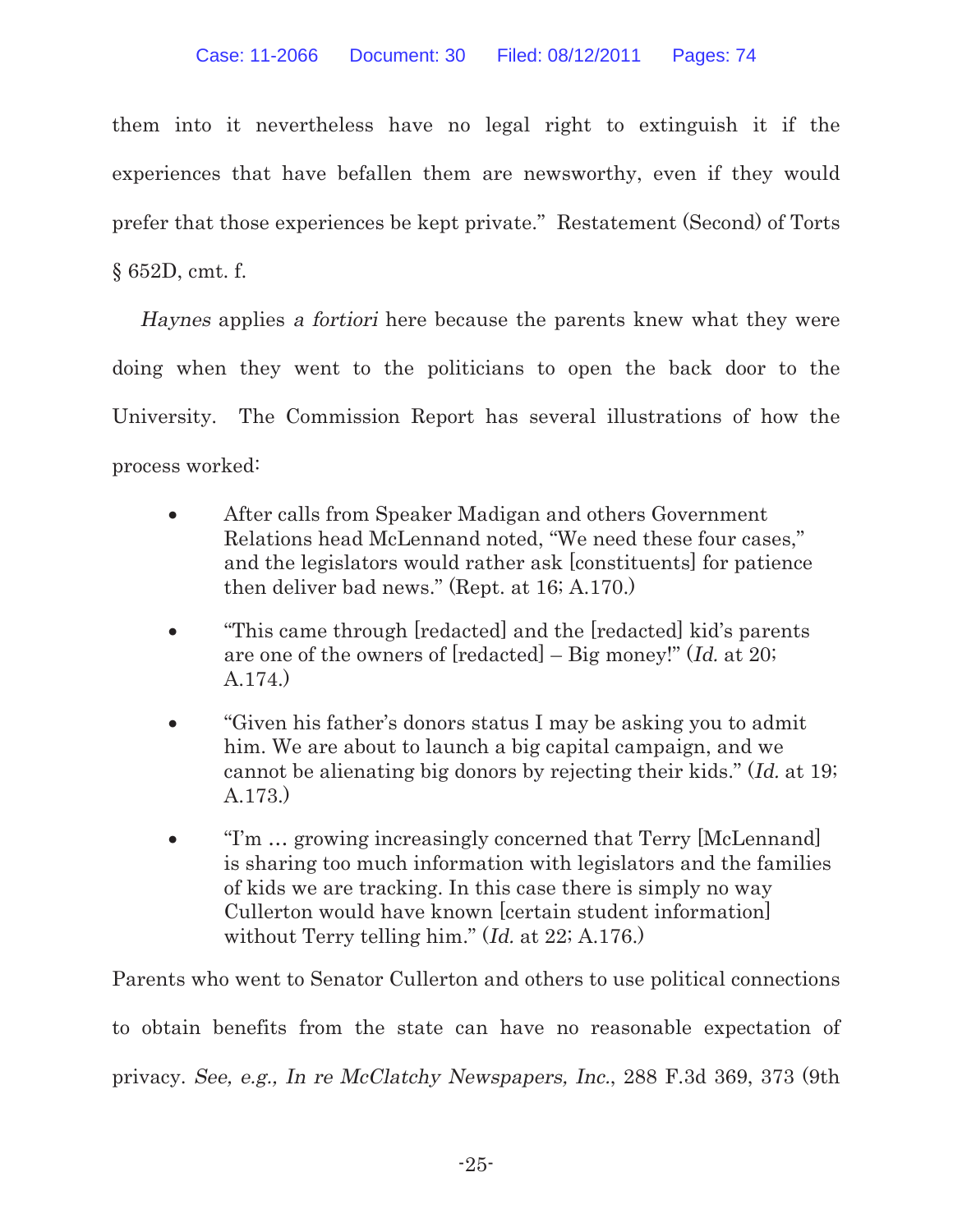Cir. 2002) (private individual has "no privacy interest in allegations . . . bearing on the way he does business with public bodies").

The case of former Rep. Molaro underscores the point. Rep. Molaro granted tuition waiver General Assembly scholarships to 4 members of Phillip Bruno's family totaling \$94,000. Bruno was a Molaro campaign worker and contributor. After the Tribune reported the tuition waivers and that Bruno's children may not have satisfied the residency requirements for the scholarships, $8$  the U.S. Attorney commenced a grand jury investigation that is on-going.9 Phillip Bruno and his children have no right of privacy in these public facts. Restatement (Second) of Torts § 652D, cmt. f ("These persons are regarded as properly subject to public interest . . .). Rep. Molaro's case illustrates why the Tribune's Request for the names and addresses of the parents of Category I applicants is so important. The parents' identity enables the Tribune to connect the dots and explore a Sponsor's motivation to grant preferential treatment in violation of the University's practices and allows the public to evaluate a Sponsor's performance of his public duties.

<sup>8</sup> Stacy St. Clair and Jodi S. Cohen, Ex-Lawmaker Waives Tuition for Supporter's Family, Chi. Trib., Jun. 2, 2010 at Sec. 1 at 1.

<sup>&</sup>lt;sup>9</sup> Stacy St. Clair and Jodi S. Cohen, Former State Rep. Robert Molaro Faces Criminal Investigation, Chi. Trib., Aug. 9, 2011 at Sec. 1 at 4.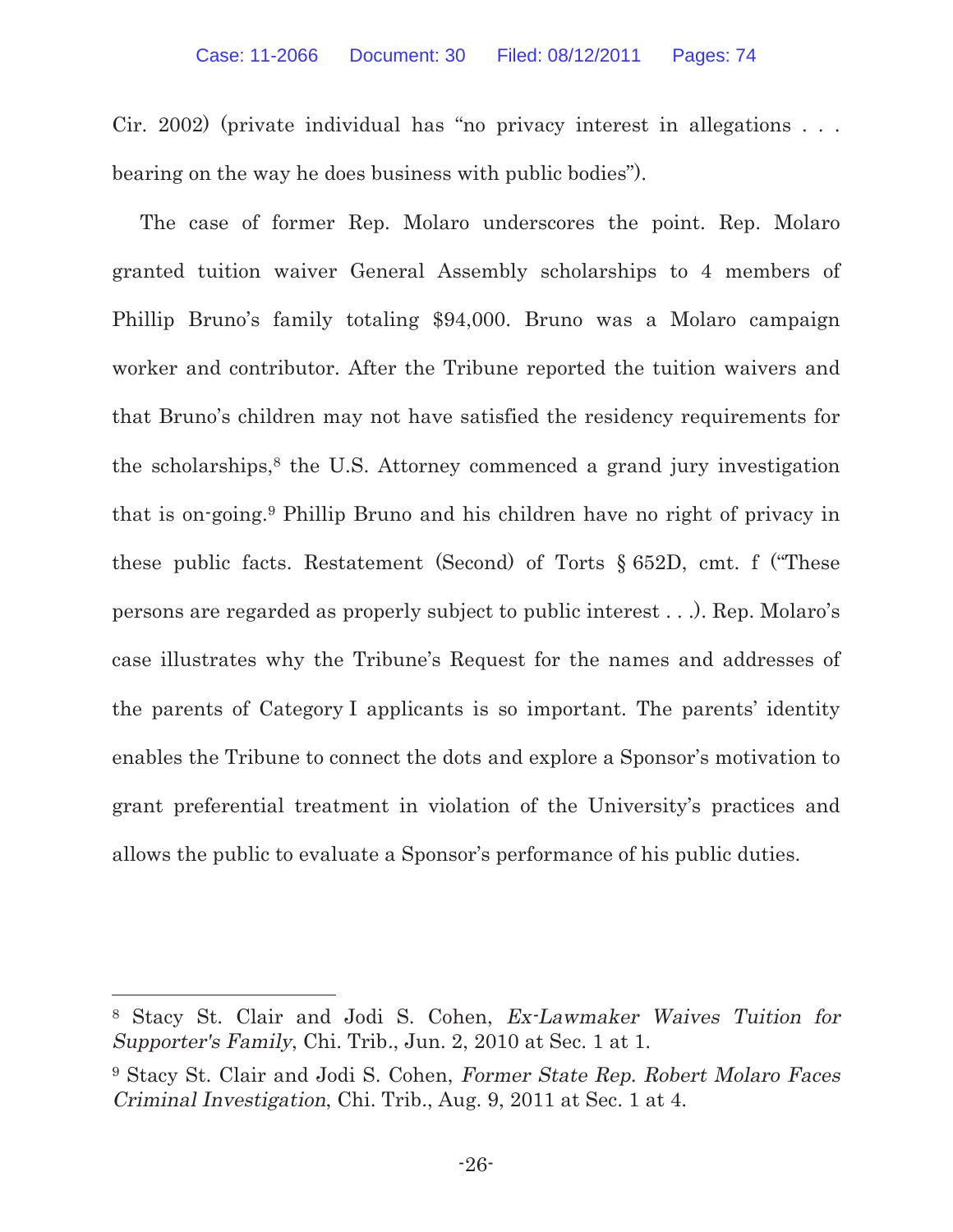#### 4. Sponsor documents are "not directly related to a student."

The Tribune seeks the identities of clouted Sponsors who sought special treatment, and the University administrators who granted it, contrary to their official charge. (Trib. 12/24/09 Letter at 1-2; A.245-246.) The focus of the Tribune's request is on the Sponsors and University administrators, not applicants. (Id.) Where records relate to alleged improprieties by administrators and politicians, involving applicants only incidentally, the records reflecting those improprieties are not "directly related to a student." 20 U.S.C. § 1232g(a)(4)(A). Nat'l Collegiate Athletic Ass'n v. Associated Press, 18 So. 3d 1201 (Fla. Dist. Ct. App. 1st Dist. 2009).

The University asserts that NCAA is different because the allegations of university misconduct were not "directly relating to a student" within FERPA's terms. (Univ. Br., p. 42.) That does not distinguish NCAA – it merely restates the issue, and confirms why the case applies. The reason the NCAA court found the requested records were not "directly relat[ed] to a student" was because they "pertain[ed] to allegations of misconduct by the University Athletic Department, and only tangentially relate[d] to the students who benefited from that misconduct." NCAA, at 1211. The same is true here: the Category I records are principally about official misconduct,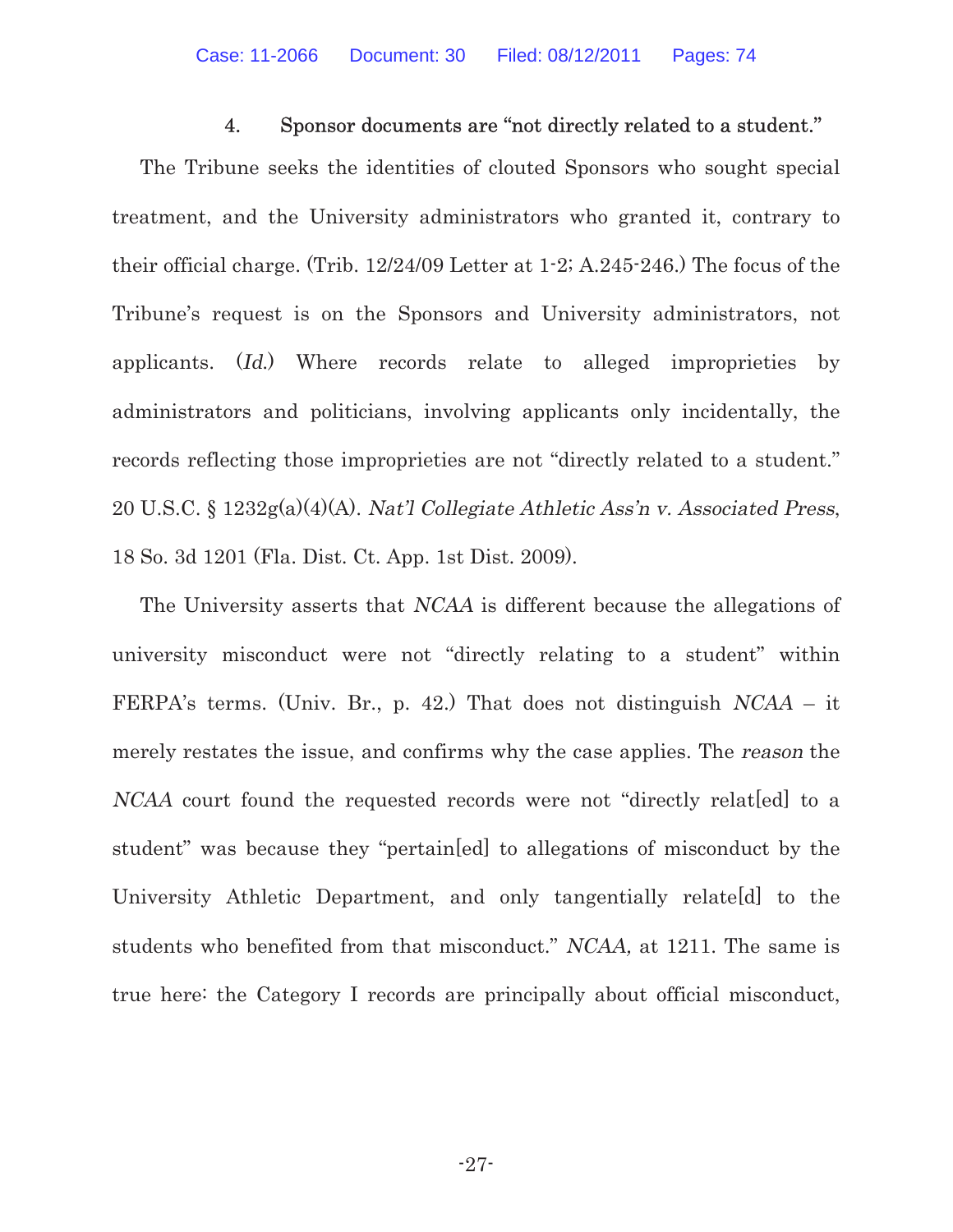and only tangentially about the individual students on whose behalf political clout was exerted.<sup>10</sup>

Nor can the University distinguish Kirwan v. The Diamondback, 721 A.2d 196 (Md. 1998), which held students' parking tickets were not FERPA "education records." The University argues that "[u]nlike parking tickets, the Request seeks documents and information going to the very heart of one's 'status as a student,' as they involve the process by which an applicant became an admitted student" (Univ. Br., p. 43); that again misses the critical point. The Category I "process" was not the official process by which students were admitted. It was a separate, illegitimate "shadow process" reserved for clouted applicants. Documents reflecting that unofficial deal making cannot be secreted under FERPA, simply because it might identify the student's parents. "Prohibiting disclosure of any document containing a student's name

<sup>10</sup> Accord BRV, Inc. v. Superior Court, 49 Cal. Rptr. 3d at 526-27 (report analyzing allegations of misconduct by school district superintendent, while "identif[ying] students by name and detail[ing] acts taken by them and against them," was "not directly related" to the private educational interests of the student); Wallace v. Cranbrook Educ. Cmty., No. 05-73446, 2006 WL 2796135, at  $*4$  (E.D. Mich. Sept. 27, 2006) ("[T]he current case involves disciplinary action against an employee."); Hampton Bays Union Free Sch. Dist. v. Public Empl. Rel. Bd., 878 N.Y.S.2d 485, 488 (App. Div. 3d Dept. 2009) ("[R]ecords pertaining to allegations of teacher misconduct cannot be equated with student disciplinary records . . . .") (emphasis added).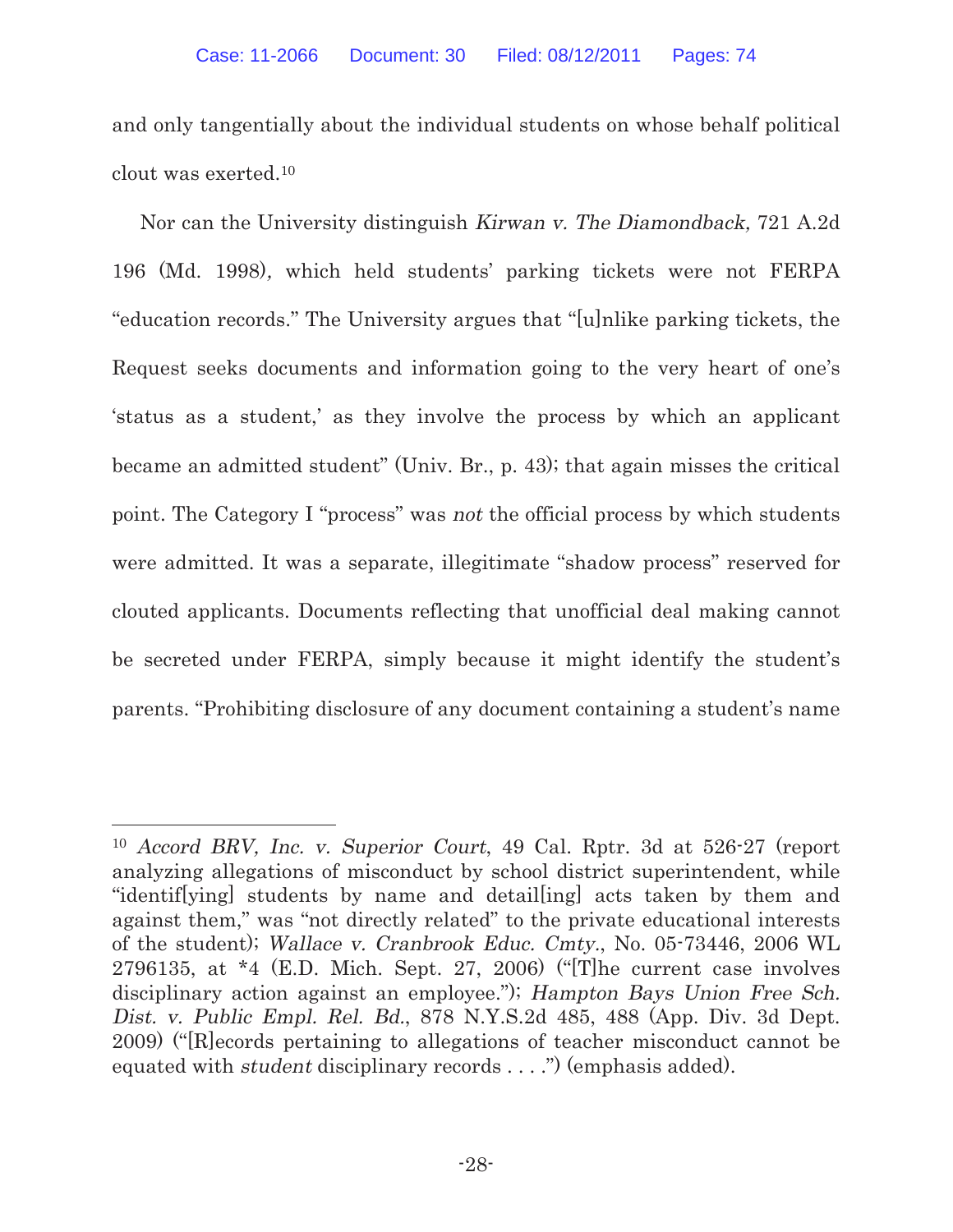would allow universities to operate in secret, which would be contrary to one of the policies behind" FERPA. Kirwan, 721 A.2d at 204.

### B. The University's Interpretation Flouts The Statute's Intent.

In determining whether records are covered by FERPA, "it is important to keep in mind what Congress intended to accomplish" in that statute. Kirwan, 721 A.2d at 204. That is true when applying any statute. See Sanders v. Jackson, 209 F.3d 998, 1002 (7th Cir. 2000) ("[A] statute must be interpreted in accordance with its object and policy.").

Here, FERPA's legislative history reveals that "in addition to protecting the privacy of students, Congress intended to prevent educational institutions from operating in secrecy." Kirwan, 721 A.2d at 204. "Following Watergate, lawmakers were increasingly concerned that secret governmental documents could be erroneously relied upon to the detriment of individuals, most of whom had no idea that data was being kept and no method of correcting inaccurate information"; "Senator Buckley explained that individual privacy and a citizen's right to know what information the government had collected were the motivating forces behind" the Buckley Amendment. Mary Margaret Penrose, In The Name Of Watergate: Returning FERPA To Its Original Design, 14 N.Y.U. J. Legis. & Pub. Pol'y 75, 77, 82 (2011) (citing 120 Cong. Rec. 14580 (1974)). In particular,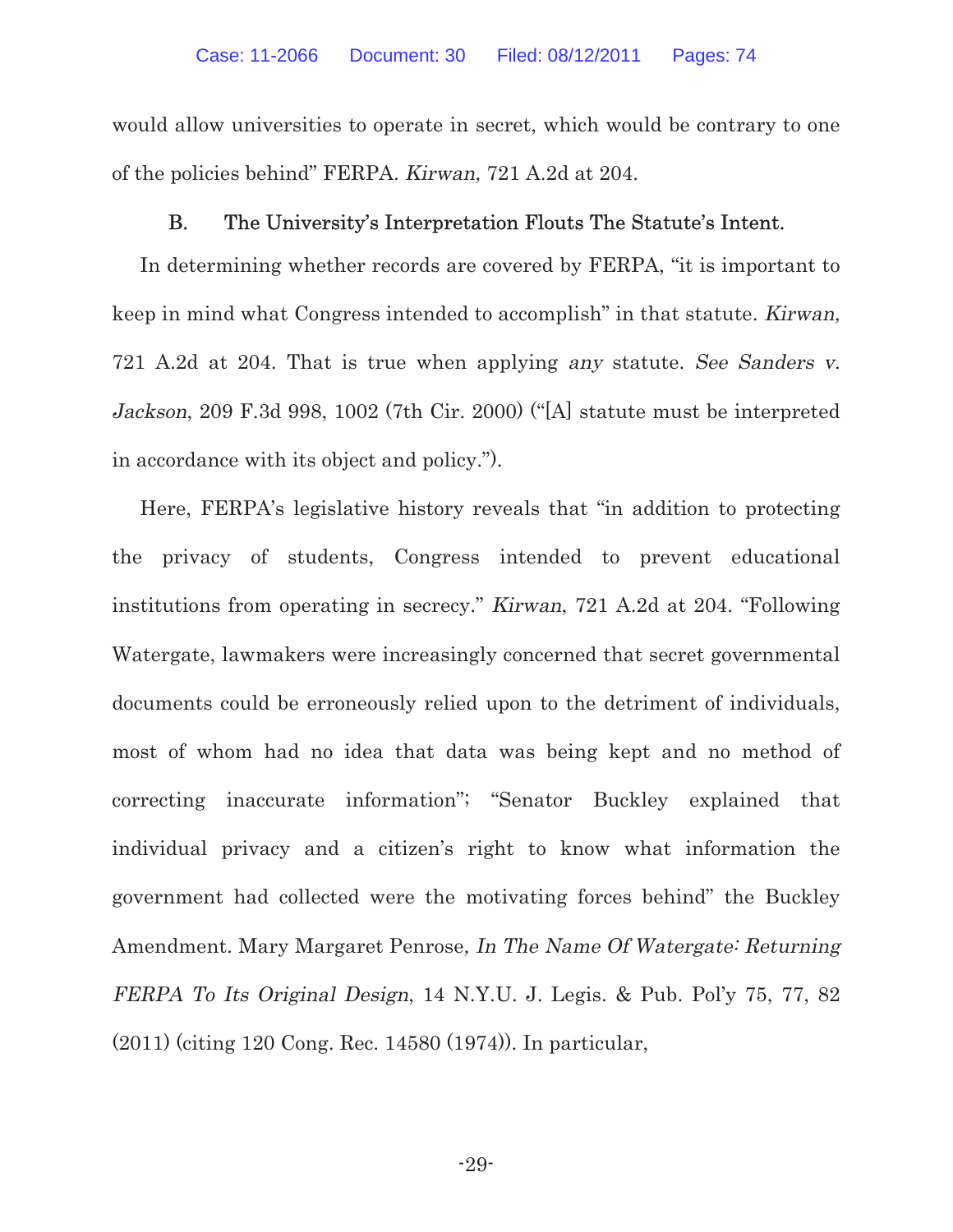Congress was concerned about students being required to participate in medical research and experimental educational programs without parental notification or permission. 120 Cong. Rec. 13951 (1974). It wanted to "take the lid off secrecy in our schools." 120 Cong. Rec. 13952 (1974). At the same time, Congress was greatly concerned with the systematic violation of students' privacy. 120 Cong. Rec. 13951 (1974). ... Specifically mentioned by the sponsor of the legislation was the access that the FBI, CIA, juvenile courts, health department officials, and local police departments had to education records. ... The types of information or education records that were mentioned on the floor of Congress include student IQ scores, medical records, grades, anecdotal comments about students by teachers, personality rating profiles, reports on interviews with parents, psychological reports, reports on teacher-pupil or counselor-pupil contacts and government-financed classroom questionnaires on personal life, attitudes toward home, family and friends. See 120 Cong. Rec. at 13951-13954, 14584- 14585.

Kirwan, 721 A.2d at 204 (emphasis added).

The University asserts that the Joint Statement regarding the December 1974 amendments to the statute is somehow more illuminating of legislative intent. (Univ. Br., p. 45.) The amendments defined "the material subject to challenge [by parents and students] . . . generically as 'education records,' eliminating the long list of illustrative examples contained in existing law" (120 Cong. Rec. 39862). Congress nowhere suggested that those "illustrative examples" ceased to be illustrative of the type of records with which the statute was concerned. "It appears that Senator Buckley's aim was to protect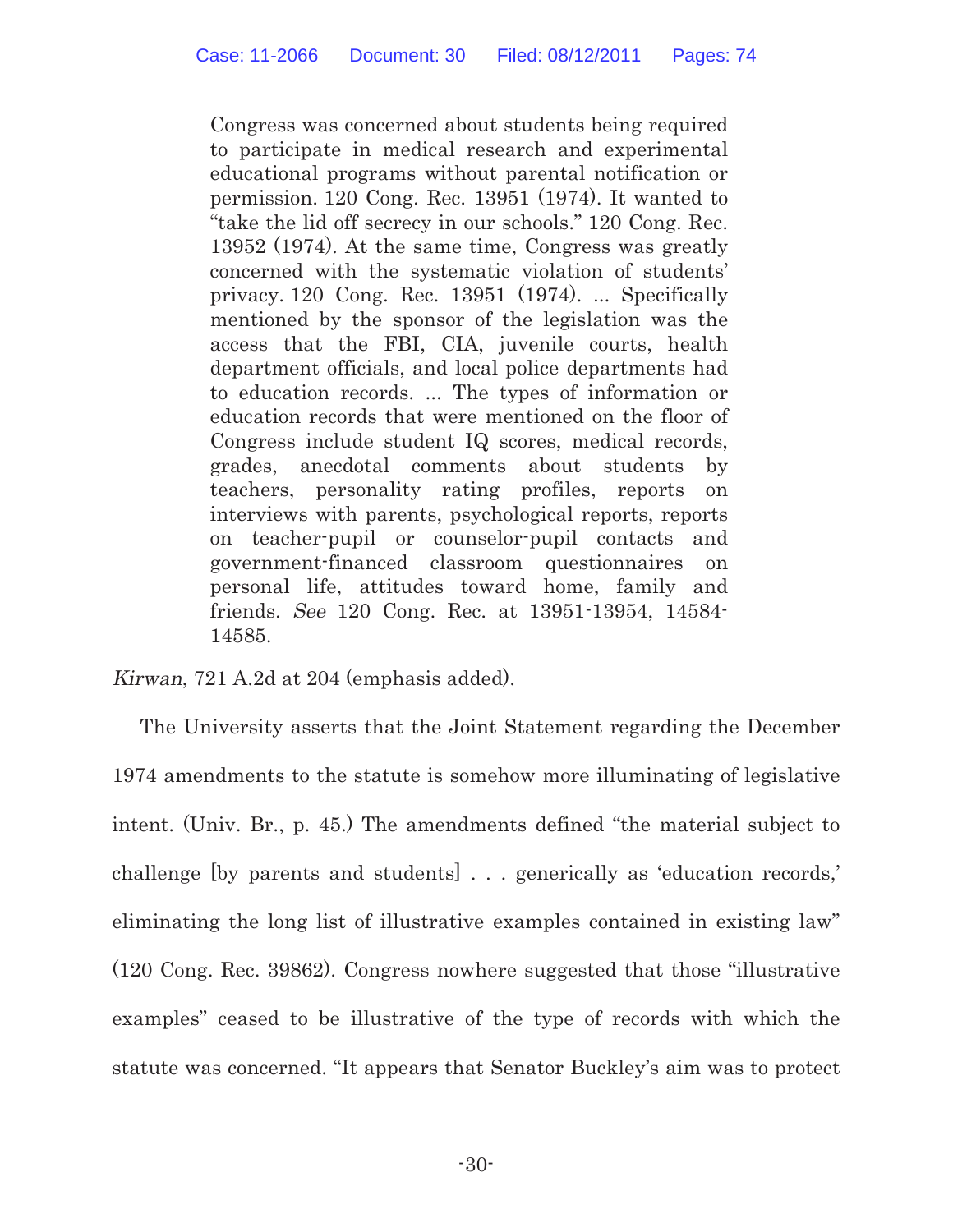academic and academically-related records, not tangential records that might be located within the school building" and that "the initial definition was not wholly abandoned and should be referenced and evaluated" in clarifying "the scope of FERPA's protection . . . ." Penrose, 14 N.Y.U. J. Legis. & Pub. Pol'y at 86-87.

The clear focus of the amendment to the "education records" definition was student and parent access to their files. It was "intended . . . to open the bases on which [schools'] decisions are made to more scrutiny by the students, or their parents about whom decisions are being made, and to give them the opportunity to challenge and to correct  $-$  or at least enter an explanatory statement – inaccurate, misleading, or inappropriate information about them which may be in their files and which may contribute, or have contributed to an important decision made about them by the institution." 120 Cong. Rec. 39862. In this context, it is a non sequitur to talk about giving parents and students the opportunity to view, challenge and correct any "inappropriate information" in University files, when the "inappropriate information" at issue pertains to the under-the-table deal-making initiated by the students and parents themselves in the Category I process.

One thing is clear: notwithstanding its lofty rhetoric about protecting student privacy, the University is using FERPA here to shield documents potentially embarrassing to Government. That was never Congress' purpose.

-31-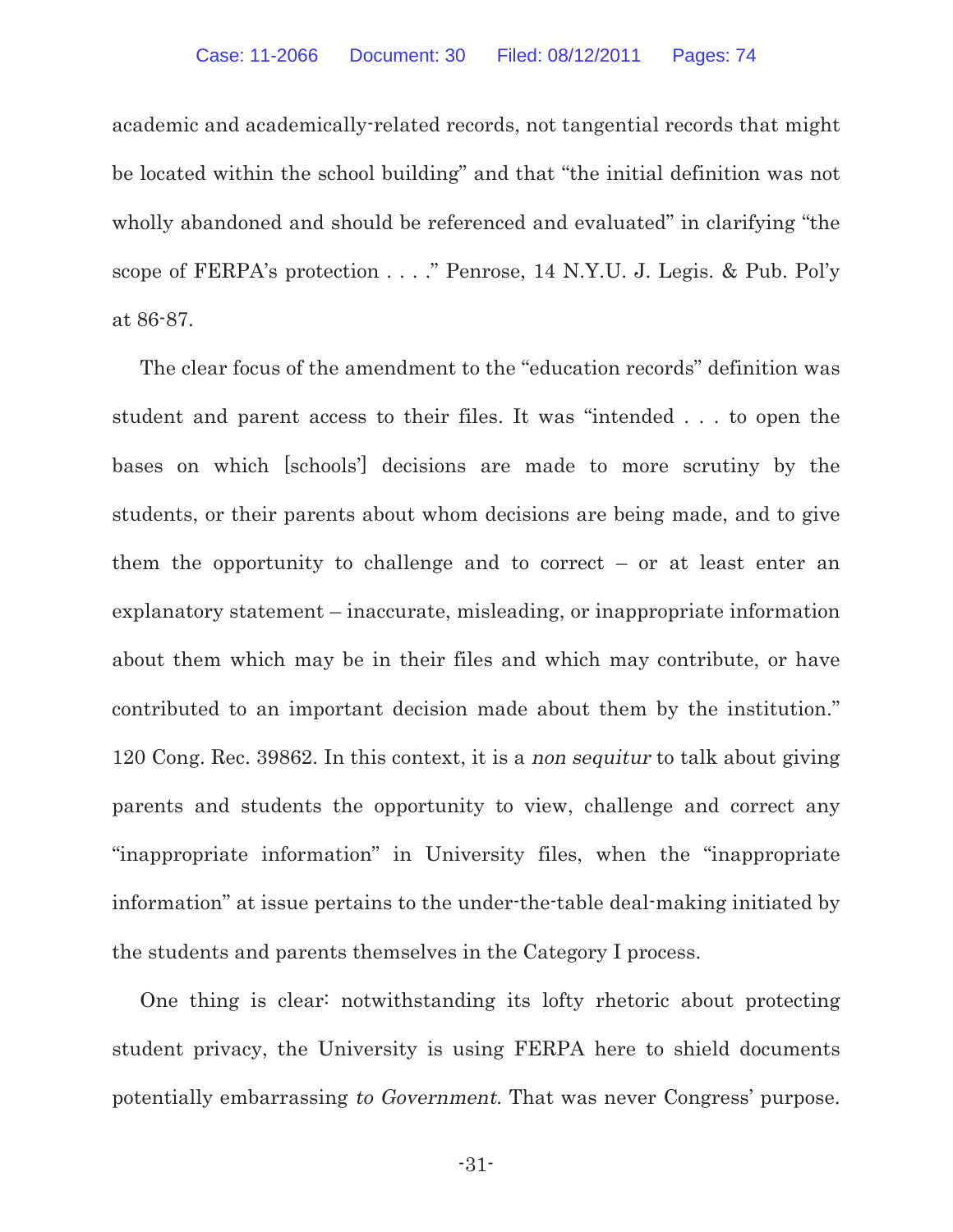Kirwan, 721 A.2d at 204. See also Penrose, 14 N.Y.U. J. Legis. & Pub. Pol'y at 96 (using FERPA "to protect the school, not the student" is an "inversion [that] was never intended by Senator Buckley and is contrary to the spirit of FERPA"). As Senator Buckley himself recently re-emphasized, FERPA

> was meant to protect "education records," or those records that have some academically related function. . . . Upon learning that schools were shielding themselves by refusing to disclose non-academic information, Senator Buckley stated, "[t]hat's not what we intended . . . . Institutions are putting their own meaning into the law."

Penrose, 14 N.Y.U. J. Legis. & Pub. Pol'y at 105 (quoting Riepenhoff & Jones,

Secrecy 101: College Athletic Departments Use Vague Law to Keep Public

Records from Being Seen, Columbus Dispatch, May 31, 2009, at 1A).<sup>11</sup>

In short, the University's interpretation "produces results that are odd in light of the conduct regulated by the statute. . . . We cannot believe that Congress intended such implausible results, and therefore, even if [its] reading is the most straightforward, it is not necessarily the correct one." Schlosser v. Fairbanks Capital Corp., 323 F.3d 534, 537 (7th Cir. 2003); see

<sup>&</sup>lt;sup>11</sup> "Senator Buckley was joined in his concern about misuse of FERPA by Paul Gammill, who had recently taken over the federal education department responsible for monitoring FERPA. Echoing the senator's concerns, Gammill stated that '[i]t sounds like some institutions are using this act to hide things.'" Penrose, 14 N.Y.U. J. Legis. & Pub. Pol'y at 97 (quoting Riepenhoff & Jones). Mr. Gammill is the author of the DOE letter that the University solicited. (A.108-109.)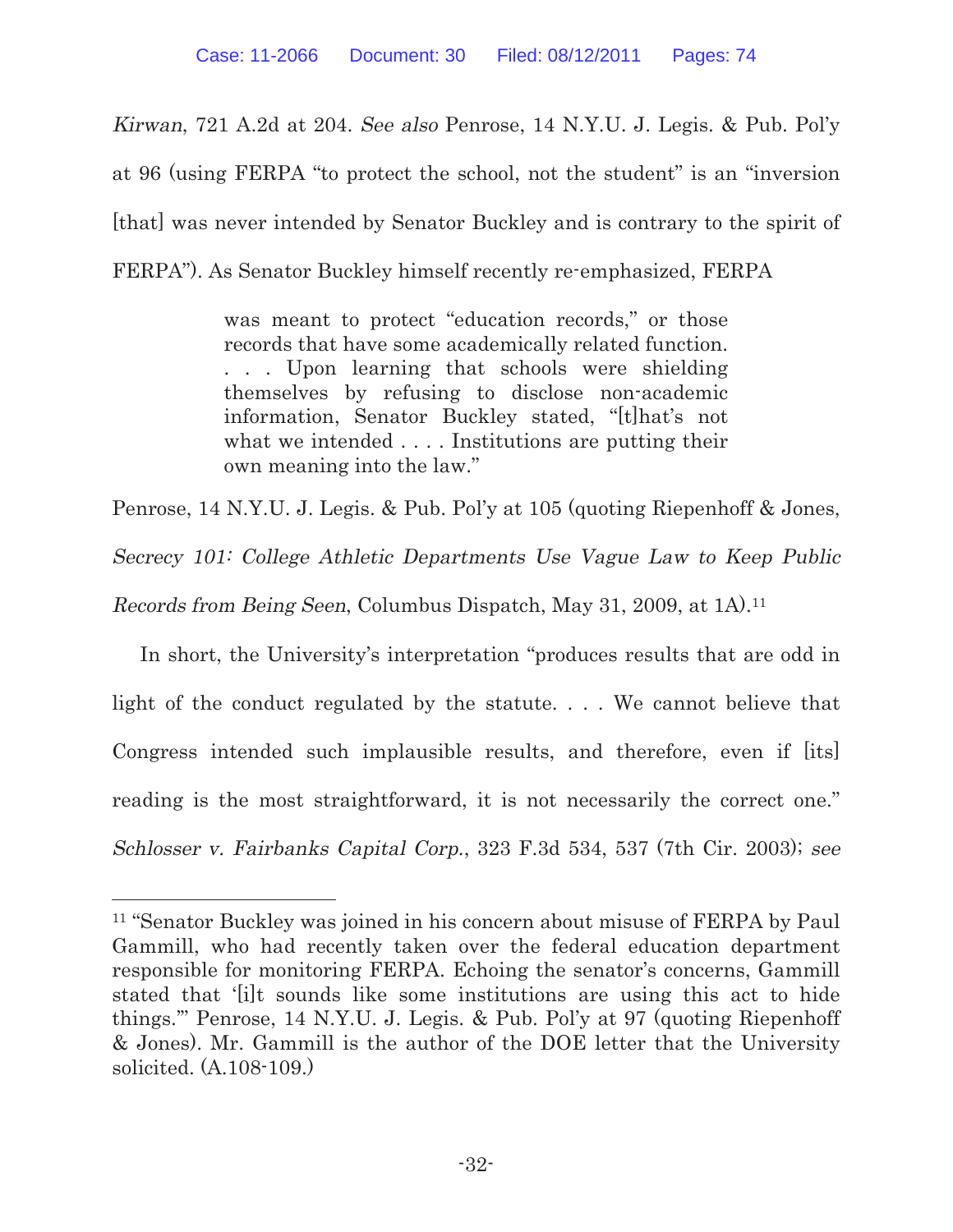also Milner v. Department of Navy, 131 S.Ct. 1259, 1269-70 (2011) (Government's "plain text" interpretation of federal FOIA exemption for "personnel" records would "strip the word 'personnel' of any real meaning"; "this odd reading would produce a sweeping exemption, posing the risk that FOIA would become less a disclosure than 'a withholding statute'"); Zbaraz v. Madigan, 572 F.3d 370, 387 (7th Cir. 2009) ("An interpretation that flies in the face of a statute's purpose . . . leads to an absurd result.").

# C. The DOE Letter Is Entitled To No Deference, And Does Not Support The University.

The University invokes a letter that its lawyers solicited from the DOE – in connection with its response to the state Admission Review Commission's document request, not the Tribune's Request. (A.108.) The DOE letter has no bearing here. The Commission's document request – to which the DOE's letter was addressed – was broader than Tribune's. Moreover, the lawyers' letter soliciting the DOE opinion highlights all the sensitive education information that "arguably" could be linked to a specific student, i.e., GPA, test scores, etc. (A.105.) Again, Tribune's Request does not ask for any of that.

Further, agency "[o]pinion letters are not entitled to Chevron deference, or even the deference we accord an agency's interpretation of its own ambiguous regulation," but are only ""entitled to respect'... to the extent that [they] have the 'power to persuade." CenTra, Inc. v. Cent. States, Se. & Sw. Areas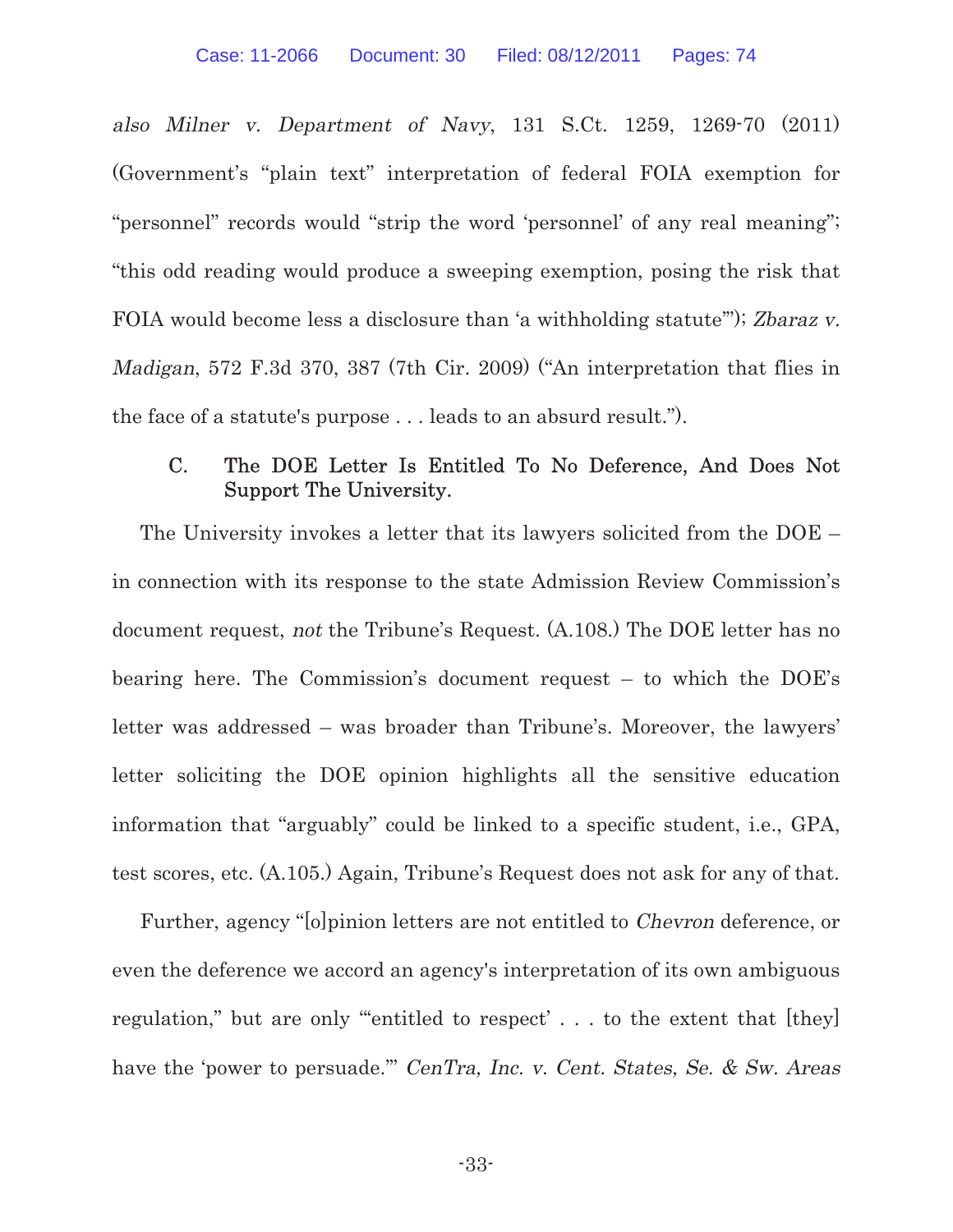Pension Fund, 578 F.3d 592, 601 (7th Cir. 2009) (citations omitted). The DOE letter has no analysis and is persuasive of nothing. (A.108-09.)

First, the University's lawyers did not focus the DOE's attention on whether documents relating to Category I applicants that did not come from the students could be considered "information provided in connection with the application process" – or, more to the point, whether documents reflecting the trading of political favors can legitimately be considered part of an educational institution's "application process." As shown above, such an interpretation would be untenable. In short, Category I records are neither legitimate "application records" nor "education records" within the meaning of FERPA. Christiansen v. Harris County, 529 U.S. 576, 587 (2000) ("[W]e find unpersuasive the agency's interpretation . . . .").

Second, the DOE's suggestion that all so-called "application records" retroactively become FERPA-protected once the applicant "becomes a student in attendance" – but the statute's privacy protections are nullified in the event the applicant does not attend the institution – makes no sense. Rather than drawing that arbitrary distinction, it is far more reasonable to interpret application materials as being beyond FERPA's scope. After all, at the time an applicant applies to a school, he or she by definition "has not been in attendance" there  $(20 \text{ U.S.C. } 1232g(a)(6))$  – and that is true whether or not the applicant is subsequently admitted. Cf. Lieber v. Bd. of Trustees of S. Ill.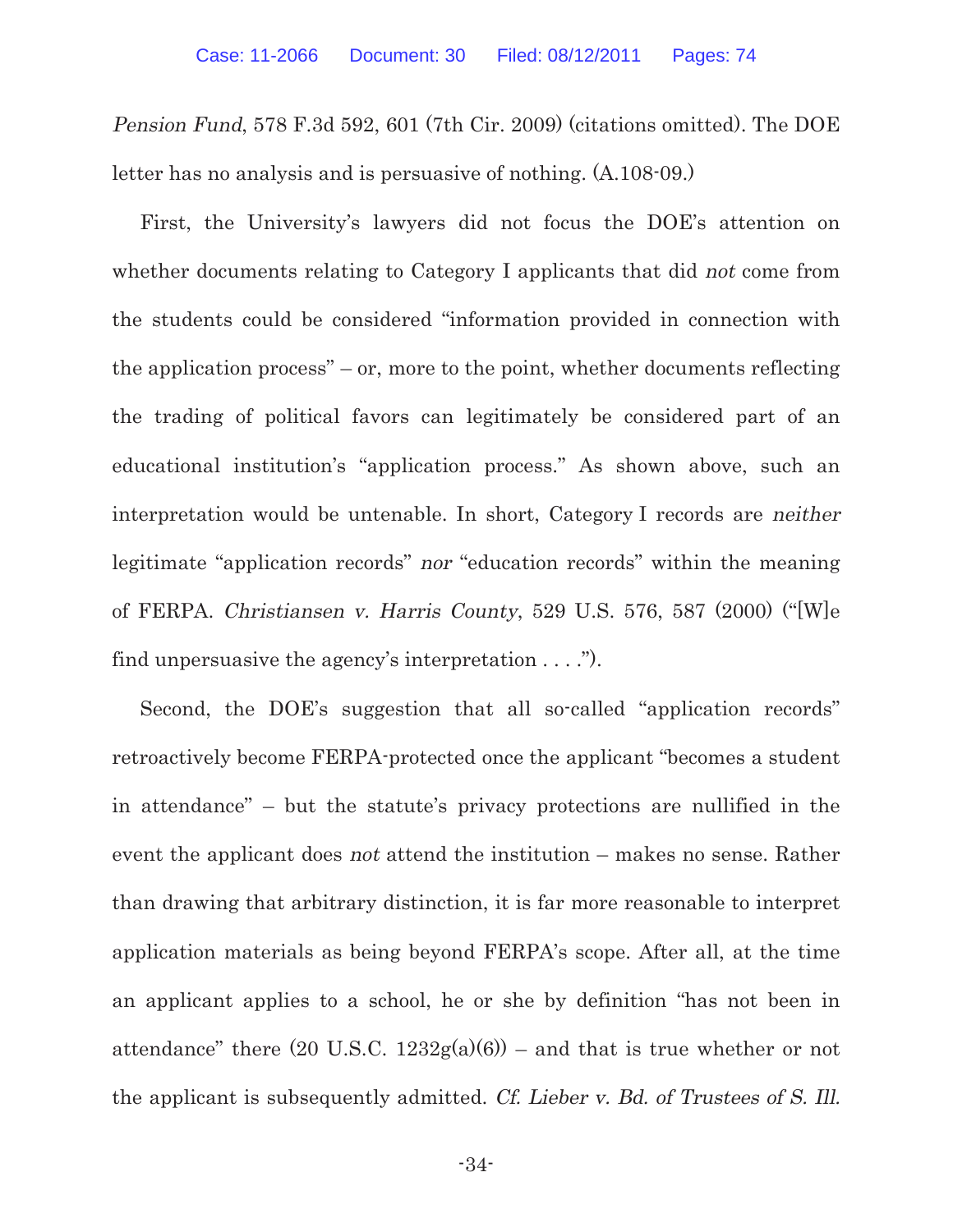Univ., 176 Ill. 2d 401, 410 (1997) (information about "people who had been accepted as freshmen, but who had not yet enrolled" were not included in FOIA exemption for "personal information maintained with respect to students," noting by analogy that FERPA definition of "'student' 'does not include a person who has not been in attendance' at an educational agency or institution").

#### D. Concealing Sponsor Records Violates The First Amendment.

Both the Supreme Court in Falvo and this Court in Disability Rights Wiscosnin looked to balance other interests in defining what is and is not treated as an education record under FERPA. In Falvo, the Supreme Court relied on principles of federalism to buttress its sensible result. In Disability Rights Wisconsin, this Court weighed the statutory goals of federal disability legislation. In this case, the Court should look to the First Amendment, because the public has the right to know what its elected officials and the University's employees did in doling out the favors of admission – a rogue process the University's own emails admit was rank "political favoritism." (Rept. at 28; A.182.)

Chancellor Herman's Category I documents and the "special admit" records of Government Relations and the other participants in the Category I scheme are state property, presumptively available for public inspection. State Records Act, 5 ILCS 160/1.5 ("Pursuant to the fundamental philosophy

-35-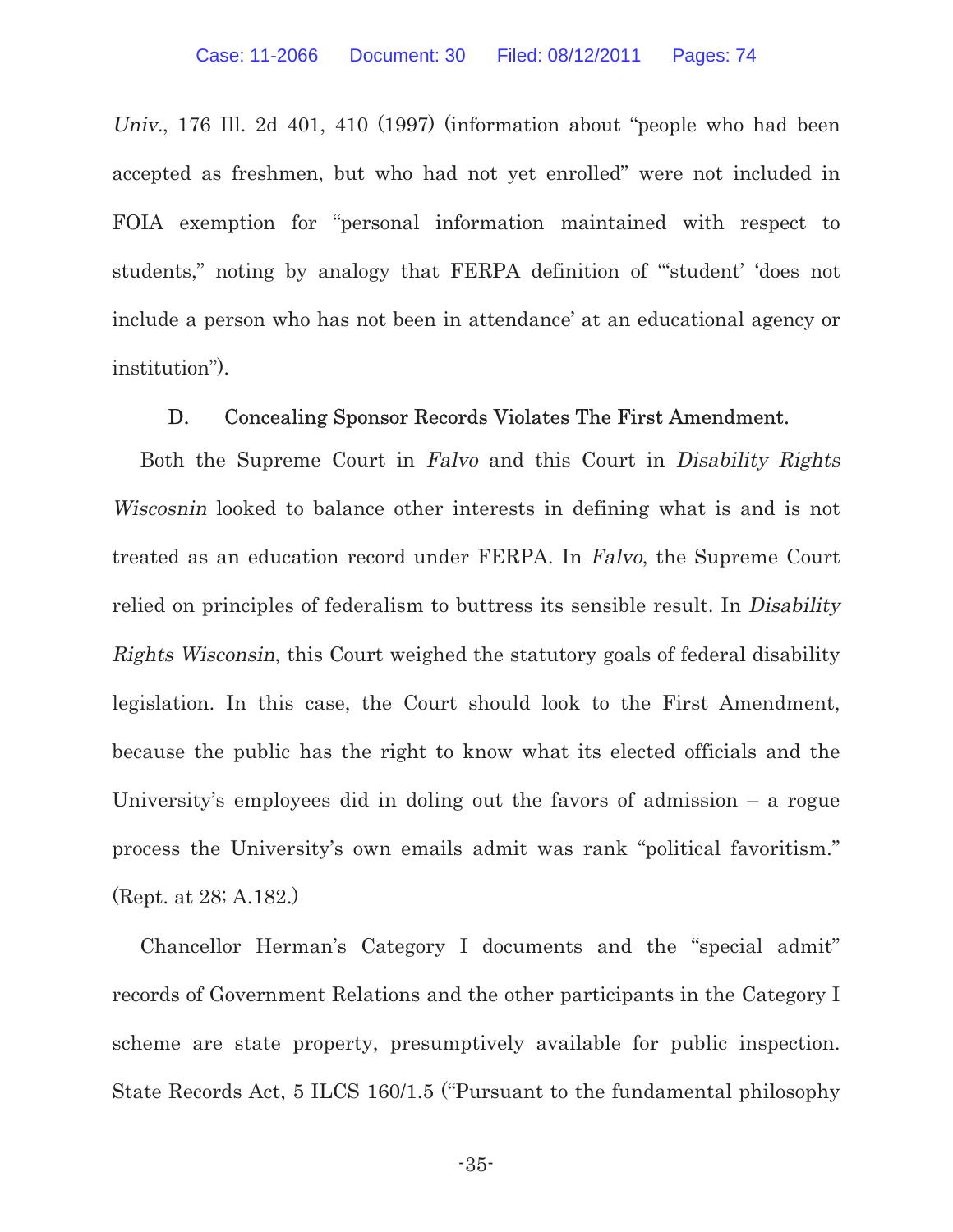of the American constitutional forum of government . . . those records, with very few exemptions, [are] to be available for the use, benefit, and information of the citizens . . . ."). State universities fall expressly under the State Records Act, and the Category I documents were created and used in the performance of official duties. 5 ILCS 160/2, 160/3. Thus, by statute, Illinois has codified the First Amendment interest.

Wholly apart from the State Records Act (and the Illinois FOIA), records of how public benefits are dispensed are open to the public. See, e.g., Washington Legal Found. v. U.S. Sentencing Comm'n, 89 F.3d 897, 905 (D.C. Cir. 1996) (explaining that "as a matter of federal common law," public has had a right of access to those "government document sold created and kept for the purpose of memorializing or recording an official action, decision, statement, or other matter of legal significance, broadly conceived," which "would encompass, for example, a report or record of government expenditures") (citing People ex rel. Gibson v. Peller, 34 Ill. App. 2d 372, 374 (1st Dist. 1962) (common law right of access applied to "financial records of expenditures and receipts" of Board of Education)).

And here, the records at issue reflect official misconduct, the exposure of which is at the very heart of the First Amendment's protections. In re the Application of CBS, Inc., 540 F. Supp. 769, 771-72 (N.D. Ill. 1982) ("The public interest in access . . . is particularly strong where, as in the present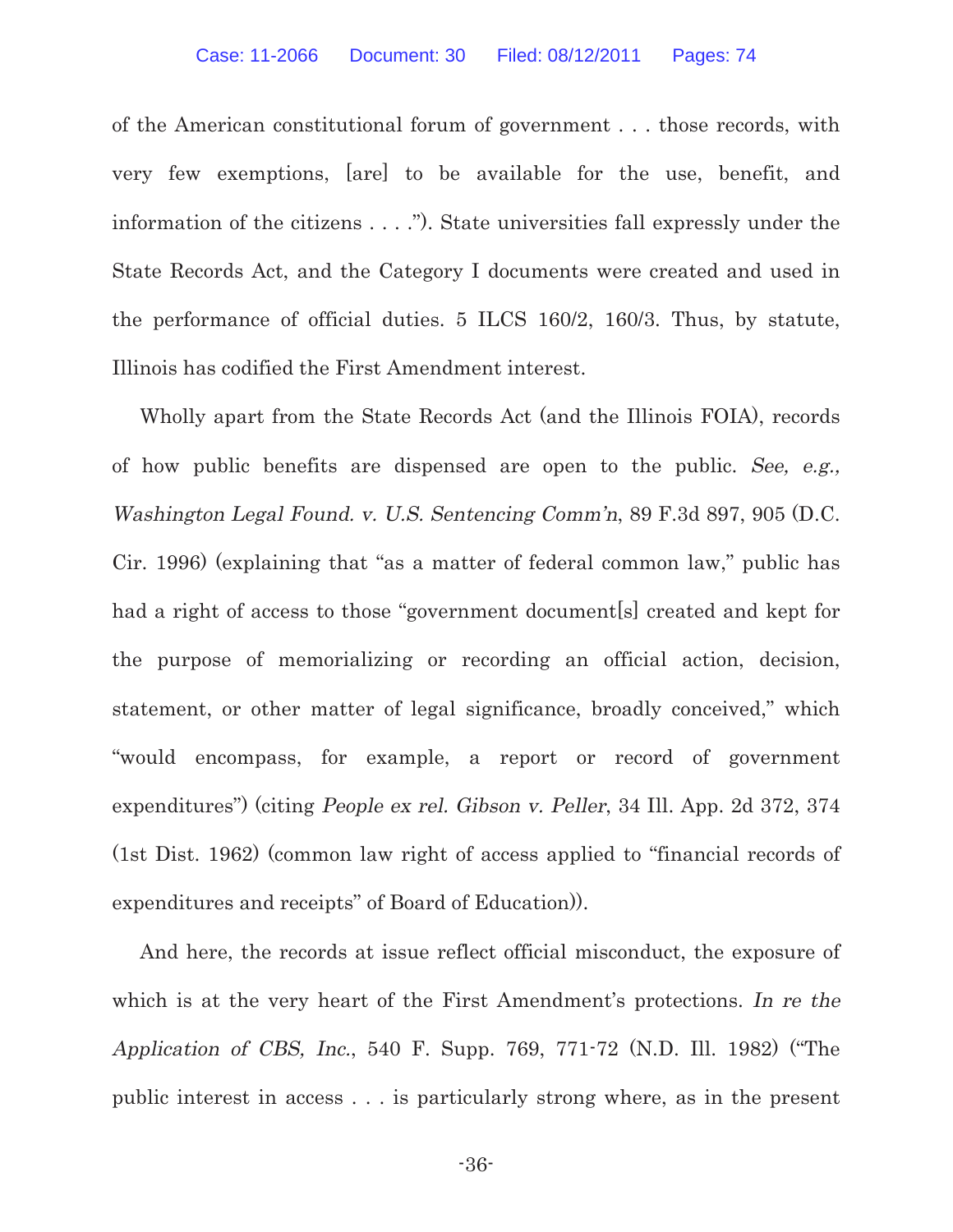case, the materials sought are related to the corruption of a public agency."); Stilp v. Contino, 629 F. Supp. 2d 449, 464 (M.D. Pa. 2009) ("Open discussion and scrutiny of public corruption has traditionally received expansive protection under the First Amendment.") (citing Gentile v. State Bar of Nevada, 501 U.S. 1030, 1035 (1991)).

The Review Commission has established beyond peradventure that misconduct has occurred here. (A.152-99.) Chancellor Herman, President White and six Trustees have resigned. (A.368.) There is no legitimate public interest in the University and those who benefited from the misconduct in shielding their acts from public scrutiny. There is a First Amendment right of access, Richmond Newspapers, Inc. v. Virginia, 448 U.S. 555 (1980); the view there is no right of access has never commanded a majority of the Supreme Court. Id. at 583 (Stevens, J. concurring) (discussing Houchins v. KQED, Inc., 438 U.S. 1 (1978)). Accordingly, if "education records" in FERPA were construed to include the Category I Sponsor information at issue here, it would violate the First Amendment. Student Press Law Center v. Alexander, 778 F. Supp. 1227, 1233-34 (D.D.C. 1991) (application of FERPA violated First Amendment); Bauer v. Kincaid, 759 F. Supp. at 593-94 (if FERPA protected records, First Amendment would be violated).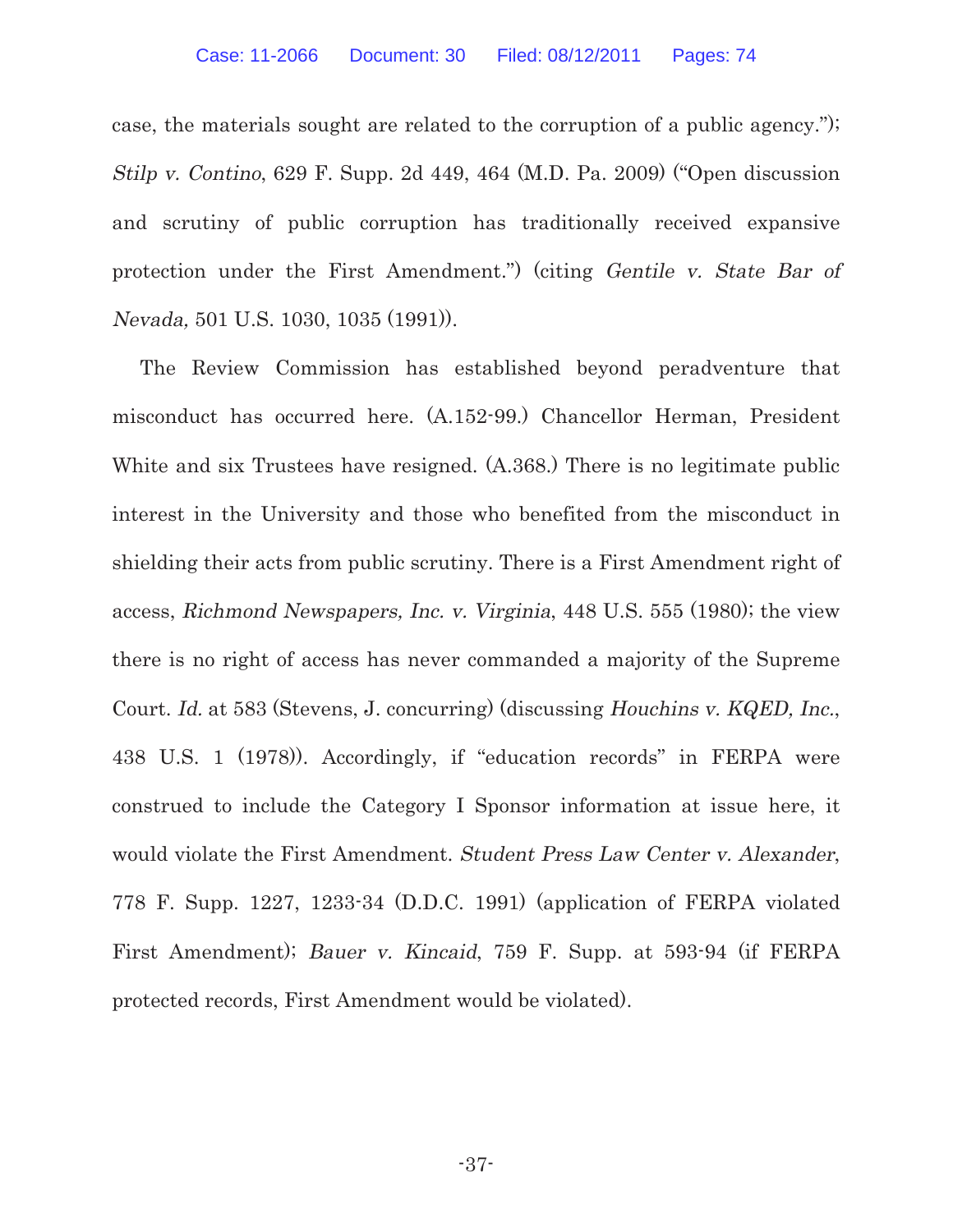# II. THE DISTRICT COURT CORRECTLY FOUND THAT FERPA'S FUNDING CONDITIONS DO NOT "PROHIBIT" DISCLOSURE PURSUANT TO STATE FREEDOM OF INFORMATION LAWS.

# A. FERPA Is A Funding Statute, Not A Statute That "Prohibits" Disclosure, And It Does Not Impose Duties Independently Enforceable Against The Funding Recipients.

FERPA does not prohibit the University from disclosing the education records of a student without a student's consent. Both the express terms of FERPA and the Supreme Court's opinion in Gonzaga University v. Doe, 536 U.S. 273 (2002) support this proposition, and this Court, like the District Court below, should reject the University's position that FERPA is a federal law that "specifically prohibits" the disclosure of the information the Tribune requested. 5 ILCS  $140/3(a)(7)$ .

FERPA provides that:

No funds should be made available under any applicable program to any educational agency or institution which has a policy or practice of releasing, or providing access to, any personally identifiable information in education records other than directory records . . . unless [there is written consent from the student].

20 USC § 1232g(b) (emphasis supplied). The funding condition is that there not be "a policy or practice." This is not a provision that specifically prohibits the disclosure of particular information.

FERPA's enforcement provisions further support the construction that the funding condition does not prohibit disclosure. Institutions receiving funds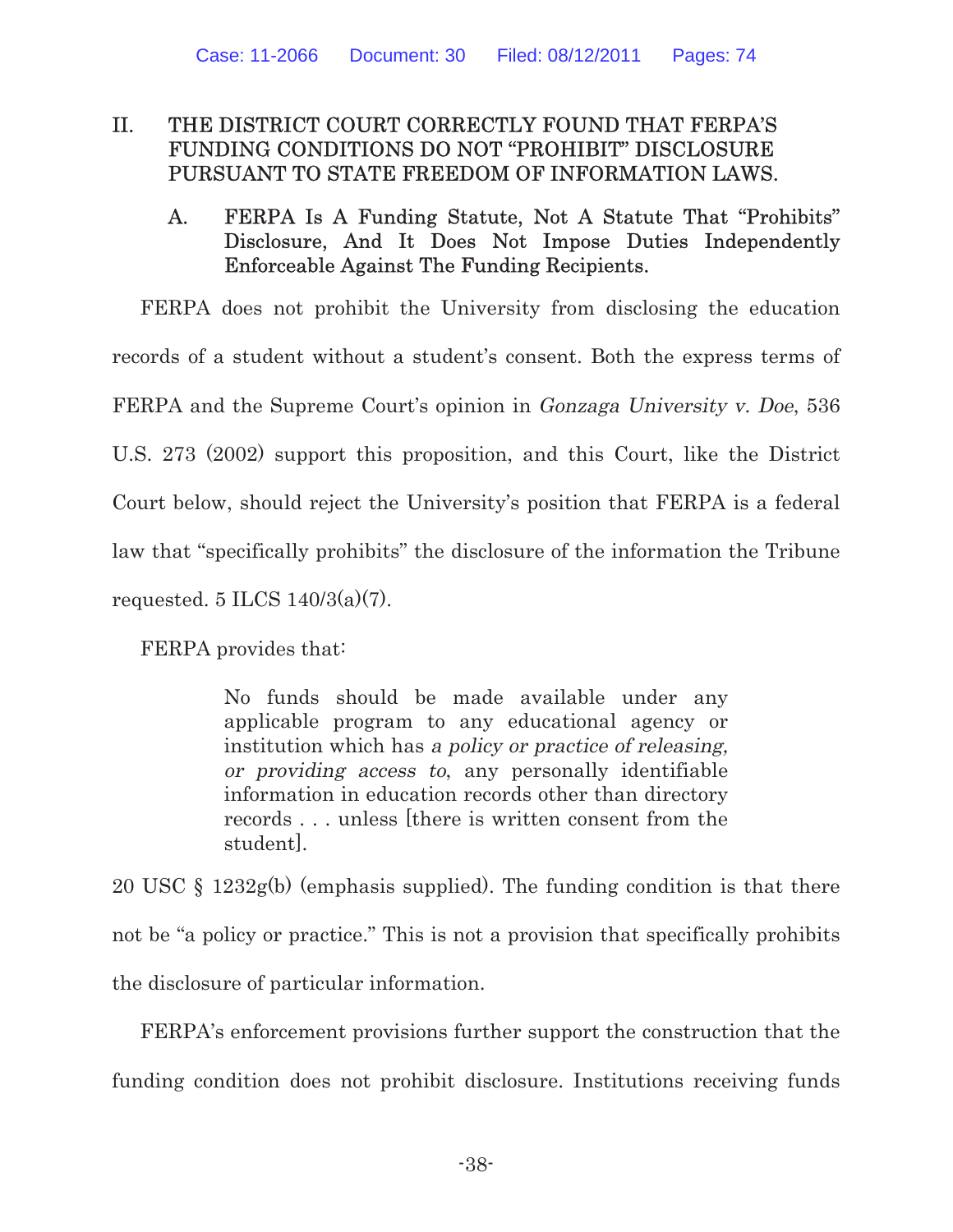can continue to receive federal funding so long as they "comply substantially" with the Act. 20 U.S.C. § 1234c(a). That means that some degree of noncompliance is accepted. If there can be non-compliance without the termination of federal funding, FERPA cannot be said to specifically prohibit the disclosure of a student's education records without the student's consent.

Gonzaga University held that FERPA did not grant individuals federal rights enforceable under Section 1983. The Supreme Court's decision was based on the following reasoning, which underscores that FERPA does not affirmatively prohibit the University from disclosing education records to third parties:

- "FERPA's non-disclosure provisions . . . speak only in terms of institutional policy and practice, not individual instances of disclosure."
- The non-disclosure provisions have only "an 'aggregate' focus" on the institution and do not give rise to individual federal rights.
- Funding cannot be terminated so long as the institution complies substantially with the Act. 20 U.S.C.  $\S$  1234c(a).
- Any "reference to individual consent is in the context of describing the type of 'policy or practice' that triggers a funding prohibition."

536 U.S. at 288-89.

Congress knows how to expressly prohibit conduct in legislation enacted pursuant to the Spending Clause. For example, in the cases the University cites (Univ. Br., pp. 22-23), Civil Rights Acts created specific non-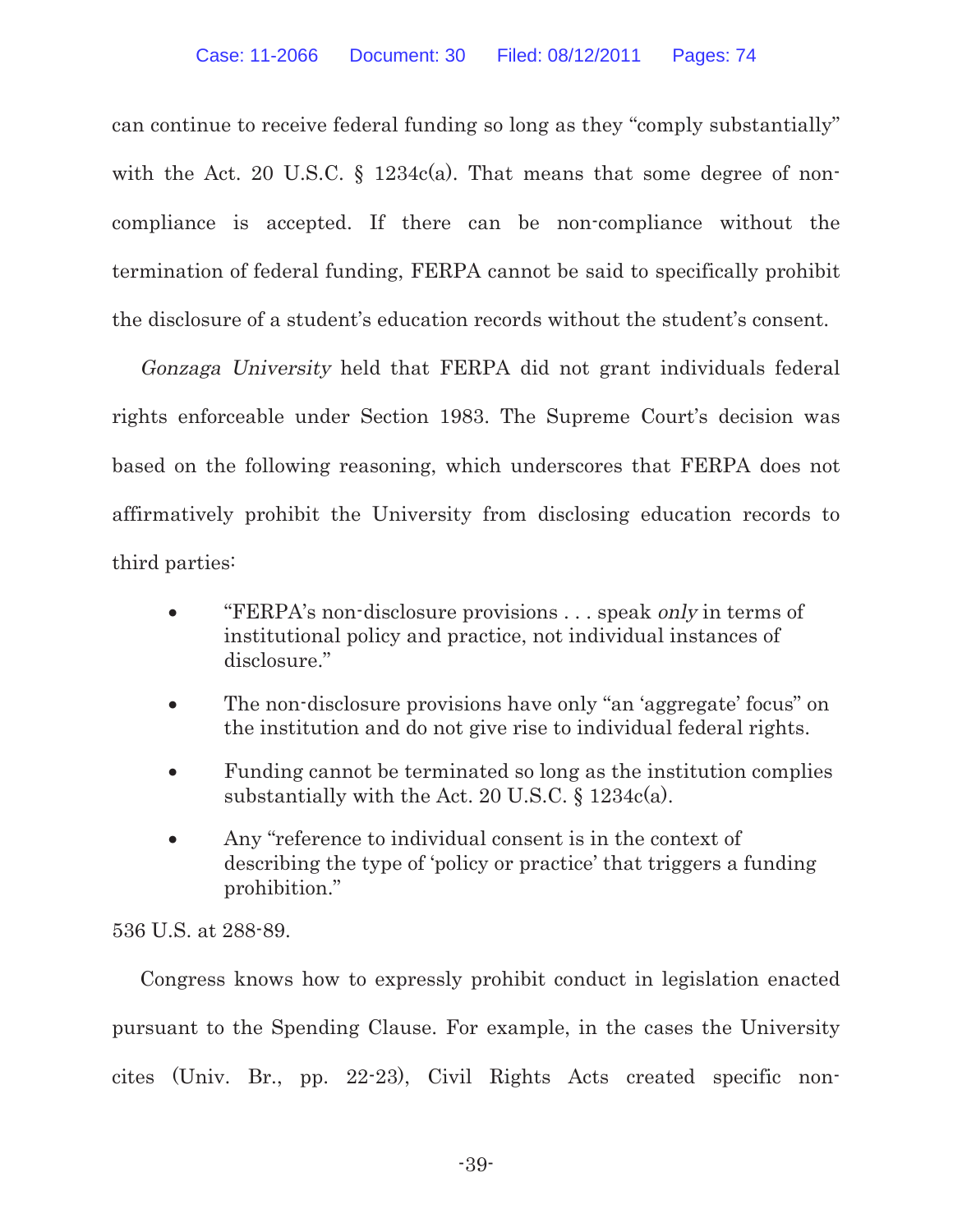discrimination rights and duties, enforceable by both the government and the private parties that are affected by the proscribed conduct. See, e.g., Jackson v. Birmingham Bd. of Ed., 544 U.S. 167, 180 (2005) ("Congress enacted Title IX not only to prevent the use of federal dollars to support discriminatory practices, but also 'to provide individual citizens effective protection against those practices.'") (quoting Cannon v. Univ. of Chicago, 441 U.S. 677, 704 (1979)). Unlike FERPA, these Acts employ direct terminology: "No person . . . shall . . . be subjected to discrimination." Gonzaga, 536 U.S. at 287. That Congress did not speak in such clear and unambiguous terms in FERPA further confirms that Congress did not intend FERPA's funding conditions to be the prohibitions on disclosure the University contends.<sup>12</sup>

The University nevertheless asserts that "the sizable majority of courts" hold that FERPA "forbids disclosure of education records," and that only "a handful of cases have suggested that FERPA is just a funding condition and

<sup>12</sup> United States v. Miami University does not call for a different result; the court there relied on the same inapposite case law involving federal civil rights statutes. See 294 F.3d at 808-809. Like the University, the Miami University court erred in failing to recognize that in contrast to those statutes, "FERPA's provisions speak only to the Secretary of Education," Gonzaga, 536 U.S. at 287, and do not directly impose requirements on the funding recipients that may be independently enforced. Gonzaga – decided seven days before the Sixth Circuit's Miami University decision – is mentioned only twice in Miami University and then only in footnotes. 294 F.3d at n.11, n.20.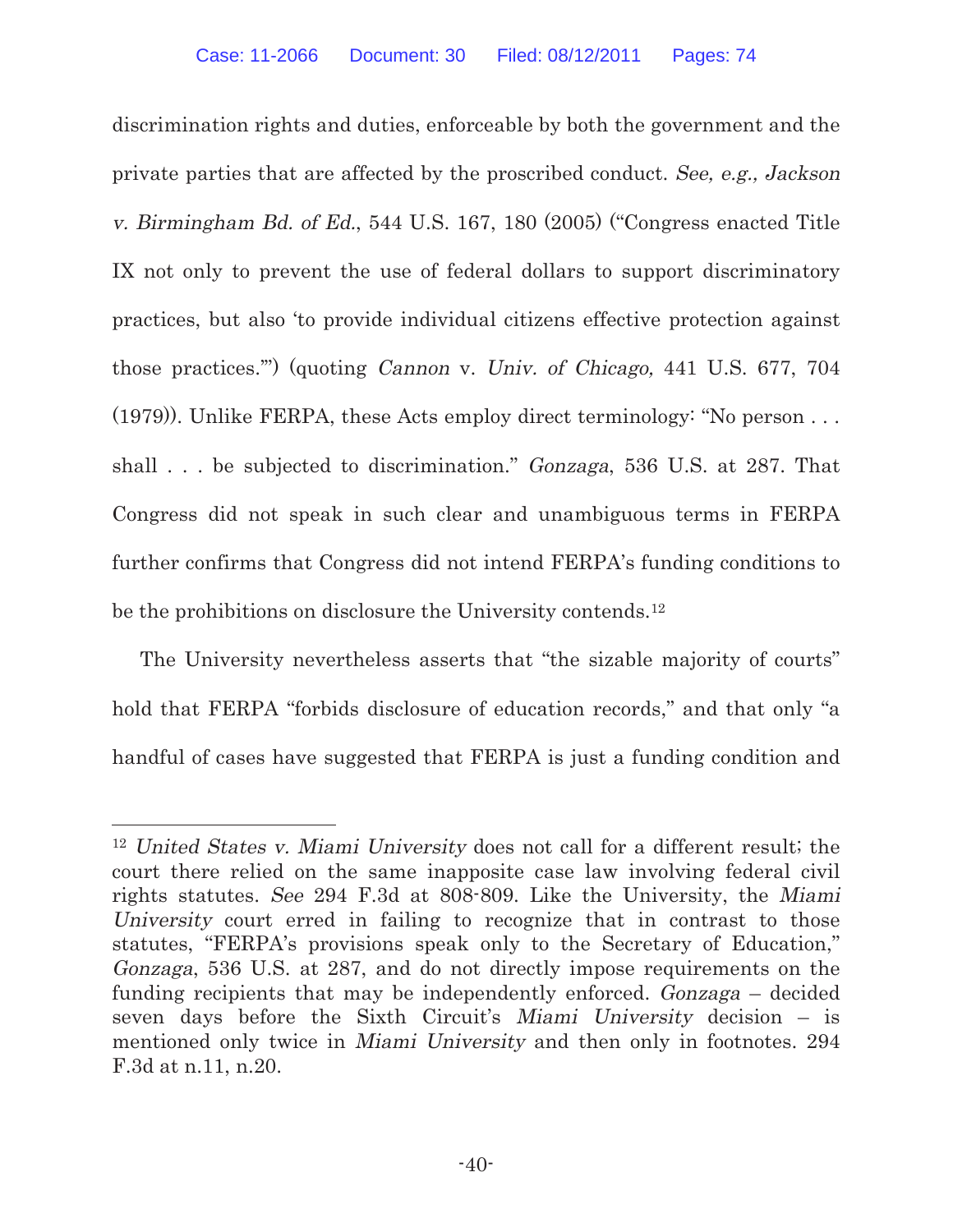not an explicit prohibition on the release of FERPA-protected records." (Univ. Br., pp. 25-26.) The University is incorrect. The preponderance of authority addressing this precise issue correctly holds, consistent with the Supreme Court's ruling in Gonzaga, that "[b]y its terms, FERPA does not prohibit the disclosure of any education records. Instead, FERPA operates to deprive an educational institution of its eligibility for federal funding if its policies or practices run afoul of the rights of access and privacy protected by the law." Nat'l Collegiate Athletic Ass'n v. Associated Press, 18 So.3d 1201, 1210 (Fla. Dist. Ct. App. 1st Dist. 2009). "[A] federal law which does not prohibit disclosure, but only provides for the loss of funds if the information is disclosed, does not supersede the state FOIA." Troutt Bros., Inc. v. Emison, 841 S.W.2d 604, 607 (Ark. 1992) (citing Student Bar Ass'n v. Byrd, 239 S.E. 2d 415, 418 (N.C. 1977) ("The Buckley Amendment does not forbid . . . disclosure of information concerning a student"; it "simply cuts off Federal funds, otherwise available to an educational institution which has a policy or practice of permitting the release of such information")).<sup>13</sup>

<sup>13</sup> Accord U.S. v. Haffner, No. 09-CR-337, 2010 WL 5296920, at \*15 (M.D. Fla. Aug. 31, 2010) ("FERPA addresses the conditions under which a school may become ineligible for federal funding if it fails to follow certain standards for release of some types of student information"; it "does not prohibit a request for, or the release of, student records.") (citing Tombrello v. USX Corp., 763 F. Supp. 541, 545 (N.D. Ala. 1991)); Bauer v. Kincaid, 759 F. Supp. 575, 589 (W.D. Mo. 1991) ("FERPA is not a law which prohibits disclosure of educational records. It is a provision which imposes a penalty for the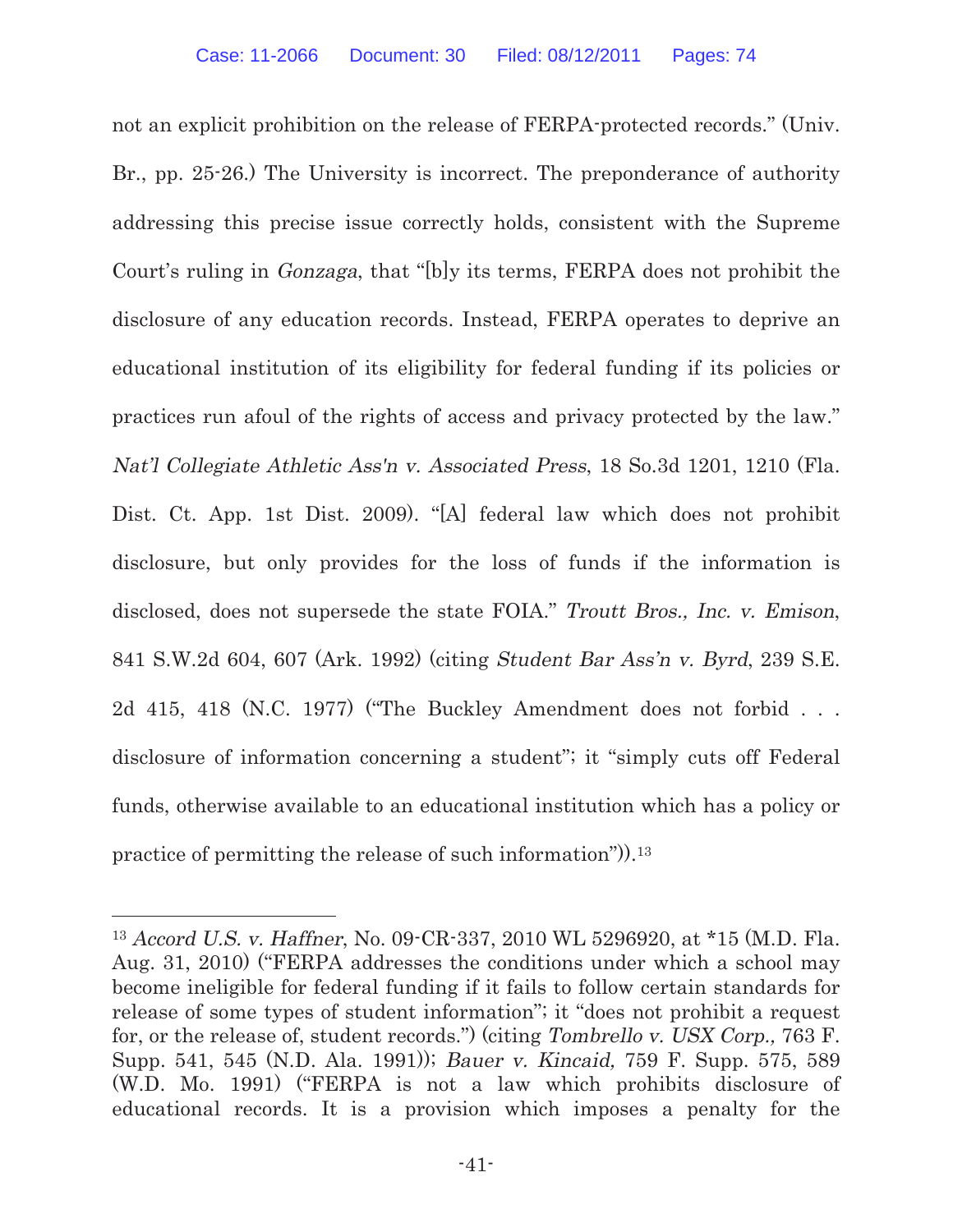All the University is left with are cases in which it says the courts have "described" FERPA's requirements "as a prohibition on the disclosure or dissemination of covered education records." (Univ. Br., p. 28.) It says this Court's decision in Shockley v. Svoboda, 342 F.3d 736 (7th Cir. 2003) is such a case, but in reality, the Court there accurately clarified that "FERPA

disclosure of educational records"); Red & Black Publ'g Co. v. Bd. of Regents, 427 S.E.2d 257, 261 (Ga. 1993) ("[T]he Buckley Amendment does not prohibit disclosure of records. Rather, . . . the Buckley Amendment provides for the withholding of federal funds for institutions that have a policy or practice of permitting the release of educational records."); WFTV, Inc. v. School Bd. of Seminole, 874 So.2d 48, 57 (Fla. Dist. Ct. App. 5th Dist. 2004) ("FERPA does not prohibit the disclosure of any educational records. FERPA only operates to deprive an educational agency or institution of its eligibility for applicable federal funding based on their policies and practices regarding public access to educational records . . . .") (italics in original); Adams v. Rizzo, No. 04-8469, 2006 WL 3298303, at \*16 (N.Y. Sup. Ct. Nov. 13, 2006) ("[FERPA] does not prohibit the disclosure of covered information – it simply states that the federal government will not make funds available to responsible entities that fail to comply with the statute's privacy provisions."); Eastern Conn. State Univ. v. Freedom of Info. Comm'n, 17 Conn. L. Rptr. 588, No. CV960556097, 1996 WL 580966, at\*3 (Conn. Super. Ct. Sept. 30, 1996) ("[FERPA requirements are] merely a precondition for federal funds. . . . [F]ederal law in the form a [sic] funding preconditions, provides no defense to the FOIC ordered disclosures.") (citing Maher v. Freedom of Info. Comm'n, 192 Conn. 310 (1984) (Medicaid privacy provisions did not exempt public records from disclosure under State FOIA; "[n]othing in the federal regulatory scheme per se prevents a state legislature from enacting binding legislation, as part of its Freedom of Information Act, or elsewhere, that is inconsistent with Medicaid safeguards")). DTH Publ'g Corp. v. Univ. of North Carolina, 496 S.E.2d 8 (N.C. App. 1998), on which the University relies, also actually held that "FERPA does not require UNC to do anything, but instead operates by withholding funds," but nevertheless held that FERPA made "student education records 'privileged or confidential'" within the terms of the State open meetings law. Id. at 12.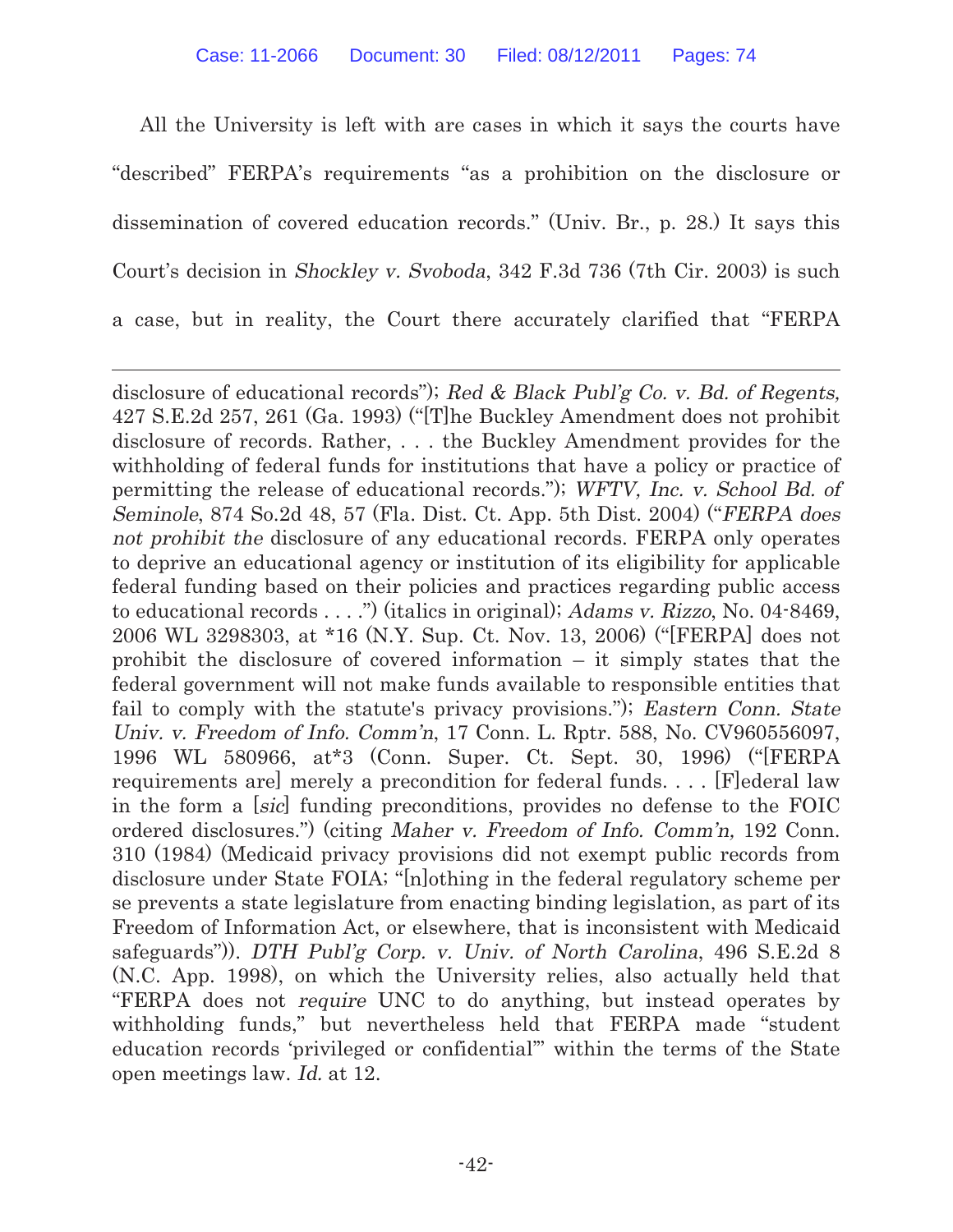prohibits the federal funding of schools that have 'a policy or practice of permitting the release of education records  $\dots$ ." Id. at 741 (quoting 20) U.S.C. § 1232g(b)(1)) (emphasis added). In any event, neither Shockley nor the other cases the University string-cites at footnote 3 ever reached the issue at bench – i.e., whether FERPA is, by its terms, simply a funding condition and does not "prohibit" disclosure for purposes of a State freedom of information request exemption. In Svoboda, the Court did not reach that issue because plaintiff had no private right of action; the other cases likewise refer to FERPA in passing as a "prohibition," while ruling on grounds that did not require them to analyze what that means.<sup>14</sup> Cases are not authority for issues not presented to the court for decision. "Questions which merely lurk in the record, neither brought to the attention of the court nor ruled upon, are not to be considered as having been so decided as to constitute precedents." Webster v. Fall, 266 U.S. 507, 511 (1925).

<sup>14</sup> E.g., Arista Records LLC v. Does 1-19, 551 F. Supp. 2d 1, 5-6 (D.D.C. 2008) ("Because Plaintiffs' subpoena sought to discover directory information and was issued pursuant to a Court order, FERPA does not prohibit disclosure of the information sought by Plaintiffs' subpoena"); Interscope Records v. Does 1-14, 558 F. Supp. 2d 1176 (D. Kan. 2008) (same); Jennings v. Univ. of North Carolina, 340 F. Supp. 2d 679 (M.D.N.C. 2004) (FERPA did not support plaintiff's motion to seal affidavits and depositions in suit against university); Storck v. Suffolk County Dep't of Social Servs., 122 F. Supp. 2d 392 (E.D.N.Y. 2000) (private FERPA action dismissed; claims not directed against educational institution).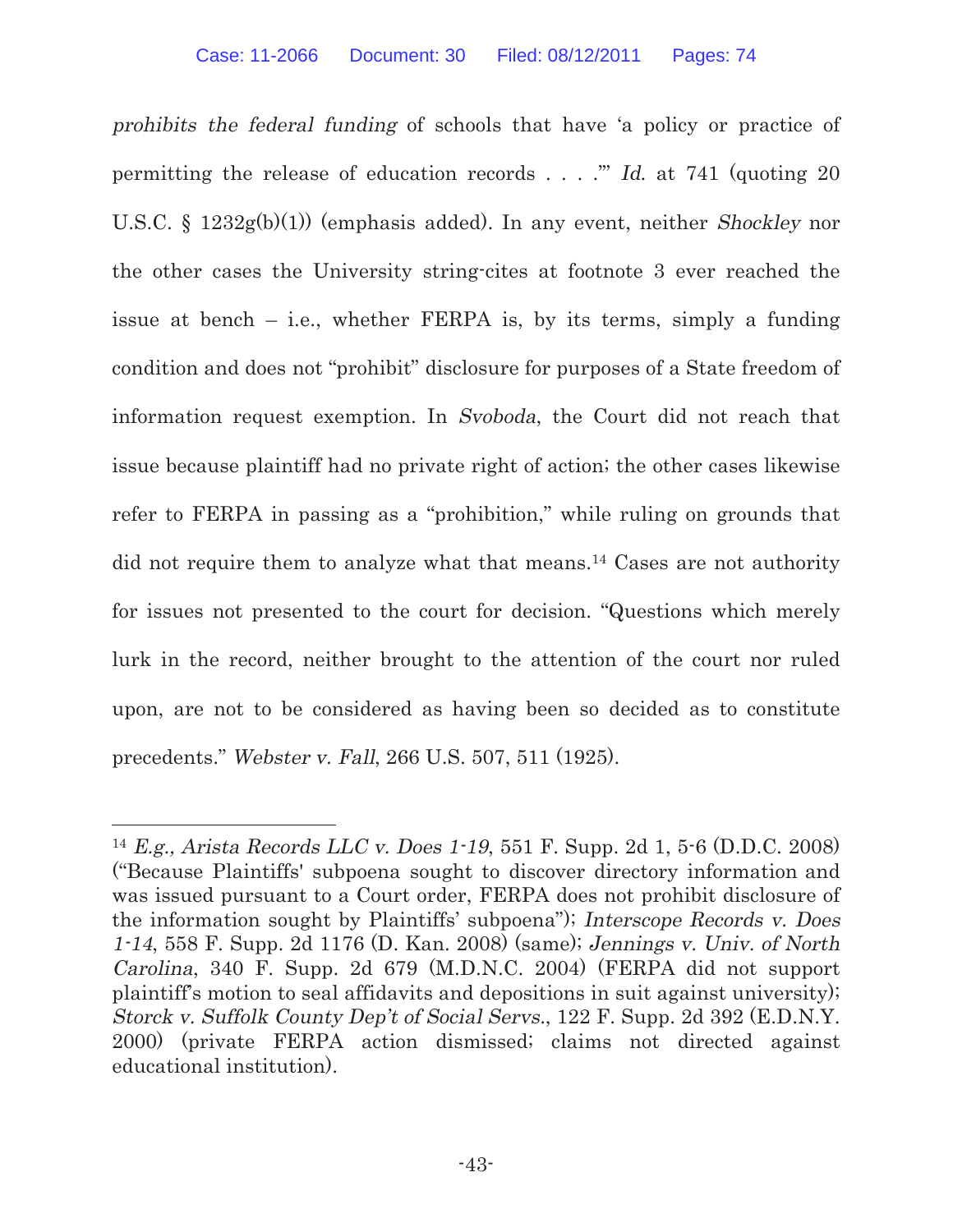Finally, the University quotes Board of Education of Oak Park v. Kelly E., 207 F.3d 931 (7th Cir. 2000) for the proposition that "'States that accept federal money, as Illinois has done, must respect the terms and conditions of the grant.'" (Univ. Br., p. 23.) The Court made that statement in the course of holding that a "string attached to money under the [Individuals with Disabilities Education Act is submitting to suit in federal court" and waiving Eleventh Amendment immunity. Kelly E., 207 F.3d at 935 (citing 20 U.S.C. § 1403(a)). FERPA attaches no such "string."

Moreover, in the case Kelly E. cites for the quoted proposition, South Dakota v. Dole, 483 U.S. 203 (1987), Congress used its spending power to encourage States to "enact higher minimum drinking ages than they would otherwise choose." But, the Court emphasized, "the enactment of such laws remains the prerogative of the States not merely in theory but in fact." Id. at 211-12 (emphasis added). Precisely the same is true of the "carrot and stick" statutory scheme embodied in FERPA. See Smith v. Duquesne Univ., 612 F. Supp. 72, 80 (W.D. Pa. 1985); Adams v. Rizzo, No. 04-8469, 2006 WL 3298303, at \*16 (N.Y. Sup. Ct. Nov. 13, 2006) ("FERPA does not provide a general statutory ban on publication of the covered information, instead relying on the power of the purse to induce the desired behavior.") (citing Frazier v. Fairhaven Sch. Comm., 276 F.3d 52, 68 (1st Cir. 2002)).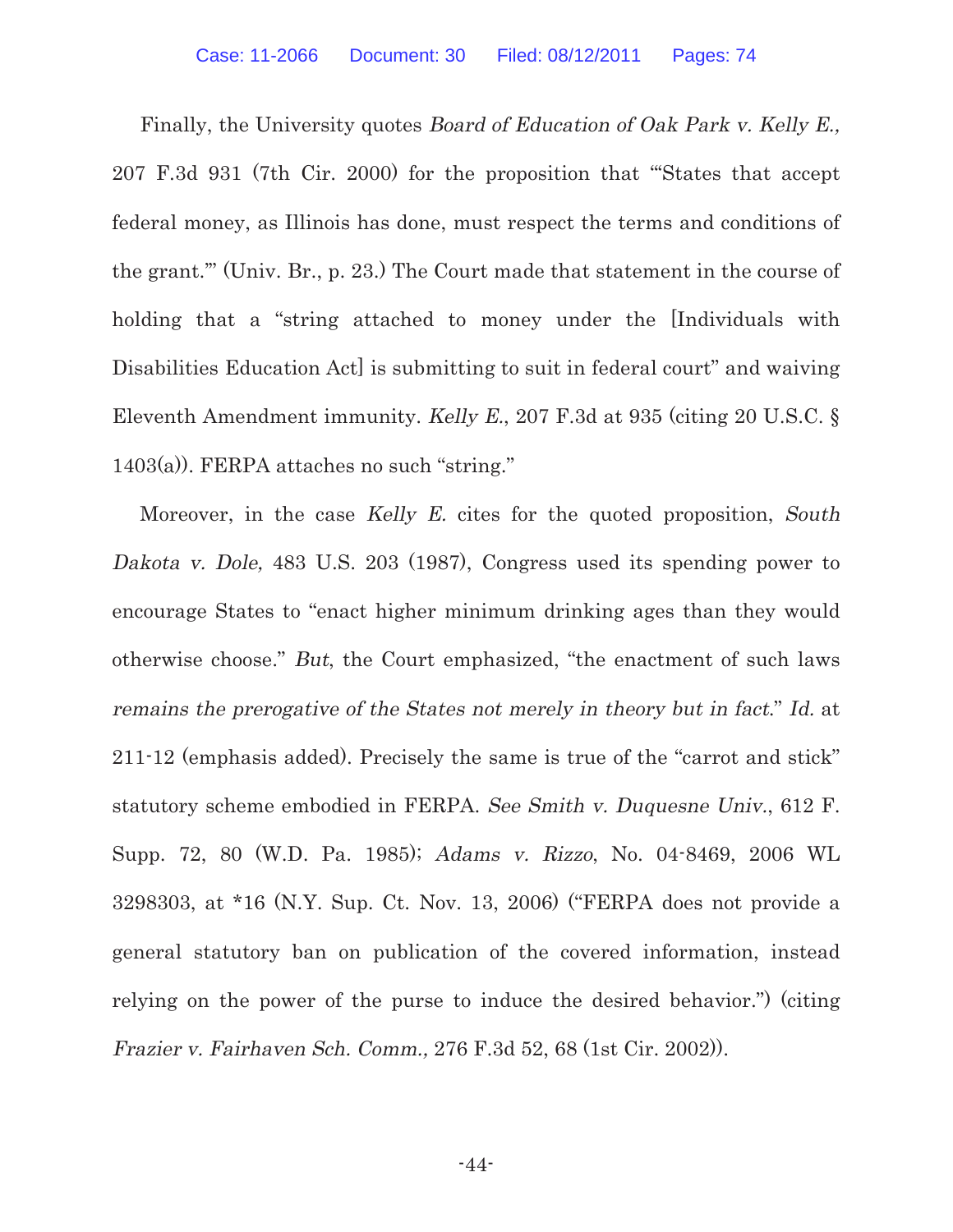## B. The University' Does Not Have A Contract With The DOE That "Prohibits" Disclosure.

The University contends that FERPA is "in the nature of a contract" with the Department of Education. (Univ. Br., p. 22.) But there can be no doubt that if there is a "contract," all it does is condition the receipt of federal funds on the agreement not to have a "policy or practice of releasing" records without consent. Gonzaga acknowledges there may be "individual instances of disclosure" without the loss of federal funds. 536 U.S. at 588. And Gonzaga holds that reference to "individual consent" in FERPA is "in the context of describing the type of 'policy or practice.'" Id. The contract, if there is one, is not a prohibition on disclosure.

But even if FERPA created a more expansive contract, it does not amount to a "specific[] prohibit[ion]" of federal law, for purposes of exemption under Illinois FOIA, 5 ILCS  $140/7(1)(a)$ . Unlike the positive law embodied in statutes applicable to the entire community, a contracting "promisor has in effect an option to perform or pay damages rather than a duty to perform." Classic Cheesecake Co., Inc. v. JPMorgan Chase Bank, N.A., 546 F.3d 839, 846 (7th Cir. 2008). And contrary to what the University argues, FERPA's non-disclosure rules are not properly enforced by the DOE through "the exercise of a court's equitable powers." (Univ. Br., p. 23, citing Miami Univ., 294 F.3d at 809). On its face, FERPA does not provide for such policing of the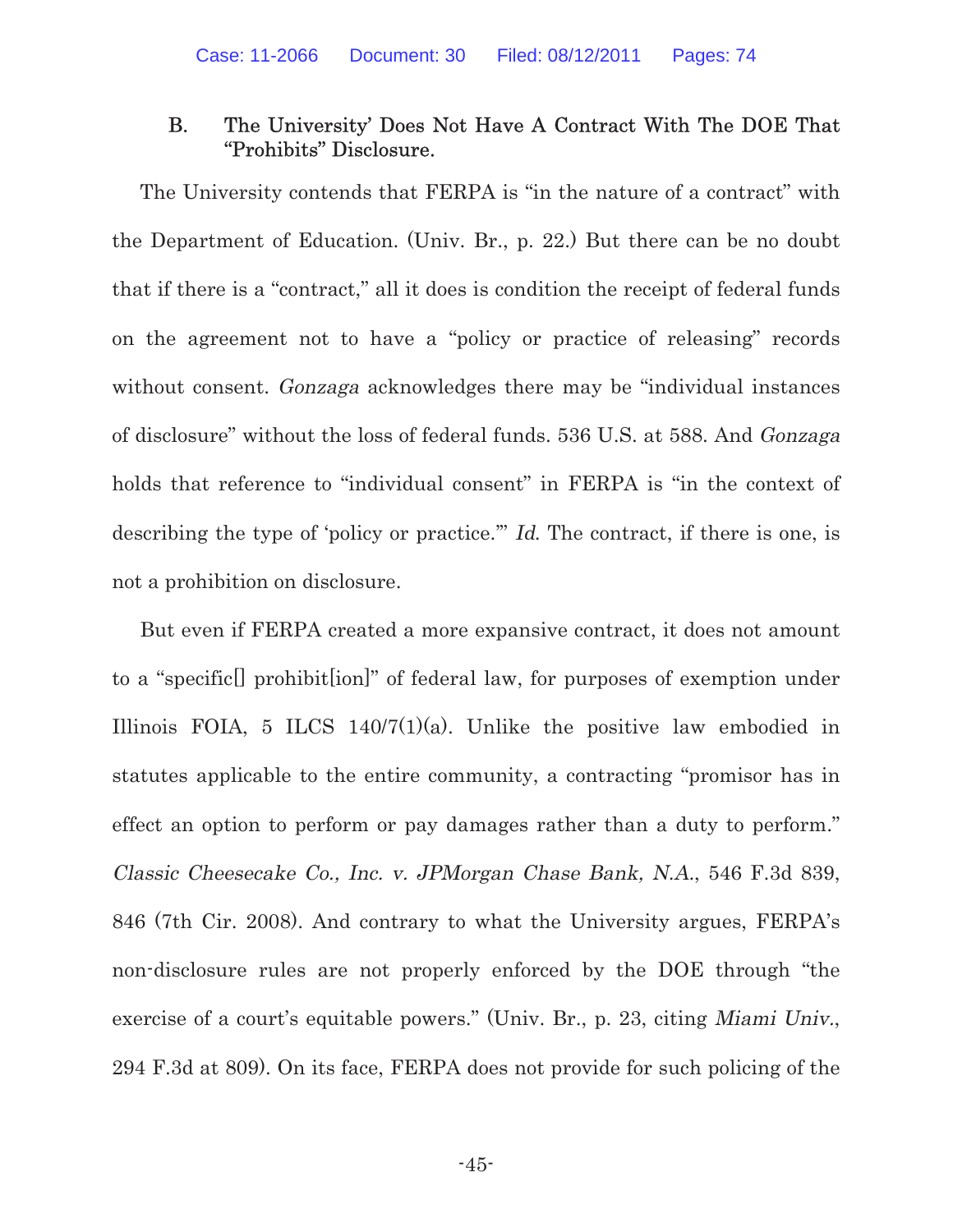University's "contractual" obligations; the DOE's exclusive recourse under the statute is to withhold funds for noncompliance – and only if it has determined "compliance cannot be secured by voluntary means." 20 U.S.C.  $\S$  1232g(f). See, e.g., Frazier v. Fairhaven Sch. Comm., 276 F.3d at 68-69 (the "sole enumerated remedy for unremediated violations" of FERPA is "the withholding of federal funds").

Indeed, Miami University itself acknowledges that § 1232g(f) "may not sufficiently empower the DOE to enforce the FERPA through the courts." 294 F.3d at 807. The court instead suggests that 20 U.S.C. § 1234c(a)(4) might confer that power; it provides: "Whenever the Secretary has reason to believe that any recipient of funds under any applicable program is failing to comply substantially with any requirement of law applicable to such funds, the Secretary may  $\dots$  (4) take any other action *authorized by law with respect to* the recipient." (Emphasis added.) But again, the Miami University court fails to recognize that the only DOE "action" that is "authorized by law" in FERPA is to withhold the recipient's funds. E.g., 20 U.S.C.  $\S$  1232g(b)(1), (b)(2), (e), (f). Congress conferred no other "power" in the statute, and the Miami University court's bootstrapping cannot be sustained. "If Congress does not expressly grant or necessarily imply a particular power for an agency, then that power does not exist." Miami Univ., 294 F.3d at 807.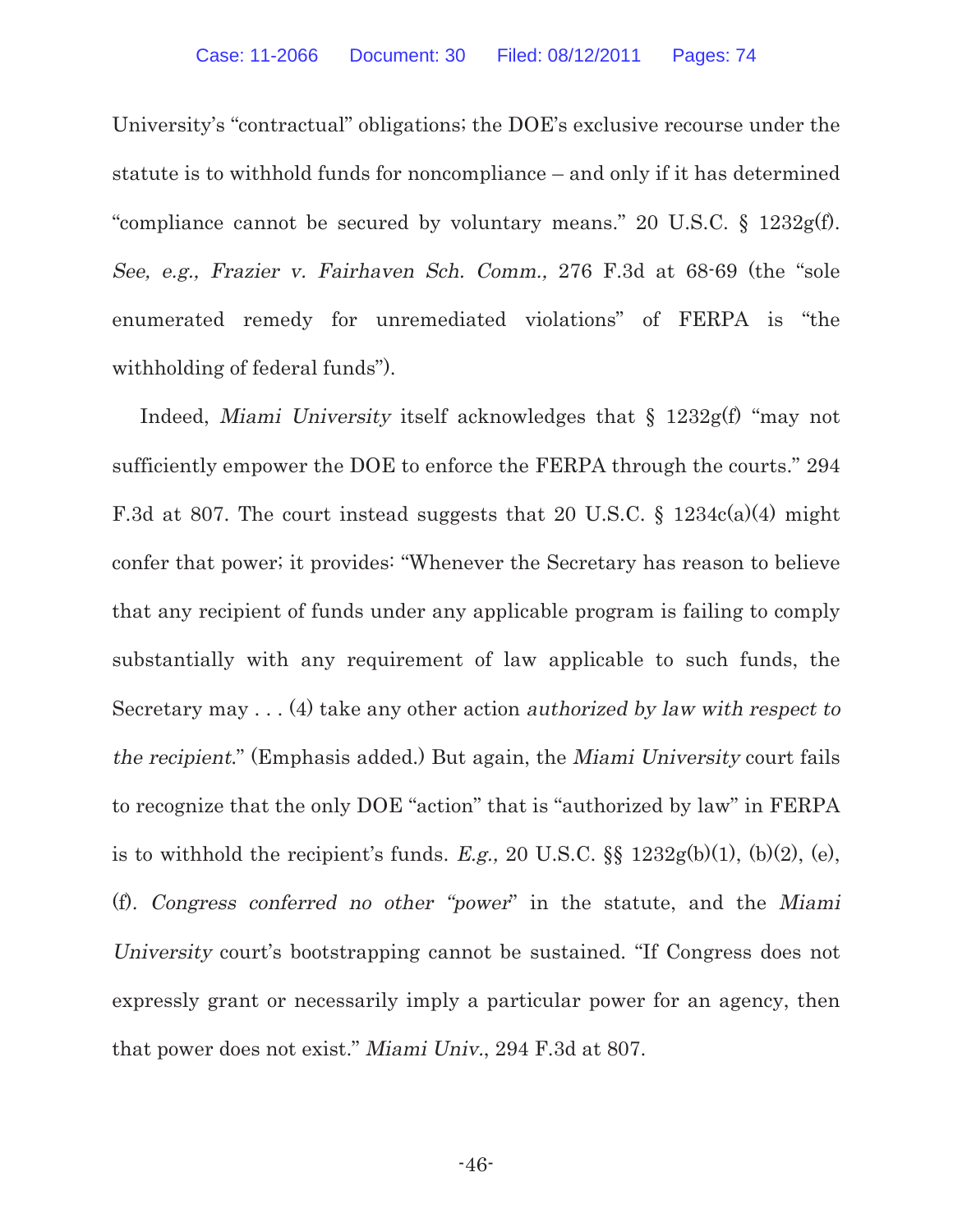So too, the purported "contractual" standard under FERPA is so vague and imprecise as to be singularly unsuitable for specific performance. TAS Distrib. Co., Inc. v. Cummins Engine Co., Inc., 491 F.3d 625, 637 (7th Cir. 2007) (specific performance "appropriate only when the terms of the contract are sufficiently specific to allow the precise drafting of such an order"; denying specific performance of "all reasonable efforts" contract term). "FERPA's nondisclosure provisions . . . speak only in terms of institutional policy and practice, not individual instances of disclosure," and recipient institutions are not "liable" for funding termination "so long as they 'comply substantially' with the Act's requirements." Gonzaga Univ., 536 U.S. at 288  $(citing 20 U.S.C. 1234c(a)).$ 

## C. There Is No Basis For The University's Dire Warnings About The Consequences of Granting The Requested Declaratory Relief.

The University's concern that disclosing the Category I documents would result in a FERPA violation, much less the loss of federal funding, is unfounded. As the DOE itself emphasizes, in the letter the University solicited, the loss of funding penalty is an "extreme" "last resort" measure when the Secretary determines that compliance "cannot be achieved by voluntary means." (A.109.) See Frazier v. Fairhaven Sch. Comm., 276 F.3d at 68-69 ("[B]efore stopping the flow of federal funding to an educational institution, FERPA requires the Secretary to find not only that the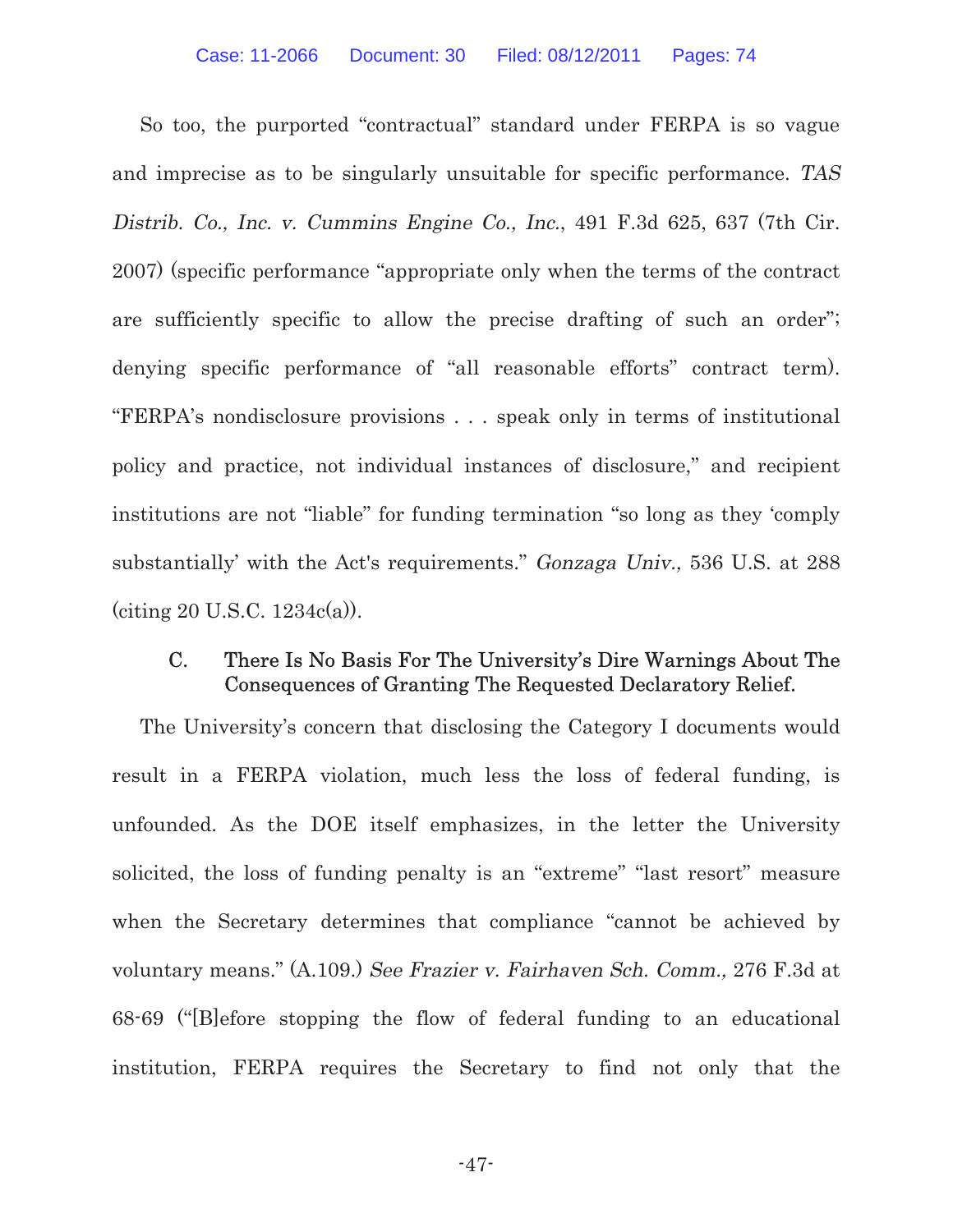institution has failed to comply with the statutory protocol but also that compliance cannot be secured by voluntary means.").

The University concedes that the "DOE has never previously had to revoke federal funding based on FERPA violations, and the University does not believes [sic] that the DOE would precipitously commence" such action. (A.230 n.5.) In fact, "[s]ince FERPA's passage in 1974, no school has ever lost federal funding due to improper disclosure of 'education records.' Most likely, this is because losing federal funding requires a policy or practice of improper disclosures. Isolated instances carry no sanction . . . ." Penrose, supra, 14 N.Y.U. J. Legis. & Pub. Pol'y at 105 n.149; see also Brief of Amicus Curiae EPIC, pp. 13, 15-16 (pointing out that no institution has ever lost funding because of FERPA violations).

The University's suggestion that the district court's ruling spells the end of privacy protection for student records is equally overwrought. (Univ. Br., pp. 31-32.) It asserts that the January 2010 amendments to Illinois FOIA mean that only "private information" such as Social Security and driver's license numbers will be exempt from disclosure. That is incorrect. All the amendment did was to remove what the courts had deemed a per se privacy exemption for "files and personal information maintained with respect to . . . students" (fmr. 5 ILCS  $140/7(1)(b)(1)$ ); the statute now exempts "personal information contained within public records, the disclosure of which would

-48-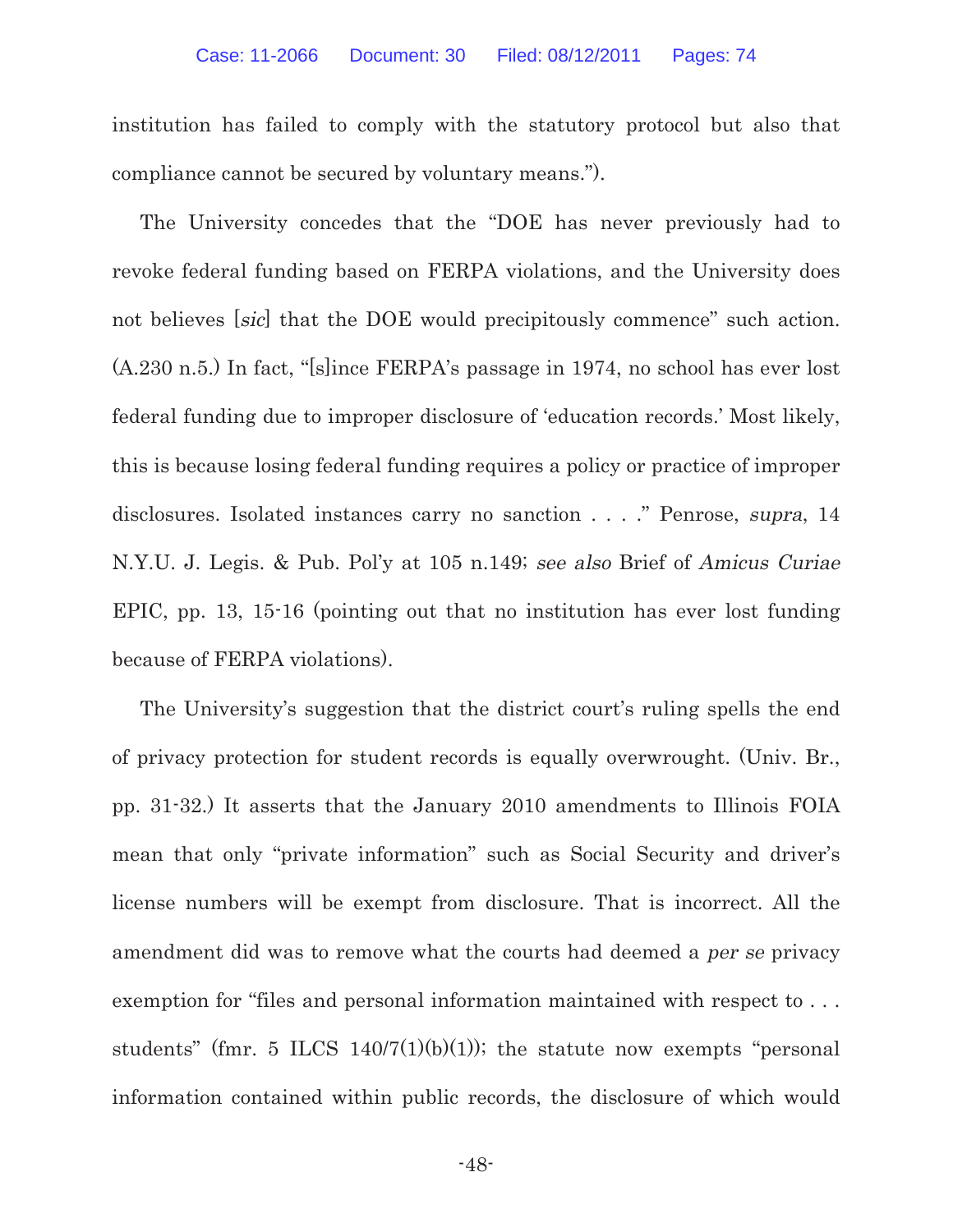constitute a clearly unwarranted invasion of personal privacy," which is defined as "the disclosure of information that is highly personal or objectionable to a reasonable person and in which the subject's right to privacy outweighs any legitimate public interest in obtaining the information." 5 ILCS 140/7(1)(c) (eff. Jan. 1, 2010).

The balancing of privacy interests with the public's interests in disclosure that is now codified in Illinois FOIA has long been a hallmark of the common law of privacy.15 The University's overreaching interpretation of FERPA's scope goes well beyond any legitimate privacy concerns, and is emblematic of the statute's misuse by university administrators;

> One of the most egregious defects of the Buckley Amendment is its propensity to allow colleges and universities the wherewithal to manipulate the law, thereby protecting the institution while giving the appearance of protecting student privacy. As one administrator has observed, "[w]hat seems apparent . . . is that some college and university officials have grown accustomed to using the act – indeed, abusing it – as a defensive shield against disclosure of information that the public has a right to know and to which the Buckley Amendment has never had any relevance."

<sup>15</sup> See, e.g., Restatement (Second) of Torts, § 652D, cmt. d ("When the subjectmatter of the publicity is of legitimate public concern, there is no invasion of privacy. . . . [and this is] a rule not just of the common law of torts, but of the Federal Constitution as well."); Leopold v. Levin, 45 Ill. 2d 434, 444 (1970); Smith v. Daily Mail Publ'g Co., 443 U.S. 97, 103 (1979); Florida Star v. B.J.F. 491 U.S. 524, 535 (1989).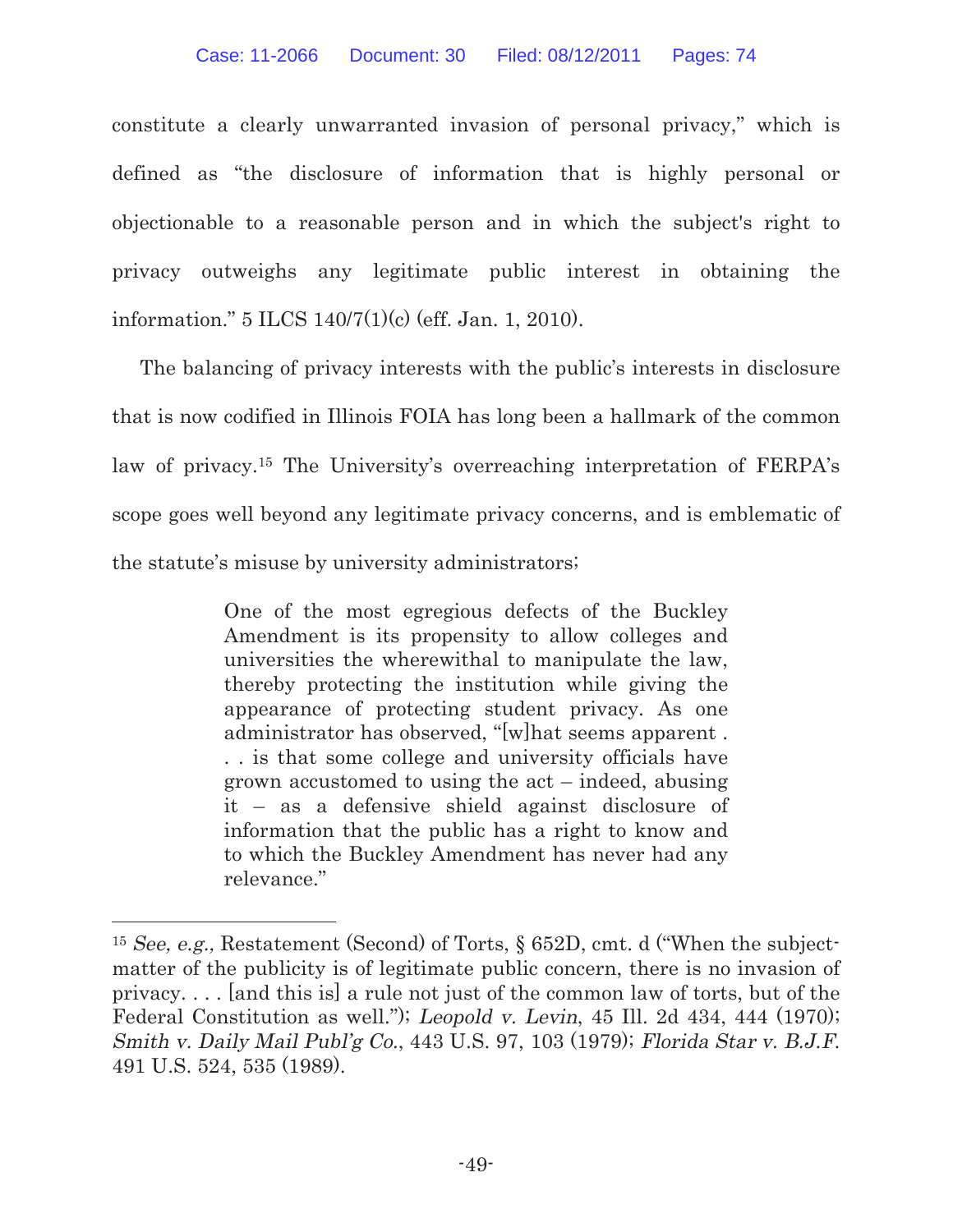Matthew R. Salzwedel & Jon Ericson, Cleaning Up Buckley: How the Family Educational Rights and Privacy Act Shields Academic Corruption in College Athletics, 2003 Wis. L. Rev. 1053, 1097 (2003).

# III. FERPA'S SANCTIONS APPLY ONLY WHERE SCHOOLS HAVE A "SYSTEMATIC" "POLICY AND PRACTICE" OF INDISCRIMINATE DISCLOSURE – NOT THIS CASE.

The district court's grounds for decision – that FERPA "does not forbid Illinois officials from taking any action," much less "prohibit" the University from complying with state FOIA law  $(A.5)$  – is well-founded in law, as shown above. In addition to those grounds, there is a narrower basis for sustaining the judgment, which Tribune argued below – namely, that compliance with Tribune's Request in this instance would not amount to a "policy or practice" of disseminating private student information. 20 U.S.C. § 1232g(b)(1).

"FERPA's nondisclosure provisions . . . speak only in terms of institutional policy and practice, not individual instances of disclosure." Gonzaga Univ., 536 U.S. at 288. That "policy or practice" must be of a "systematic" nature. See, e.g., Daniel S. v. Bd. of Educ. of York Cmty. High Sch., 152 F. Supp. 2d 949, 954 (N.D. Ill. 2001); Smith v. Duquesne Univ., 612 F. Supp. at 80 ("FERPA was adopted to address systematic, not individual, violations of students' privacy and confidentiality rights through unauthorized releases of sensitive educational records."). Responding to the Tribune's FOIA Request for Category I documents does not a "policy or practice" make. Certainly,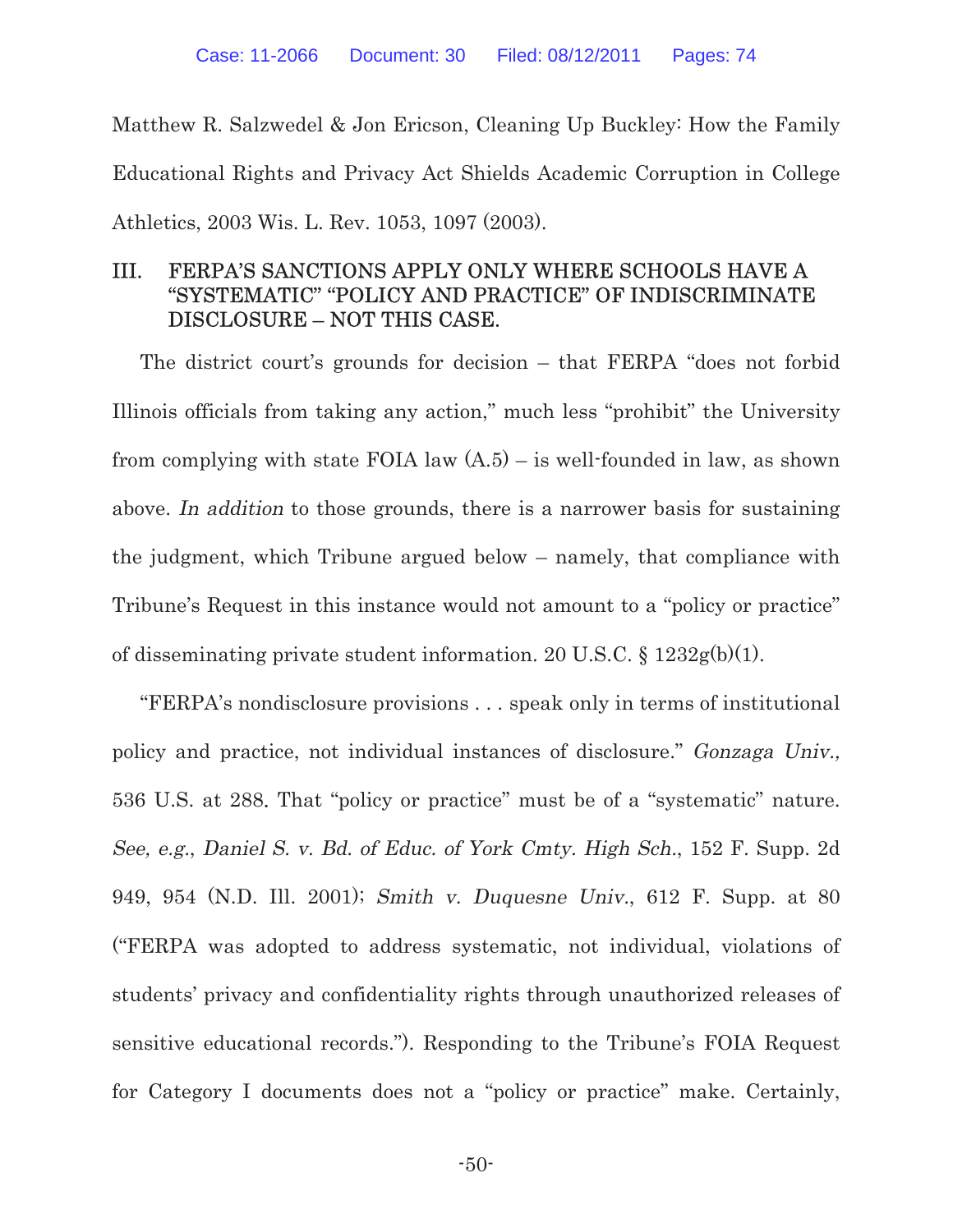there is no danger that "public disclosure of [the Category I] materials could soon become a commonplace occurrence," let alone a "systematic" policy of any kind. (Univ. Br., p. 33, quoting Unincorp. Operating Div. of Ind. Newspapers, Inc. v. Trustees of Ind. Univ., 787 N.E.2d 893 (Ind. Ct. App. 2003)). In fact, in "September, 2009, a new [University] Board of Trustees enacted reforms to ensure that the improper practices could not occur again." (A.36.)

The University argues that "[b]y holding categorically that FERPA never provides a basis to withhold education records" in response to FOIA request, "the district court has effectively imposed upon the University a 'policy or practice' of disclosing FERPA-protected records . . . ." (Univ. Br., p. 33.) That confuses the district court's holding (FERPA "prohibits" nothing) with the narrower proposition which the court did not reach: that even if FERPA is potentially a basis for withholding education records, it could only be so where the University was engaged in a systematic "policy or practice" of disclosures. Here, disclosure of the discrete Category I documents could not be the basis for the necessary "policy or practice" finding.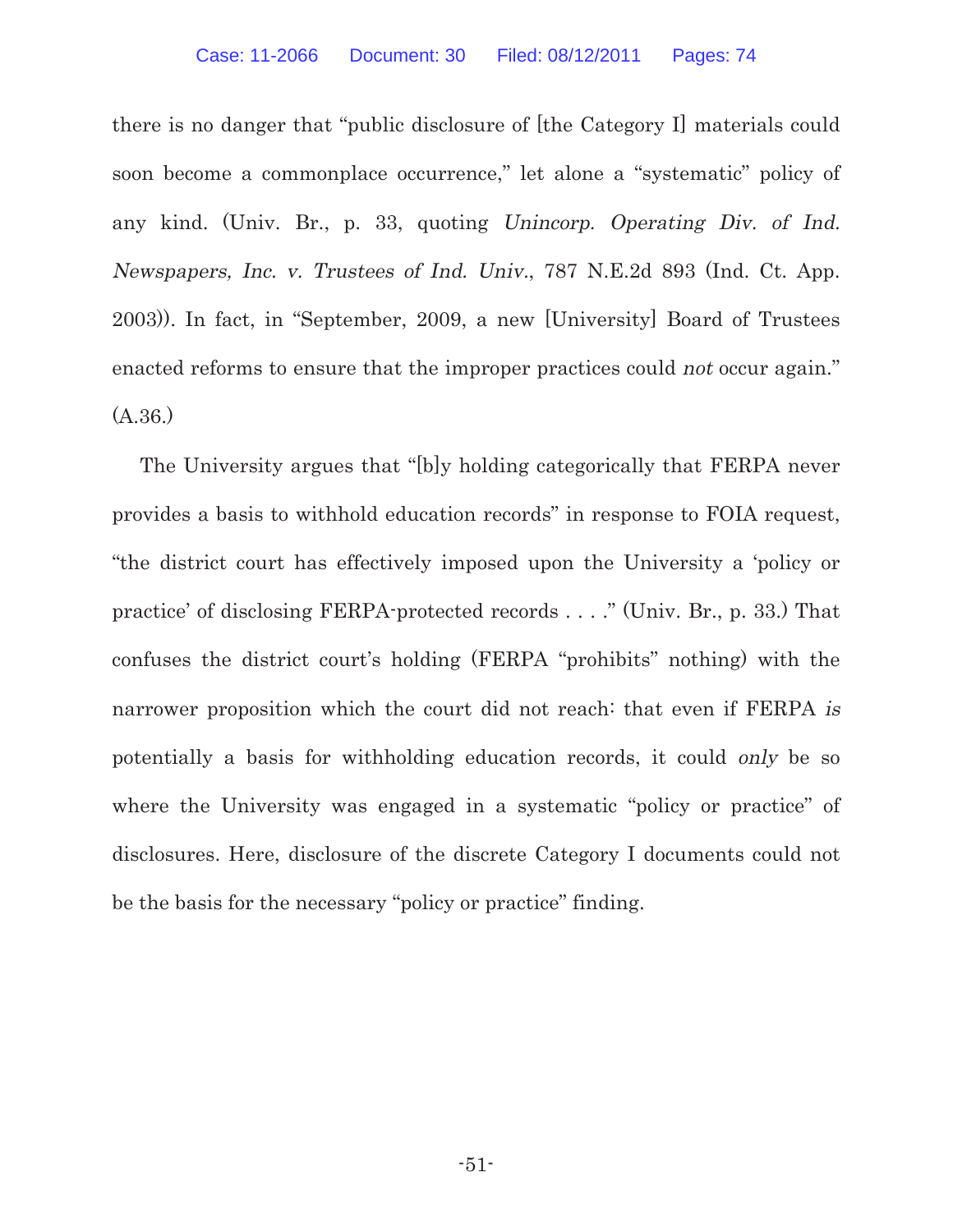# IV. THE "PREEMPTION" AND JURISDICTIONAL SUGGESTIONS OF AMICUS CURIAE DEPARTMENT OF JUSTICE ARE NOT WELL-FOUNDED.

### A. There Is No Federal Preemption.

The DOJ's preemption argument, which the University did not assert, and should be deemed waived, is without merit. It is erroneously premised on the assumption that there is a "conflict" between Illinois FOIA and FERPA in which case the federal law's requirements would prevail over the state's under the Supremacy Clause. (Brief of Amicus Curiae DOJ, p. 6, passim.) That straw man falls, however, because, as the district court correctly found, there is no "conflict" – FERPA does not "prohibit" the University from doing anything, including complying with a valid public records act request, and if it did so "prohibit" the University, then the request would be exempt under Illinois FOIA. Likewise, since the Tribune's Request calls for no "education records" within the meaning of FERPA, there can be no conflict between the statutes. In contrast, the cases the DOJ cites presented a direct conflict between federal statutes expressly providing eligibility for federal entitlement programs, and state statutes that purported to exclude certain otherwise covered individuals from those federal benefits. E.g., Townsend v. Swank, 404 U.S. 282, 286 (1971) ("[A] state eligibility standard that excludes persons eligible for assistance under federal AFDC standards violates the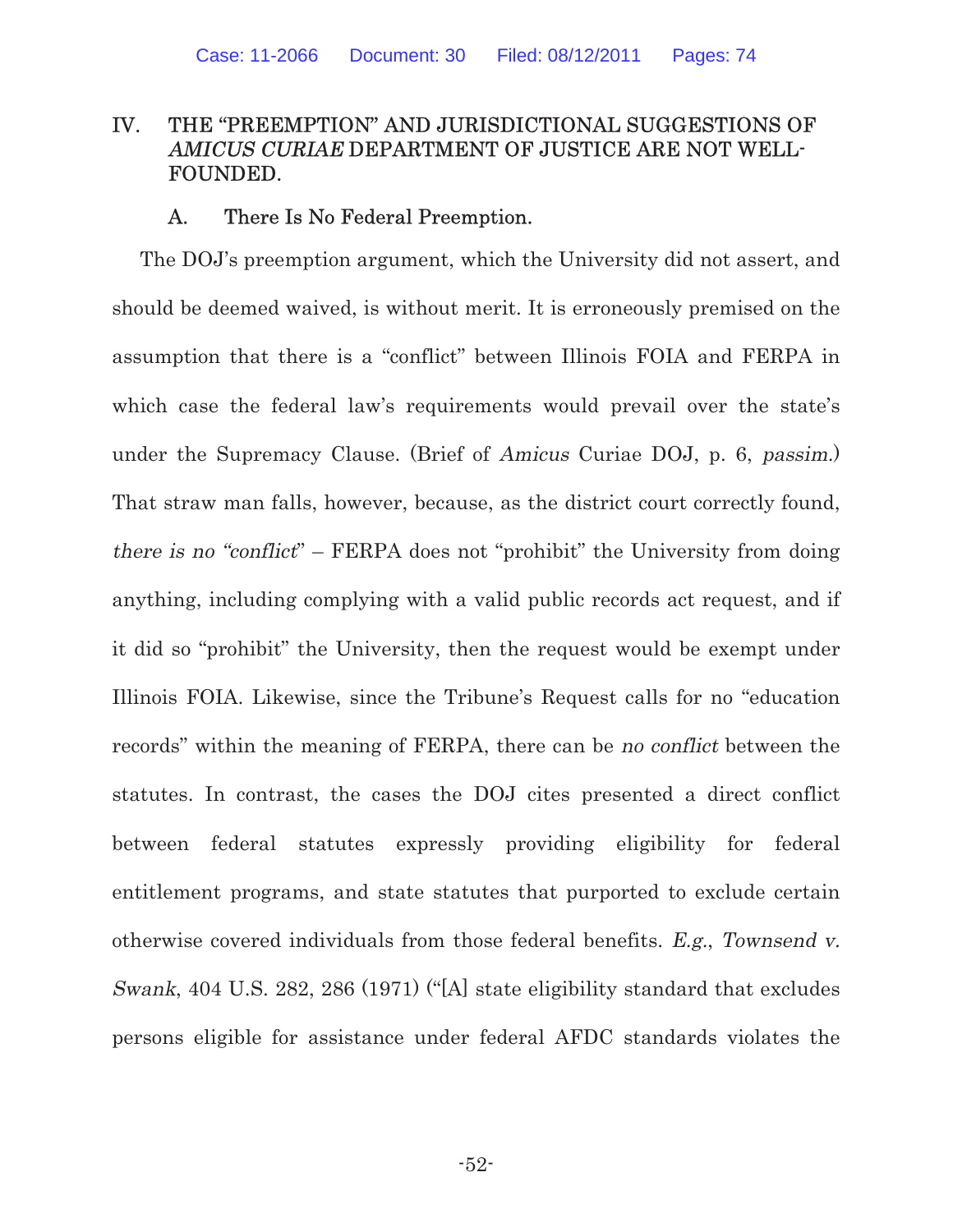Social Security Act and is therefore invalid under the Supremacy Clause."). Those cases have no application here.

### B. There Is Subject Matter Jurisdiction.

The University did not question the Court's federal question jurisdiction, because there is no basis to do so. As the University pointed out in its Jurisdictional Statement, the "interpretation of a federal law, FERPA, lies at the heart of the dispute, and the Tribune's Complaint properly pleads and presents a pure federal question with respect to the parties' opposing constructions of FERPA." (Univ. Br., p. 1.) A case "arises under" federal law "where the vindication of a right under state law necessarily turn[s] on some construction of federal law." Franchise Tax Bd. v. Constr. Laborers Vacation Trust, 463 U.S. 1, 9 (1983). This is the rule in declaratory judgment actions as well. E.g., GNB Battery Techs., Inc. v. Gould, Inc., 65 F.3d 615, 619-20 (7th Cir. 1995).

The DOJ cites Northeast Illinois Regional Commuter Railroad Corp. v. Hoey Farina & Downes, 212 F.3d 1010 (7th Cir. 2000), which quotes dicta from Public Service Commission of Utah v. Wycoff Co., 344 U.S. 237 (1952) for the proposition that a putative defendant in a prospective state law action cannot use the Declaratory Judgment Act to preemptively establish a defense to the would-be state court action. (In Wycoff, there was no "concrete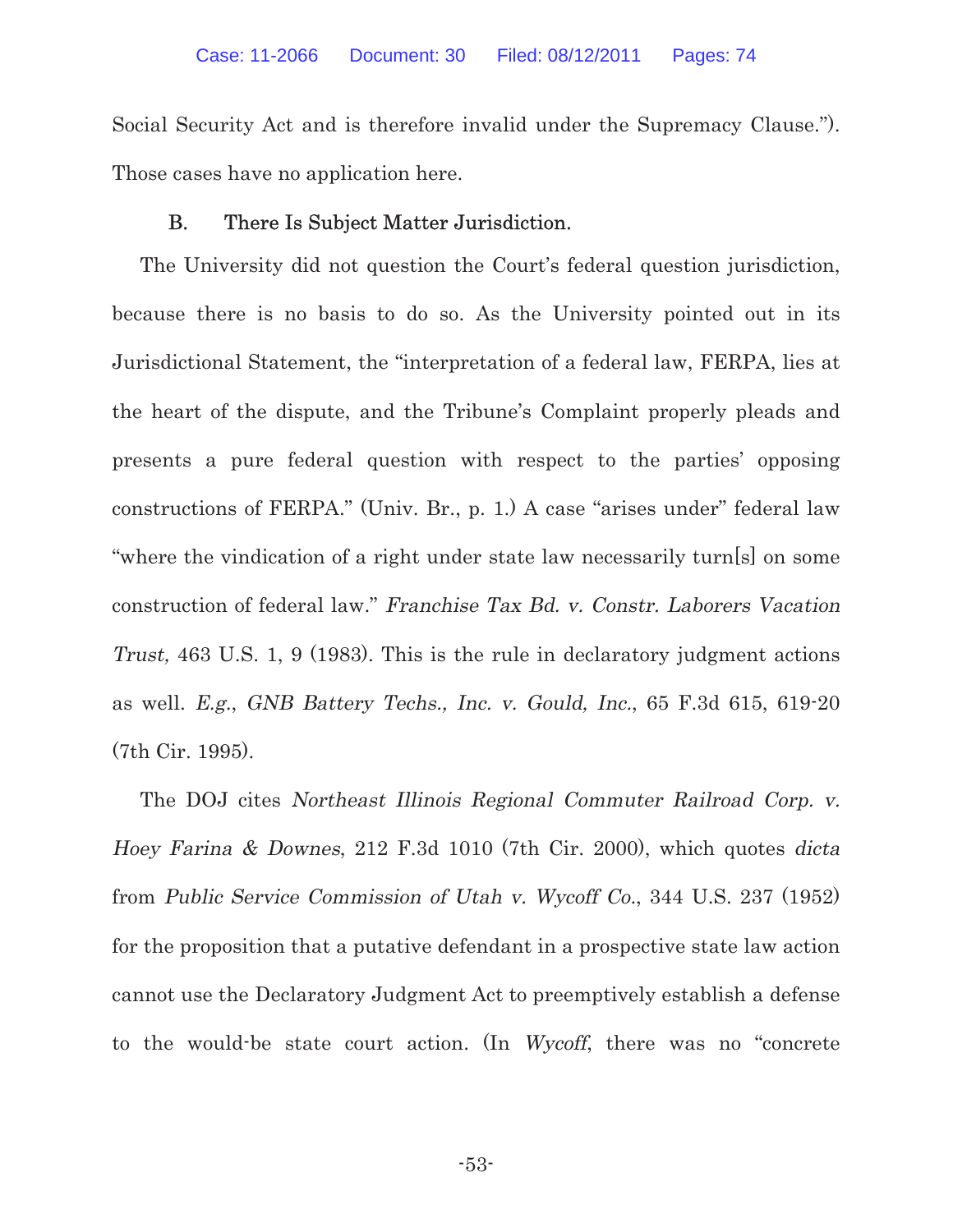controversy." 344 U.S. at 245-46.) Wycoff's dicta does not foreclose jurisdiction.

First, Illinois v. General Electric Co., 683 F.2d 206 (7th Cir. 1982) rejected precisely the proposition DOJ suggests. There, declaratory judgment plaintiffs claimed that if the state court in pending litigation accepted the declaratory judgment defendant's proposed construction of state law, that law would violate its constitutional rights. Even though plaintiffs' argument was a "defense" in that state action, the Court rejected an uncritical application of the "dictum in the Wycoff case": if that dictum is "understood to require federal claimants always to litigate their claims as defenses in state court if they can," then "it must be wrong, and though lower federal courts have followed it from time to time, the Supreme Court has not." 683 F.2d at 211; accord Braniff Int'l v. Florida Pub. Serv. Comm'n, 576 F.2d 1100 (5th Cir. 1978); Rath Packing Co. v. Becker, 530 F.2d 1295, 1305-06 (9th Cir. 1975). It cannot be the case that this controversy – unquestionably requiring the construction of a federal statute – is *per se* barred from federal court, because it is also the basis of a state court "defense."

Second, in contrast to Wycoff, the "character of the threatened action" in state court by the declaratory defendant (the University), is federal in nature. That is to say, the University could have brought its own action, independent of any "defense" to Tribune's suit, seeking a declaration of its federal law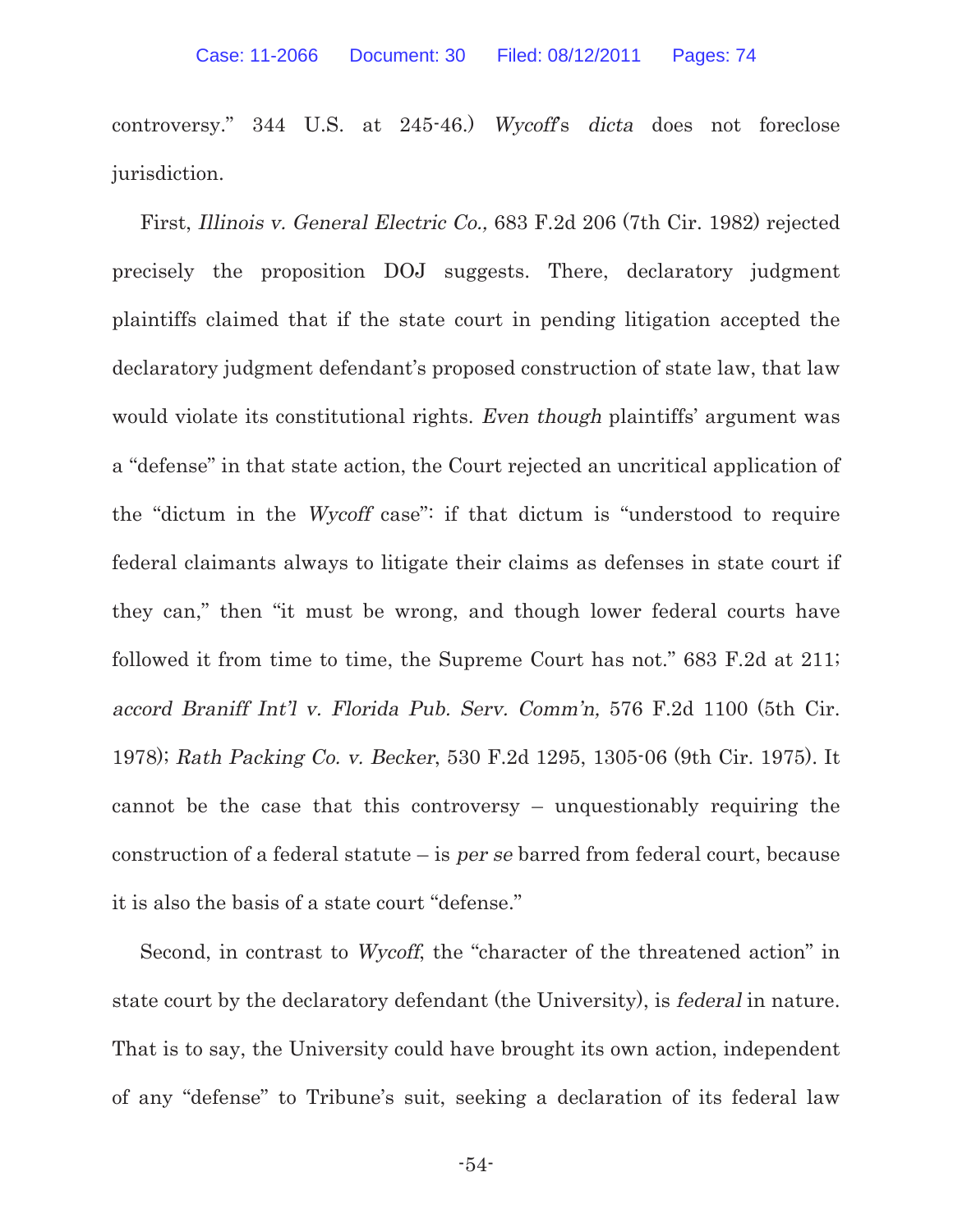duties under FERPA16, and the district court would have had jurisdiction to determine those federal questions. The Court recently made precisely this point in Samuel C. Johnson 1988 Trust v. Bayfield County, Wis., \_\_\_ F.3d \_\_\_, Nos. 09-2876, 09-2879, 2011 WL 2417020 (7th Cir., June 17, 2011). There, the declaratory defendant (the County) "could just as well have brought the quiet-title action as the plaintiffs, and in that event the claim would have arisen under federal law"; hence, the case was "within the rule that 'in declaratory judgment cases, the well-pleaded complaint rule dictates that jurisdiction is determined by whether federal question jurisdiction would exist over the presumed suit by the declaratory judgment defendant." Id. at \*1 (citing GNB Battery, 65 F.3d at 619).

Put differently, the University's obligations under FERPA present a live federal controversy, "irrespective of the fact that a state FOIA statute is also involved." (Univ. Br., p. 2, quoting Nuclear Eng'g Co. v. Scott, 660 F.2d 241, 254 n.19 (7th Cir. 1981) (citing Rath Packing Co. v. Becker, 530 F.2d 1295, 1305-06 (9th Cir. 1975) (federal question jurisdiction lies where action "implicates federal rights," regardless of the fact that the federal statute may also afford a defense to a state law action)).

<sup>16</sup> Disclosure duties under FERPA have been the subject of other federal declaratory relief actions by schools. See, e.g., Unified Sch. Dist. No. 259, Sedgwick Cty., Kan. v. Disability Rights Center of Kan., 491 F.3d 1143 (10th Cir. 2007); Klein Indep. Sch. Dist. v. Mattox, 830 F.2d 576 (5th Cir. 1987).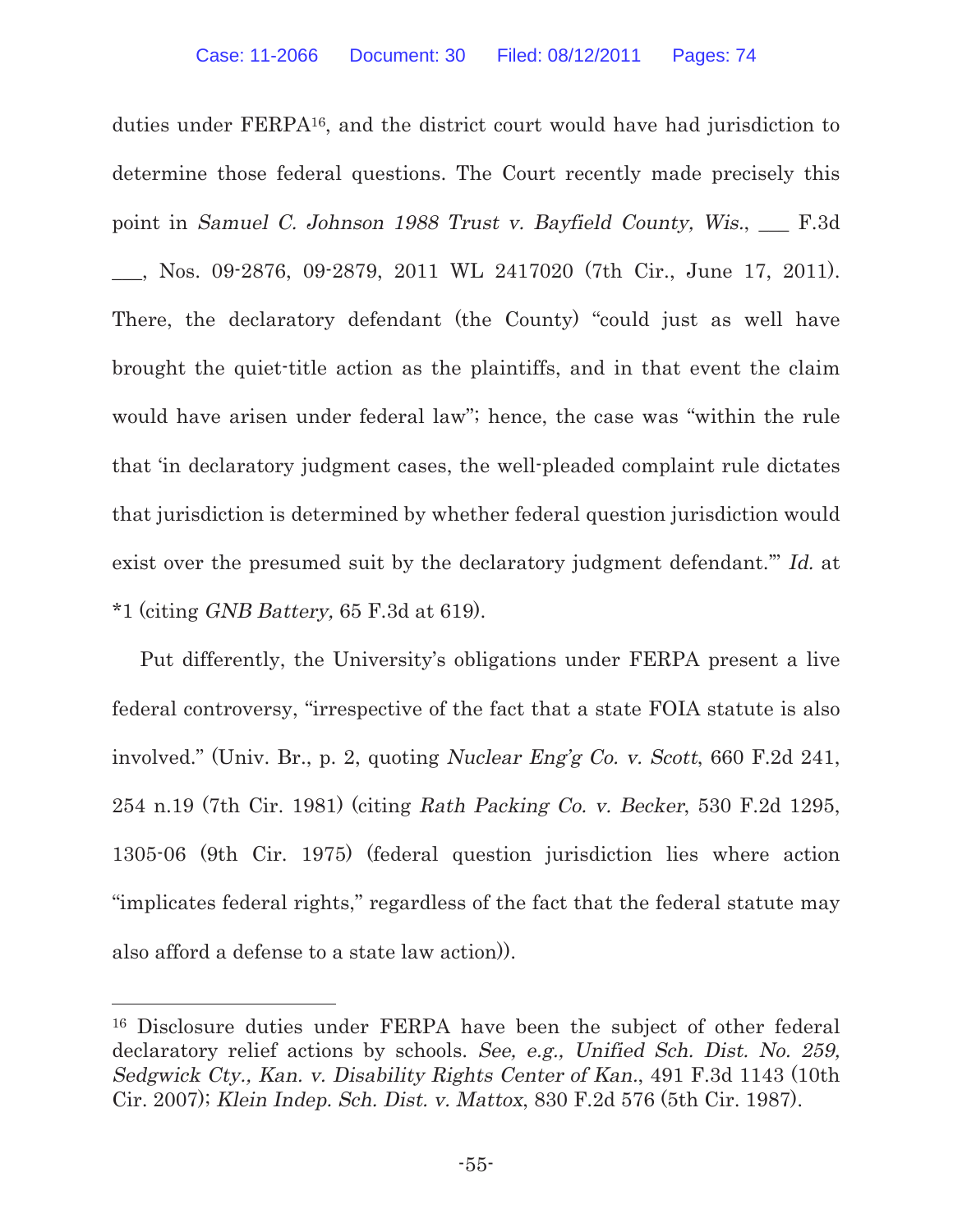Finally, the DOJ incorrectly asserts that "it is the Illinois FOIA that provides the Tribune's cause of action." (Brief of Amicus Curiae DOJ, p. 10.) Tribune's complaint does not plead a cause of action or seek relief under Illinois FOIA. It seeks a declaration of the proper interpretation of the federal FERPA statute. Even if the claim has its origin in a state law dispute, "a federal court ought to be able to hear claims recognized under state law that nonetheless turn on substantial questions of federal law, and thus justify resort to the experience, solicitude, and hope of uniformity that a federal forum offers on federal issues." Grable & Sons Metal Prods., Inc. v. Darue Eng'g & Mfg., 545 U.S. 308, 312 (2005).

# **CONCLUSION**

Plaintiff-Appellee Chicago Tribune Company respectfully requests that the Court affirm the district court's grant of declaratory relief.

Dated: August 12, 2011 Respectfully submitted,

By: /s/ James A. Klenk One of the Attorneys for Plaintiff-Appellee

James A. Klenk Natalie J. Spears Gregory R. Naron Kristen C. Rodriguez SNR Denton US LLP 7800 Willis Tower 233 South Wacker Drive Chicago, IL 60606 (312) 876-3114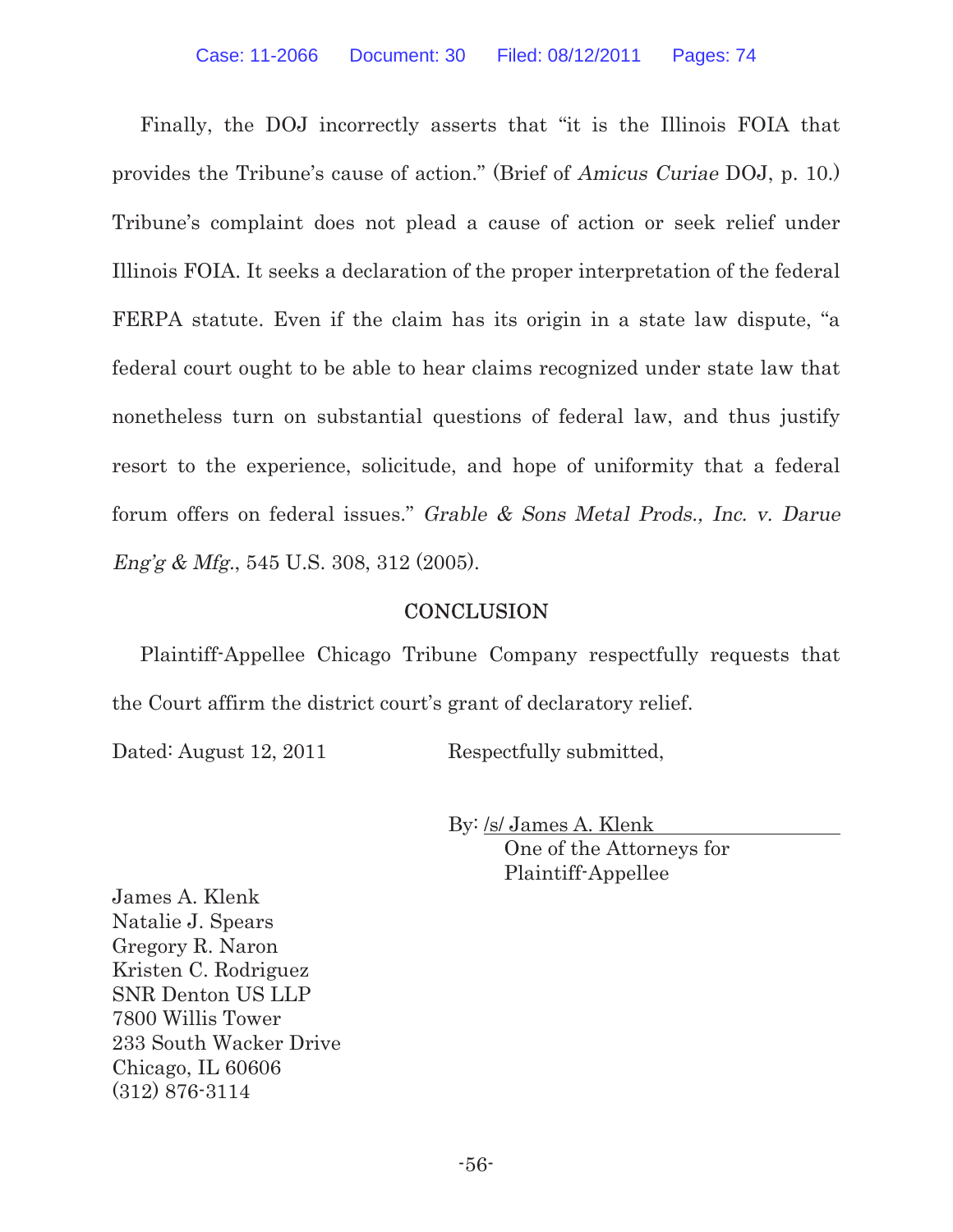Of Counsel: Karen H. Flax Tribune Company 435 North Michigan Avenue Chicago, Illinois 60611

/21472119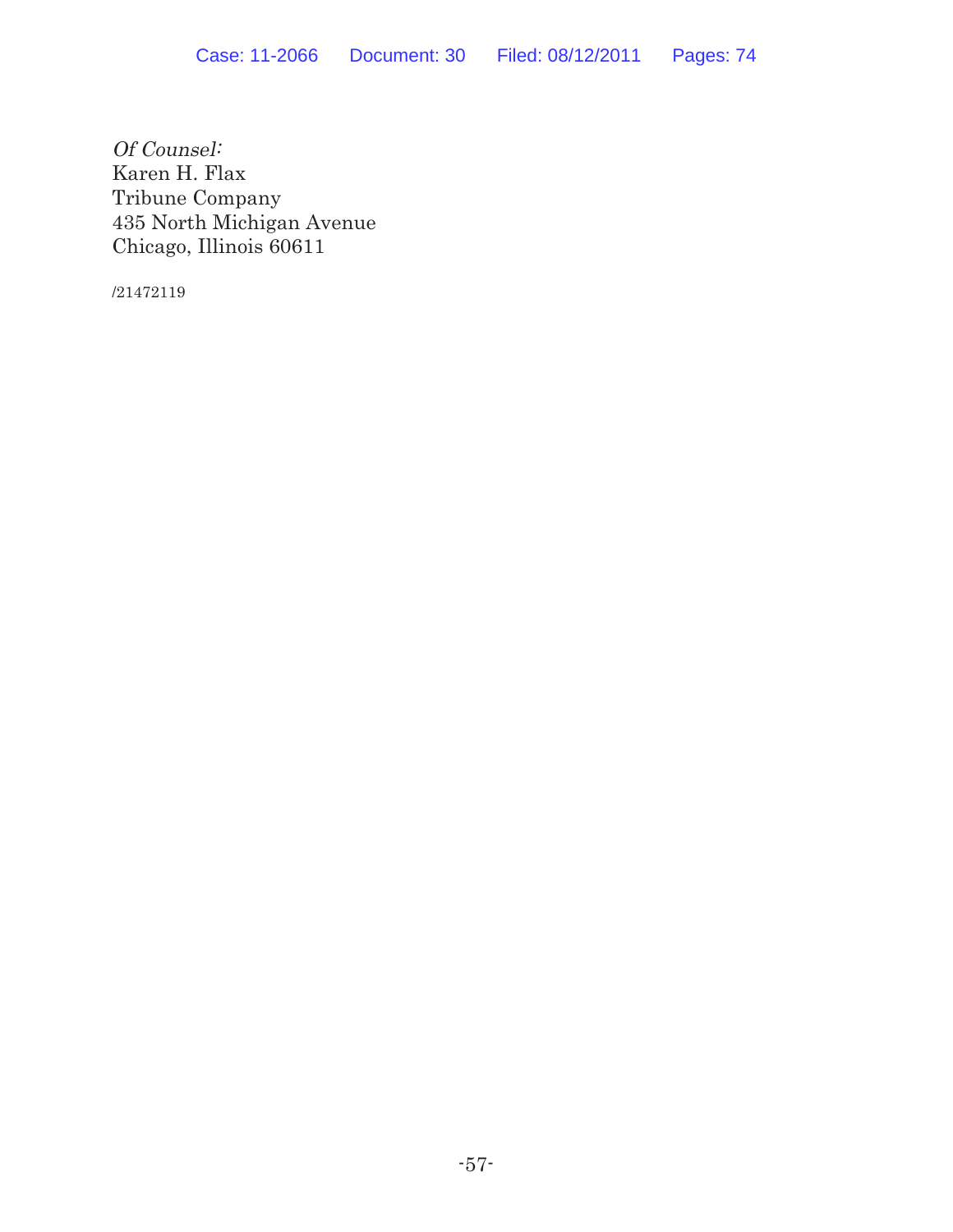## CERTIFICATE OF COMPLIANCE

The undersigned hereby certifies that the foregoing BRIEF OF PLAINTIFF-APPELLEE CHICAGO TRIBUNE COMPANY, complies with the type-volume limitations set forth in Federal Rule of Appellate Procedure  $32(a)(7)(B)$ . The brief, including headings, footnotes and quotations, contains 13,198 words, as calculated by the word processing program employed to generate such brief.

## /s/ James A. Klenk